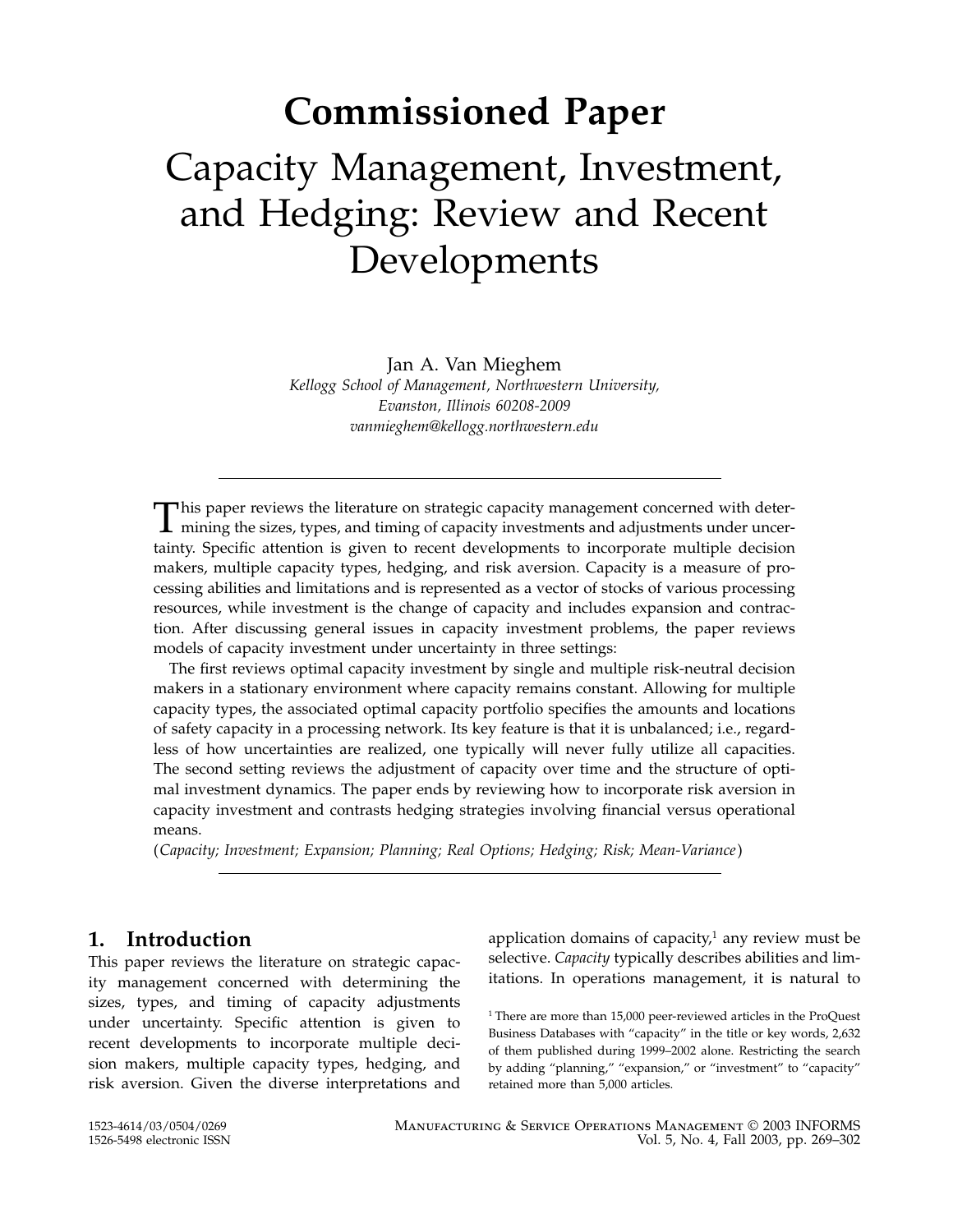consider a network of various processing resources, also called a processing network. The types and amounts of these resources, which are the prime economic factors of production, are important determinants of the network's production abilities and limitations. Deciding on the types of resources relates to processing-network design in operations research, or characterizing the production and operating-profit functions in economics. Deciding on the amounts involves optimization of a given network or operating-profit function. While many other factors, such as inventory supply and energy shortages, quality and yield losses, scheduling, lead times, and reliability, may also limit production, this paper will turn up the brightness on the direct effects of resource scarcity and uncertainty, and turn it down on other factors. In this paper then, capacity is a measure of processing abilities and limitations that stem from the scarcity of various processing resources and is represented as a vector of stocks of various processing resources. The operational consequence is that capacities in this paper almost always can be interpreted as some upper bounds on processing quantities, but a more general, higher-level economics interpretation that links capacity directly to operating profits will also be discussed.

While capacity refers to stocks of various resources, investment refers to the change of that stock over time. Investment<sup>2</sup> thus involves the monetary flow stemming from capacity expansion and contraction in the expectation of future rewards. According to Dixit and Pindyck (1994), most investment decisions share three important characteristics in varying degrees. First, the investment is partially or completely irreversible in that one cannot recover its full cost should one have a change of mind. Second, there is uncertainty over the future rewards from the investment. Third, there is some leeway about the timing or dynamics of the investment. In addition to these three, this paper adds a fourth characteristic: multidimensionality. Typically, a firm invests in multiple types of resources that have different financial and operational properties. Decisions about the types and levels of investment are

<sup>2</sup> Originally, investment was "the act of putting clothes or vestments on." (Shakespeare 1597, 2 Hendrick IV, iv. i. 45)

interdependent and the firm's productive capabilities depend on the complete vector of capacity levels, which we will call its *capacity portfolio.*3

Our outline and objectives are as follows. Section 2 reviews various literatures that deal with capacity investment. Section 3 reviews important issues in the formulation of any capacity problem. The remainder of the paper reviews optimal capacity investment under uncertainty that is partially irreversible.

Section 4 reviews optimal capacity investment by risk-neutral decision maker(s) in a stationary environment where capacity remains constant over time. The emphasis of this section is on determining the optimal levels of various types of capacities and the trade-offs among them. The optimal portfolio specifies the amounts and locations of safety capacity in the network. Section 4.1 reviews canonical capacity models that adopt queuing or newsvendor network formulations, an example of which is studied in §4.2. Section 4.3 reviews game-theoretic capacity investment by multiple agents who each control a subset of the processing network.

Section 5 reviews dynamic capacity investment models whose emphasis is on characterizing the timing of capacity adjustments. Often, optimal investment dynamics follow a so-called "ISD policy," which is characterized by a continuation region: When the capacity vector falls in this region, it is optimal not to adjust capacity; otherwise, capacity should be adjusted to an appropriate point on the region's boundary. Managerially, this implies that capacity is not adjusted continuously because of several "frictions," such as irreversibility, nonconvex costs, or lumpiness, that will be discussed in §5.3. In addition, the optimal investment sequence defines an endogenous relative flexibility of resource capacity, meaning that some resource capacities will be more frequently adjusted than others.

Section 6 incorporates risk aversion in capacity investment and reviews hedging strategies involv-

<sup>&</sup>lt;sup>3</sup> For the remainder, the term "capacity portfolio" is assumed to imply interdependent resource capacity decisions. Interdependence may stem from, for example, some resource sharing among products or dynamic routing in the processing network. Otherwise, the processing network may be separable and the portfolio problem may decompose into independent, lower-dimensional problems.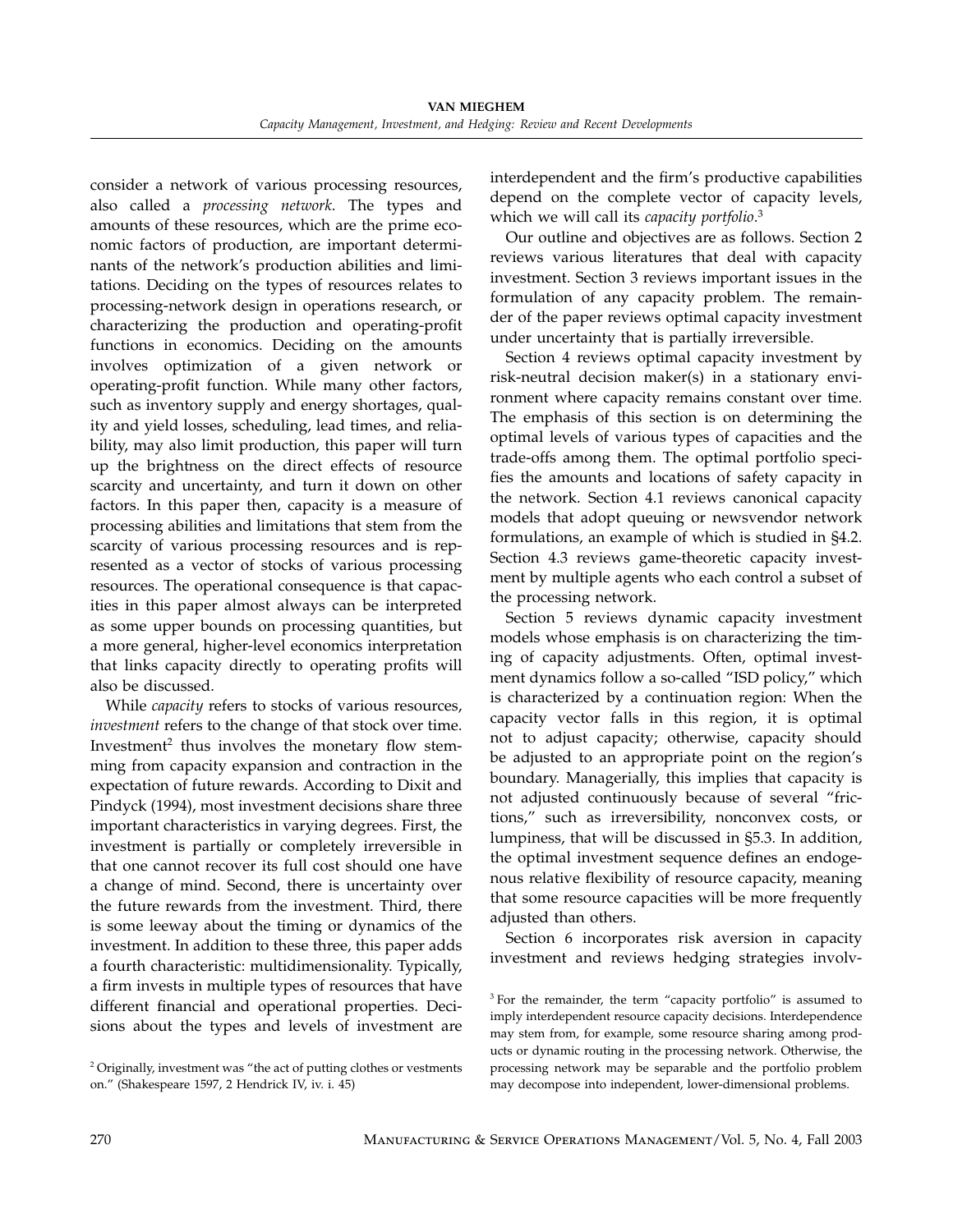Figure 1 An Example of a Capacity Portfolio Investment Problem



ing financial versus operational means. For managers, uncertainty, quite naturally, leads to considerations of notions of risk and methods to manage and mitigate that risk. Section 6.1 reviews the economic theory whether firms should care about risk, and if so, how to incorporate it in capacity decisions. We review expected utility formulations and the conditions under which they lead to mean-variance formulations. Section 6.2 reviews financial hedging and discusses how capacity investment is similar to selling a call option. Hedging means "to protect oneself from losing or failing by a counterbalancing action" or "to protect oneself financially as: (a) To buy or sell commodity futures as a protection against loss due to price fluctuation; (b) to minimize the risk of a bet" (Merriam-Webster's Collegiate Dictionary 1998). We refer to hedging that uses counterbalancing positions in futures and financial derivative instruments as financial hedging. Section 6.3 reviews operational hedging, by which we mean mitigating risk by counterbalancing actions in the processing network that do not involve financial instruments. Operational hedging, thus, may include various types of processing flexibility, such as dual-sourcing, component commonality, having the option to run overtime, dynamic substitution, routing, transshipping, or shifting processing among different types of capital, locations, or subcontractors, holding safety stocks, having warranty guarantees, etc. Some of these actions (e.g., multisourcing, component commonality, product-flexible resources, and having alternate uses of resources) aim to pool the safety capacity of multiple resources. "Counterbalancing their capacities" to mitigate risk is exactly the form of operational hedging that is studied in this paper. Finally, §7 concludes.

To motivate the study of stochastic capacity portfolio investment and hedging, consider the following example.

Example. Consider a stylized representation of the capacity-planning problem that disk-drive manufacturers routinely face, as described by Van Mieghem (1998b) and illustrated in Figure 1. To support their growth and frequent new product and technology introductions, such companies repeatedly make investments in property and equipment.<sup>4</sup> Assume two high-end disk-drive product families are scheduled to go into volume production in the first calendar quarter of next year. Product 1 boasts faster seek time and higher data-throughput rate, while Product 2 is more energy-efficient and reliable. Given their different product designs, each family's "headdisk assembly" (HDA) and printed-circuit board final assembly requires its own product-specific equipment. Both families, however, can be tested in a single, shared facility. Disk-drive testing involves connecting the drive to intelligent drive testers (IDTs), fast computers that perform a set of read-write tests. IDTs can quickly switch over between testing different products. Product life cycles of disk drives are short. The two new products are planned to be in volume production for only four quarters. There are significant fixed costs associated with commissioning and starting up the three new facilities. In addition to the fixed costs, the facility costs are also driven by the volume capacity, reflecting higher labor, space requirements, and tooling costs.

Capital investments at such a disk drive company are typically the result of a capacity requirements planning (CRP) process, which links with the production-planning and materials requirements planning (MRP) process. The monthly "demandplanning" cycle begins with individual marketing and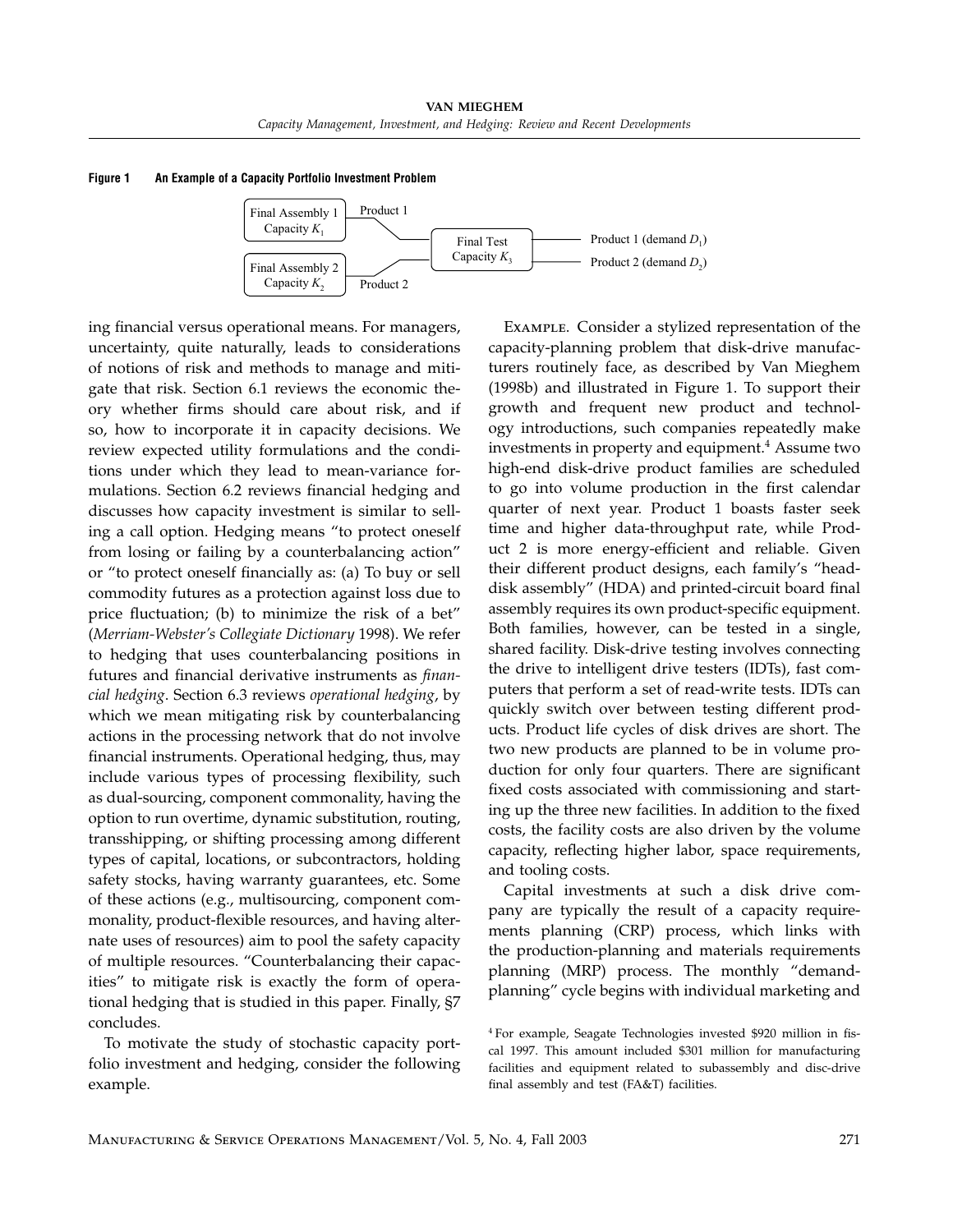sales managers using their knowledge of planned promotions and local markets to estimate sales potential for the following 12, or even 24 months. These estimates capture both planned purchases by major OEMs, as well as possible orders by distributors, resellers, dealers, and retailers. Obviously, some of these estimates are more reliable than others and the accuracy of these forecasts degrades sharply beyond the immediate quarter so that significant uncertainty in total demand remains. The demand forecast represents the combined estimates of the monthly, worldwide demand for each individual product. Given that the two products are imperfect substitutes, their aggregate demand is much better known than the specific mix. Indeed, there is significant uncertainty regarding the adoption of a particular product. Conceptually, the demand forecast captures demand uncertainty by a probability distribution. The capacity-investment problem is to decide on the size and timing of changes in the capacity of three resources (FA1, FA2, and Test) given a joint probability distribution of quarterly demand for the two product families. The capacity portfolio is denoted by the vector **K**, where  $K_1$  is the capacity of FA1,  $K_2$  of FA2, and  $K_3$  of Test.  $\Box$ 

In practice, dealing with uncertainty in a consistent manner throughout a global corporation is a nontrivial task. Managers know the academic dictum that "point forecasts" in the form of a single number are typically wrong. Yet, aggregating demand forecasts that feature not only means but, at a minimum, also variances and some measure of covariances is not easy. Incorporating such uncertainty into the complex procedure of capacity planning is even harder. In addition, demand is not completely exogenous: Sales-force incentives and compensation are typically set to enhance the likelihood of "meeting the numbers." (Section 4.3 will elaborate on the endogeneity of demand uncertainty.) Therefore, it is not uncommon for current commercial capacity-planning software to consider only a single scenario in the forecast. This is sometimes called the "sales plan" and is, typically, the input to aggregate planning, MRP, and CRP systems. While such approach, which we will call deterministic or sales-plan driven capacity planning, virtually

ignores uncertainty, it "works," even under decentralized decision making. In other words, it is easily explained and understood, and provides a first-order estimate of capacity requirements. We shall see that it typically leads to a balanced capacity configuration, which is attractive from a cost-perspective, as it allows for the possibility to fully utilize all resources simultaneously, resulting in nice accounting efficiency metrics. Another capacity plan that may show up in practice is a plan that minimizes lost sales. In some settings, marketing managers may state that "a customer lost once is lost forever" and advocate ample capacity to prevent that. We refer to such a plan that is attractive from a revenue-perspective as a "total coverage" capacity plan.

Incorporating uncertainty, however, typically changes the capacity investment and can improve performance and mitigate incentive conflicts, which is what this paper aims to illustrate. For example, as observed in Harrison and Van Mieghem (1999), the optimal investment strategy in a stochastic model typically involves some degree of capacity imbalance, which can never be optimal in the deterministic version of the model. Also, it suggests an expectedprofit-maximizing compromise between the two conflicting incentives of cost-efficiency of production and revenue maximization of sales. Finally, a stochastic capacity model can capture the risk aversion of decision makers and can show how capacity can be used to mitigate risk and improve performance. These conceptual distinctions between deterministic and stochastic capacity investment, as well as their ramifications for capacity planning practice, will be discussed in detail in the context of the example in §§4.2 and 6.3.

Finally, a caveat: The models in this paper are intended to assist decision making, but seasoned researchers know that practice is more complex. Before a firm can consider capacity decisions, it must articulate its business strategy, decide on its competitive positioning, and on which markets to enter or exit, etc. Here, we restrict attention to mathematical models that provide insights into the nature and financial value of smart investments and that complement other political and strategic considerations that influence capacity decisions.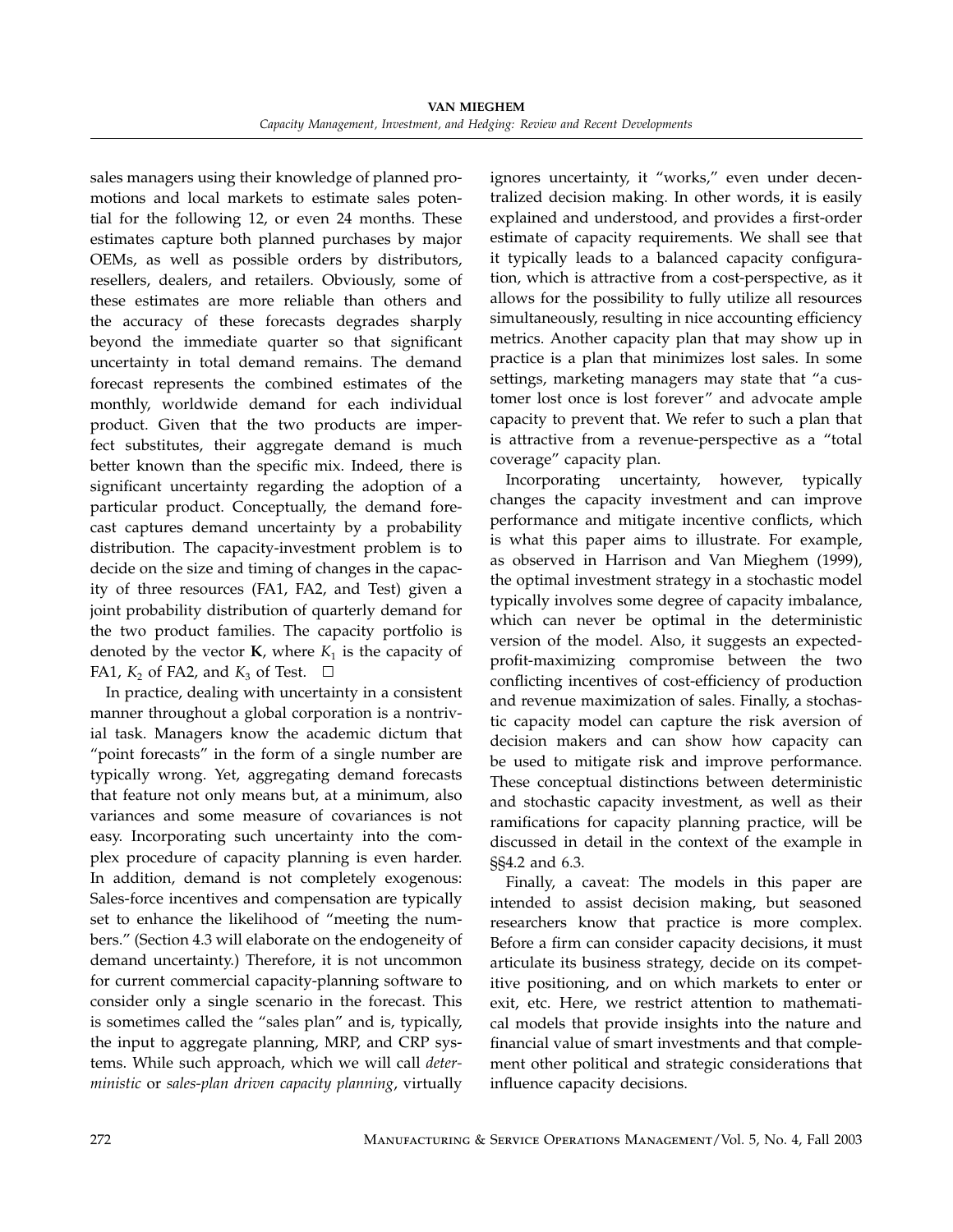## 2. Capacity Research and Related Literatures

This section surveys several major fields that study capacity and explains their commonalities and differences in emphasis. Specific references will be discussed throughout this paper.

The capacity expansion literature in operations research is concerned with determining the size, timing, and location of buying additional capacity, according to Luss (1982), which is the latest comprehensive survey to our knowledge. In the beginning, the field's basic concern was how to meet the growing demand in growing economies. The seminal paper by Manne (1961) studies the fundamental trade-off between the economies-of-scale savings of large expansion sizes versus the opportunity cost of installing capacity before it is needed. Often, this literature is deterministic and focuses on minimizing the (discounted) cost of all expansions. Some authors allow for uncertainty: Examples of "post-Luss (1982)," which is the focus of this paper, include Davis et al. (1987), Paraskevopoulos et al. (1991), and Bean et al. (1992). This stream of research is very much related to our topic, but is typically restricted to the expansion of capacity of one resource and cost minimization.

While the capacity-expansion literature assumes that capacity is infinitely durable and is never replaced (let alone, reduced), the equipment replacement literature focuses on replacement, while typically ignoring demand changes or scale economies. Rajagopalan (1998) gives a recent review of that literature and presents a unified approach to capacity expansion and equipment replacement in a deterministic setting.

It appears that over the course of the last twenty years, the study of plant location has focused on transportation issues and somewhat divorced itself from the study of type, size, and timing of capacity investment.

The technology management, new product development, and operations strategy literature deals with deciding on the choice of technology, among many other things. For example, should we invest in flexible or specialized technology? When to switch to a new technology? When should new product designs share common components? How to allocate investment

among a set of new product projects? When technology is defined in terms of the capabilities of a network of different resources, then such questions can be addressed with stochastic capacity portfolio investment models. Indeed, a multiresource framework can be used to select the technology (defined by resources with optimal positive capacity levels), along with its capacity plan. For example, capacity papers that study investment in flexible technology include Fine and Freund (1990), He and Pindyck (1992), Jordan and Graves (1995), Van Mieghem (1998a), Netessine et al. (2002), and Bish and Wang (2002). Capacity papers that study timing of new technology adoption include Li and Tirupati (1994) and Rajagopalan et al. (1998). Component commonality is studied with a capacity portfolio investment model in Van Mieghem (2003a).

The production or aggregate planning literature studies the problem of the "acquisition and allocation of limited resources to production activities so as to satisfy customer demand over a specified time horizon" (Graves 2002, p. 726). The answer typically is derived via an optimization problem, often a linear programming model, and yields a mixed strategy of "chase demand" by having excess capacity or time flexibility, and "level production" by having inventories. Clearly, aggregate planning is concerned with the determination of the level of processing resources over time, but there are two significant differences with stochastic capacity investment. First, the resources under consideration are often restricted to workforce size, inventory planning, subcontracting, and overtime scheduling. Second, virtually all aggregate planning considers a deterministic future, very similar to the deterministic planning described in the Introduction.

While nothing precludes the inclusion of capital equipment adjustments in aggregate planning models, the planning horizon typically is short-to-medium term, such that capital equipment is fixed, but its utilization and allocation to products over time is variable. As such, aggregate planning takes a firstorder approach to endogenizing the fundamental trade-offs in production planning among capacity utilization (regular time, overtime, subcontracted), inventory, and service and responsiveness (e.g., backlogging or lost sales). Exceptions that consider capacity expansion and inventory management jointly in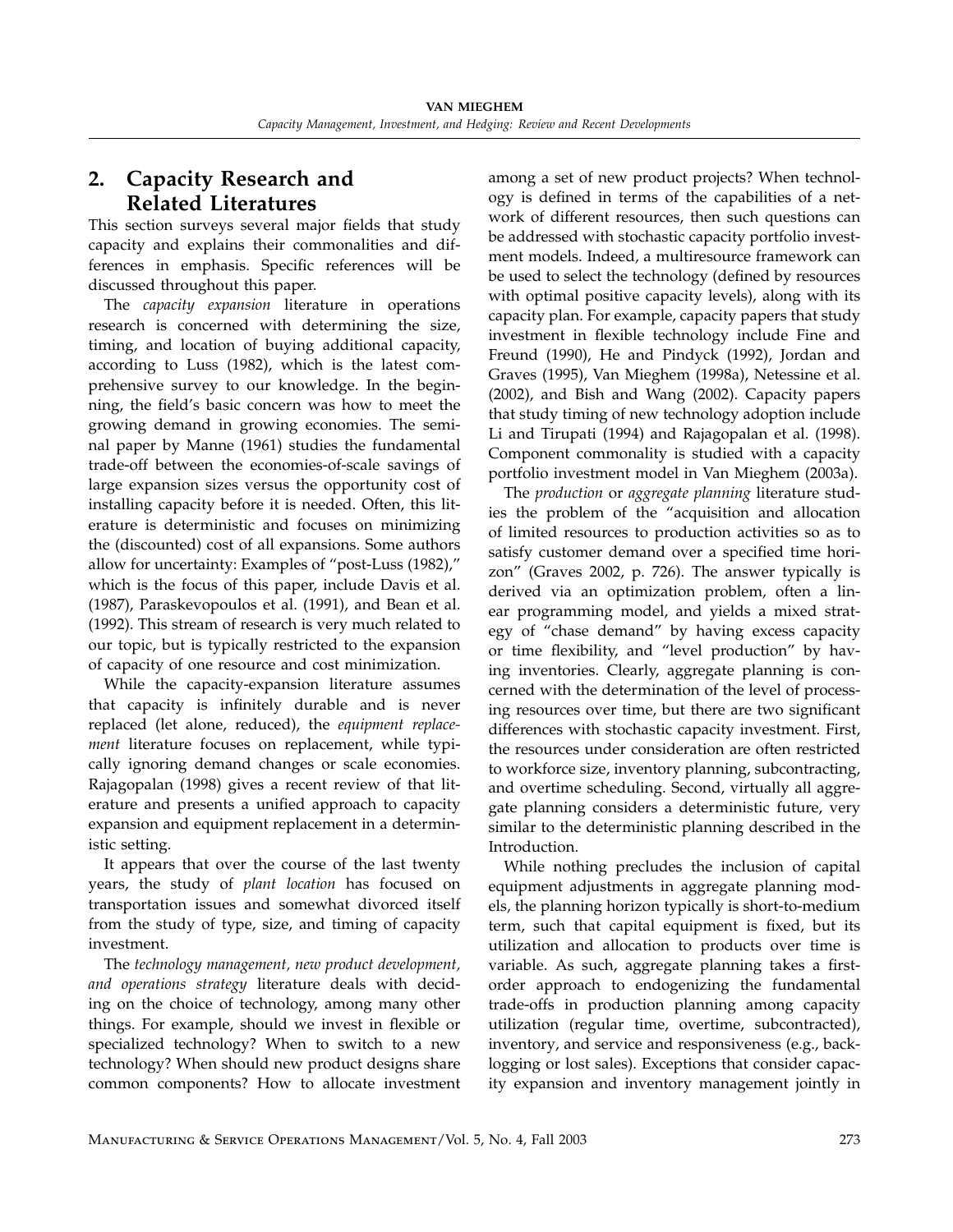an aggregate planning model include Bradley and Arntzen (1999), Atamtürk and Hochbaum (2001), and Rajagopalan and Swaminathan (2001). Bradley and Arntzen (1999) present a mixed-integer program to maximize return on assets and apply it to two firms to illustrate the capacity-inventory tradeoff. Atamtürk and Hochbaum (2001) investigate the trade-offs between acquiring capacity, subcontracting, production, and holding inventory to satisfy nonstationary deterministic demand for a single period over a finite horizon. Rajagopalan and Swaminathan (2001) consider a multiproduct environment where demand for items is known and growing gradually while capacity additions are discrete. Therefore, periods immediately following a capacity increase are characterized by excess capacity. Their model studies the following trade-off: Should excess capacity be used to do more equipment changeovers, and thus, reduce inventories, or should more inventory be built in order to delay future capacity expansions?

The input to aggregate planning includes a deterministic demand forecast for each period in the planning horizon. To consider the impact of uncertainty, aggregate planning typically makes two suggestions: Perform sensitivity analysis on the inputs of the aggregate plan and use safety inventory or safety capacity to satisfy demand higher than forecasted. While such approaches may work well in some environments, it may be desirable to incorporate the effects of uncertainty directly in the model to ascertain how the optimal capacity plan is affected. Stochastic capacity investment turns up the brightness on the direct effect of uncertainty and turns it down on some tactical activities. As such, it will automatically and optimally (as opposed to manually and heuristically) incorporate sensitivity analysis of input uncertainty and endogenously define safety factors.

From a hierarchical<sup>5</sup> perspective, aggregate planning operates at a lower level, and with shorter planning horizons, than resource planning, which is closely related to stochastic capacity-portfolio investment. Resource planning often neglects changes in inventory and overtime scheduling. Such a view is

similar to the view in economics that "current output flow depends on installed capital stock, and perhaps on flows of instantaneously variable inputs like labor and raw materials, through a production function…. We can regard profit flow as the outcome of an instantaneous optimization problem where variable inputs such as labor or raw materials are chosen holding the level of capital fixed" (Dixit and Pindyck 1994, pp. 357–359). CRP often shows up in the context of production planning and planning software like MRP and MRPII (Hopp and Spearman 1996, Nahmias 1993). Despite its name, however, CRP typically verifies whether the MRP-generated production plans are feasible given the capacity in place; that is, it checks feasibility of resource allocation rather than plan resource investment or adjustments.

The inventory and supply chain management literature is concerned with the flow of material through a multiechelon inventory system. In contrast to the aggregate-planning literature, this field often explicitly considers uncertainty, but rarely capacity. (In singleperiod models, however, there is no essential difference between capacity or inventory, as shall be illustrated in §4.) Kapuscinski and Tayur (1998) provide a recent review of articles that consider capacitated supply chains. Most of those deal with given, fixed capacities. Capacity, here, is the upper bound on production quantities, which is typically deterministic. An exception is Hu et al. (2002), who consider stochastic upper-bounds, i.e., capacity uncertainty, in addition to demand uncertainty. Inventory papers that also consider capacity investment decisions include Angelus and Porteus (2002), Bradley and Glynn (2002), Van Mieghem and Rudi (2002), and will be discussed in the remaining sections. Networks where multiple agents control their own productive capacity require gametheoretic models as §4.3 will discuss.

Investment in capital and labor has been at the core of the economics literature since its inception. Investment contributes to future output, economic growth, current demand, and employment. Given that investment empirically is lumpy (versus continuous over time), linear theories had to be expanded. When it is costly to reverse investment in capital or labor, a firm's investment decisions exhibit the empirically

<sup>&</sup>lt;sup>5</sup> Cf. Sethi et al. (2002), for a survey on hierarchical control, including applications on capacity expansion and equipment replacement problems.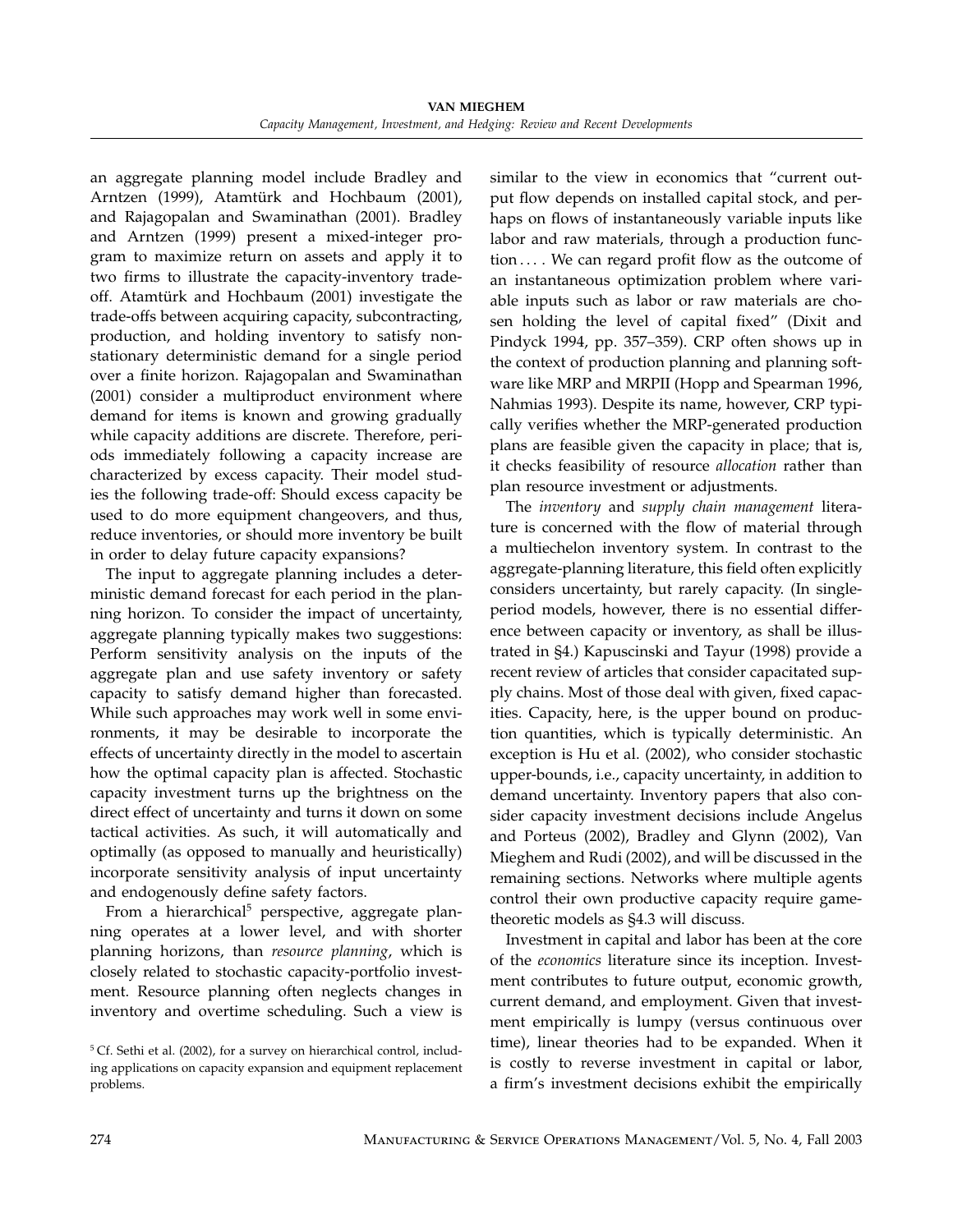observed dynamics. This occurs, for example, when a firm faces labor firing costs or when it cannot recoup the acquisition price of capital when it is resold. While the possibility that investment may be costly to reverse has been recognized in the literature at least as far back as Arrow (1968), irreversible investment started receiving more attention in the late 1980s and early 1990s in a stochastic framework. It exploits an analogy with the theory of options in financial markets and, therefore, came to be known as the "real options approach to investment," according to pioneers Dixit and Pindyck (1994). The resources that we consider are real assets and our discussion may very well be labeled as "a real options approach." Section 5 will review why capacity is typically not adjusted continuously over time.

The specialization of economics called corporate finance considers methods to value and finance investments in projects and property, plant, and equipment. The traditional valuation methods for projects include net present value, payback years, and various types of hurdles on financial ratios. A central question in this field is: What is the objective of the firm, and how do we value uncertain future cash flows? Clearly, this relates to risk sensitivity, which will be summarized in §6.1. Corporate finance also focuses on the means of financing the investment and the impact of debt versus equity on the capital structure of the firm, which is beyond the scope of this paper. As we shall discuss later, stochastic capacity models assume (often implicitly) either perfect capital markets, so that frictionless borrowing is possible, or that the investment size is relatively small, so that it can be internally financed without material impact on the overall valuation of the firm.

# 3. General Issues in Capacity Investment Problems

This section discusses important issues in typical capacity investment problems. In the course of that discussion, some definitions and notations will be introduced. Consider a firm that has  $n$  different "means of processing," which we will call resources. Its *capacity portfolio* at time t is denoted by the nonnegative capacity vector  $\mathbf{K}_t \in \mathbb{R}_+^n$  whose *i*th component

represents the level of resource  $i$  that is available for processing at time t. The capacity problem is to characterize the desired capacity portfolio over time.

#### 3.1. Capacity Constraint Formulation

General higher-level models, often used in economics, capture the impact of capacity by a direct functional dependence of operating profits on the capacity stock. The operating-profit functions  $\pi_t(\mathbf{K}_t, \omega)$  denote the operating profit (excluding capacity investment costs) as a function of time  $t$ , the capacity vector  $\mathbf{K}_t$  available at that time, and uncertainty represented by  $\omega$ , which refers to "state of the world," or in more general models, a sample path. (Incorporating  $\omega$  emphasizes that the entity is random.) The typical assumption is that operating profits are concave in the capacity vector K, which captures decreasing marginal returns from investment. This higher-level formulation is remarkably general and flexible. No further specific assumptions on exactly how capacity constrains processing quantities are needed to characterize general capacity dynamics, as will be reviewed in §5. In general, K need not even be interpretable in terms of maximal product quantities. Stochastic dependence captures broad capacity formulations, including "random capacity," where profit is a stochastic function of capacity.

In operations management, one often extends and details the formulation so that the operating-profit function  $\pi_t(\mathbf{K}_t, \omega)$  becomes endogenous to the model. Typically, the model explicitly specifies the inputoutput relationship and its dependence on capacity, process structure, and management. The operatingprofit functions  $\pi_t(\mathbf{K}_t, \omega)$  then become the outcome of tactical optimization problems that depend on the state of the process and its capacity vector. For example, this formulation could capture a complicated setting with product-sequence-dependent setup times. The outputs and operating profit during a period, then, depend not only on the available capacity vector K, but also on the ex-post optimal production schedule, which can be a function of the actual output demand and input supply during that period. This captures a setting where maximal output quantities of various products are state-dependent and nonseparable among products.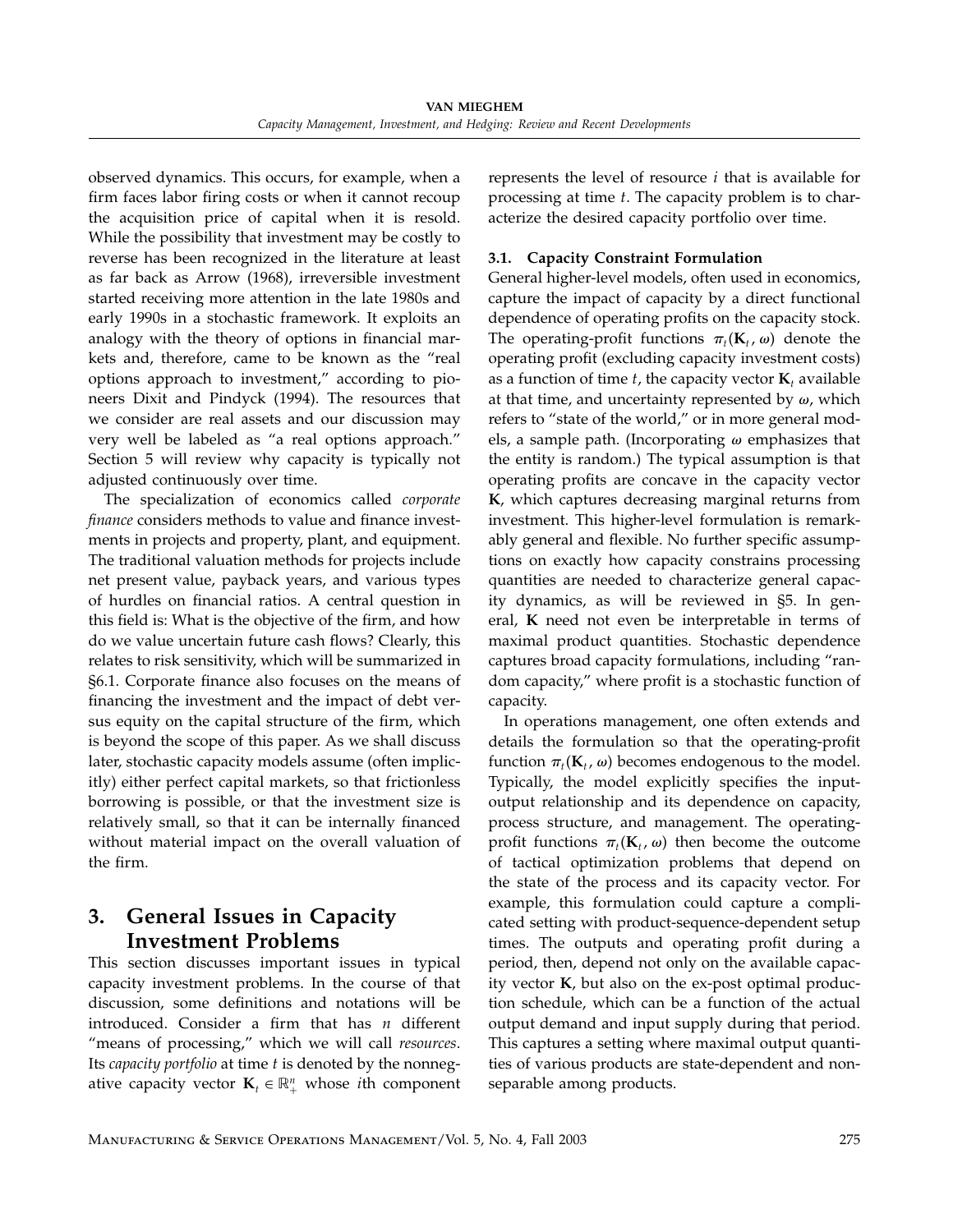A simpler and fairly typical capacity constraint formulation is via a "recourse" linear-programming problem, as illustrated by the following example: A firm sells  $m$  products in a competitive market where prices are uncertain. Let  $\mathbf{p}_t$  represent the unit price vector for period t, which is observed at the beginning of the period before  $K_t$  is chosen. According to the philosophy of continuous improvement, the firm is improving its manufacturing technologies, but not in a deterministic fashion. The firm's capacity consumption matrix  $A_t$  and marginal processing costs  $c_t$ for period  $t$  are also observed at the beginning of the period, before  $K_t$  is chosen. Assuming that the firm's processing quantities,  $x_t$ , during that period are linearly constrained, the firm will set period t processing according to the linear program, to maximize the operating profit:

$$
\pi_t(\mathbf{K}_t, \omega) = \max_{\mathbf{x}_t \in \mathbb{R}_+^m} \quad (\mathbf{p}_t(\omega) - \mathbf{c}_t(\omega))' \mathbf{x}_t \quad (1)
$$

$$
\text{s.t.} \qquad \mathbf{A}_t(\omega)\mathbf{x}_t \leq \mathbf{K}_t, \tag{2}
$$

where ' denotes transpose and vector inequalities should be interpreted componentwise. The resulting operating-profit function  $\pi_t(\cdot, \omega)$  is concave for each  $\omega$  and t.

The operational consequence is that capacities in operations-management models (and in this paper) can almost always be interpreted as some upper bounds on processing rates. Often, the capacity vector is the right-hand side of a linear constraint on processing quantities during a period (i.e., processing rates) similar to (2). Clearly, appropriately defining or adding a "period" corresponds to determining or increasing the total number of hours (or shifts) worked, which can modify the total capacity over a given horizon. Newsvendor networks, which will be discussed in the next section, fall into this formulation where the impact of capacity is modeled explicitly via "hard," linear constraints. Another typical capacity constraint formulation is via queuing model, which highlights the uncertainty of processing and the impact of tactical scheduling and resource starvation on realized capacity, as will be discussed in §4.1.

In reality, capacity constraints may be "soft," in the sense that the output of resource  $i$  is not rigidly bounded, but can be increased, albeit at an increasing cost. The increasing marginal costs may reflect extraordinary charges including expediting, overtime, etc. Such capacity constraints can be captured implicitly by a concave operating-profit function, or explicitly by processing costs that are piecewise linear or convex increasing when quantity exceeds a critical number, say  $K_i$ .

#### 3.2. Capacity Adjustment Costs

Capacity adjustment cost are the investment costs incurred when changing capacity. When adjusting capacity vector  $\mathbf{K}_{t-1}$  to  $\mathbf{K}_t$  at time t, the associated cost is, in general, a bivariate function of  $(\mathbf{K}_{t-1}, \mathbf{K}_t)$ . In addition, when evaluated at an earlier time, it may be uncertain. Typically, however, the adjustment cost at time  $t$  is assumed to only depend on the capacity change and is denoted by  $C_t(K_t - K_{t-1})$ . In addition,  $C_t$ is assumed to be convex to guarantee a well-behaved concave capacity investment optimization problem. Let  $x^+$  and  $x^-$  denote the vectors with components  $max(0, x_i)$  and  $max(0, -x_i)$ , respectively. The typical economic assumption is that  $C_t$  is a kinked piecewise linear convex function  $C_t$ :

$$
C_t(\mathbf{x}) = \mathbf{c}_{K,t}' \mathbf{x}^+ - \mathbf{r}_{K,t}' \mathbf{x}^-, \tag{3}
$$

where the marginal investment costs  $c_{K,t}$  and disinvestment revenues  $\mathbf{r}_{K,t}$  are usually, but not necessarily, positive. Very seldom can capital investment be reversed at no cost; that unique setting where  $\mathbf{c}_{K,t} = \mathbf{r}_{K,t}$  is called *reversible* or *frictionless investment*. Typically, the focus is on resources that are costly to reverse,<sup>6</sup> meaning that  $\mathbf{c}_{K,t} > \mathbf{r}_{K,t}$ , so that only a fraction of the investment cost is recovered when selling real assets. If  $\mathbf{r}_{K}$   $_{t} = 0$ , nothing is recovered, which is called irreversible investment.

The nature of the adjustment cost function depends on the type of adjustment that is considered and, hence, the convexity assumption of adjustment costs is not always appropriate. It may be appropriate when capacity is divisible or when considering

<sup>6</sup> Optimal capacities of costlessly reversible resources are found by optimizing the (extended) operating-profit function. Those resources are assumed to have been "maximized out" and, therefore, don't appear in the operating-profit function.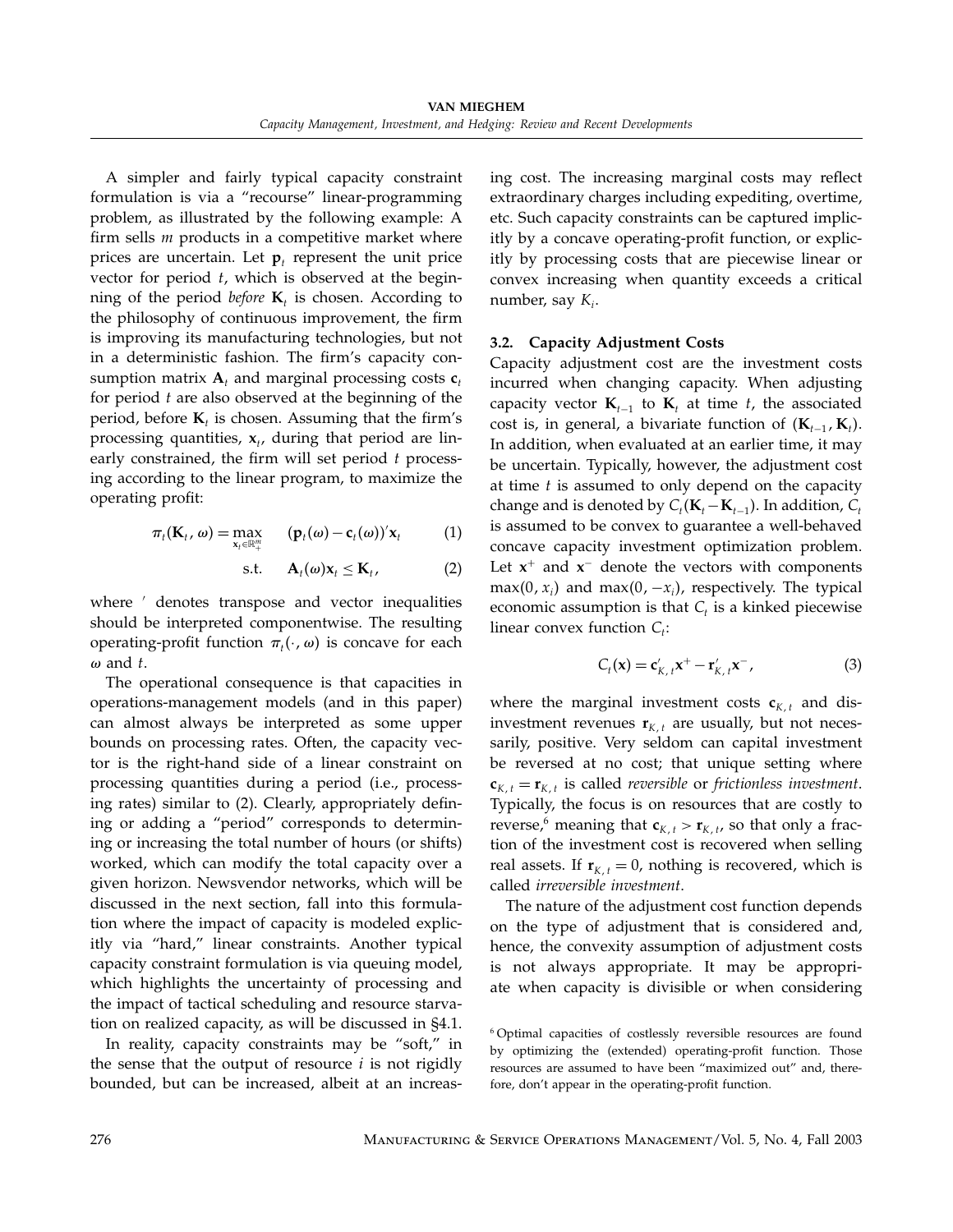investment at the macro-economic level.<sup>7</sup> Also, ongoing or gradual adjustments, such as maintenance, training, etc., might be labeled "frictionless" investments, and hence, modeled by a linear adjustment cost. In contrast, however, infrequent and major capacity adjustments typically stem from some friction or nonlinearity in the adjustment costs and often enjoy economies of scale, implying that  $C_t(\cdot)$  is concave. For example, at the firm level, there is often a fixed cost associated with making any capacity adjustment, creating a discontinuity in  $C_t$  at 0:  $C_t(0) = 0$ , while  $\lim_{\|{\bf K}_t-{\bf K}_{t-1}\|\to 0} C_t({\bf K}_t-{\bf K}_{t-1}) > 0$ . Luss (1982) gives two often-used adjustment cost functions that exhibit economies of scale. The first one, called the "fixed charge" cost function, is the affine version of (3), but with a discontinuity at 0. Its single-resource version for capacity additions is  $C(x) = c_0 + c_1x$  for  $x > 0$  with  $C(0) = 0$ . Such affine capacity adjustment costs can be handled fairly well as discussed in Van Mieghem and Rudi (2002); a pure fixed cost only affects the boundary invest-or-not decisions, while the size of the adjustment remains given by interior optimality conditions that are independent of the fixed cost component. The second often-used adjustment cost function with economies of scale is the "power" cost function, which is strictly concave. Its single resource version is:  $C(x) = kx^{\alpha}$ , where  $k > 0$  and  $0 < \alpha < 1$ . Frictions from irreversibility and/or economies of scale in adjustment cost lead to a firm's optimal capacity dynamics involving occasional large changes, as will be discussed in §5.

#### 3.3. Capacity Investment Objective, Including Planning Horizon, Discounting, and Decision Makers

Traditionally, the objective is to maximize expected net present value of the firm. (Section 6 will discuss more recent work that moves beyond maximizing expected present values and incorporates risk aversion.) Net present value calculations require a planning horizon T and discounting, which typically assumes a constant per-period discount factor

 $\delta$  > 0. Obviously, the values of the planning horizon T and discount factor  $\delta$  influence dynamic capacity decisions. Capacity models typically use longer planning horizons (several years and sometimes decades) than aggregate planning models (several months and sometimes years). This longer planning horizon reduces forecasting accuracy (see below) and increases uncertainty, making stochastic models more desirable. On the other hand, higher discount factors mitigate the impact of longer horizons. (The appropriate choice of  $\delta$  is a central problem in finance that goes beyond the scope of this paper.) Discounting also puts restrictions on the adjustment cost functions. For example, one typically assumes that the present value of a unit of used capacity cannot be higher than a new unit, i.e.,  $\mathbf{c}_{K, t} \geq \delta^{\tau - t} \mathbf{r}_{K, \tau}$  for  $\tau > t$ , to exclude unrealistic capacity dynamics. In addition, finite horizon models  $(T < \infty)$  require an additional element in their formulation: A salvage function  $f(\mathbf{K},\omega)$ , which is the final (salvage) value for capacity portfolio  $K$  given that state  $\omega$  obtains.

The traditional objective of capacity-investment problems is either processing-network optimization or network design by a single decision maker. Deciding on the amounts of capacity involves optimization of a given processing network or operating-profit function. By necessity, all single-resource capacity models fall into this class. By considering a portfolio of different types of resources, however, the capacity problem can amount to network design, or selecting the most appropriate mix of types of resources and their configuration (cf. the discussion on technology management in §2). Often, however, capacity decisions are strategic and may depend on multiple decision makers, including other firm's decisions, as §4.3 will review.

#### 3.4. Continuous Versus Discrete Capacity

Many models assume that the capacity vector is a nonnegative real variable, so that capacity is divisible and, thus, its investment can be continuous or "incremental." While this is a valid assumption in settings where the number of possible capacity sizes is large, more detailed and precise capacity-investment models may treat capacity as a discrete variable. Such "lumpy" investment is appropriate when capacity is indivisible and can only be installed in a small

<sup>&</sup>lt;sup>7</sup> In a macro-economic equilibrium setting, the marginal cost of investment should eventually increase, because the shadow price of investment should eventually rise as resources are diverted from other uses, which tends to convexify the cost of investing.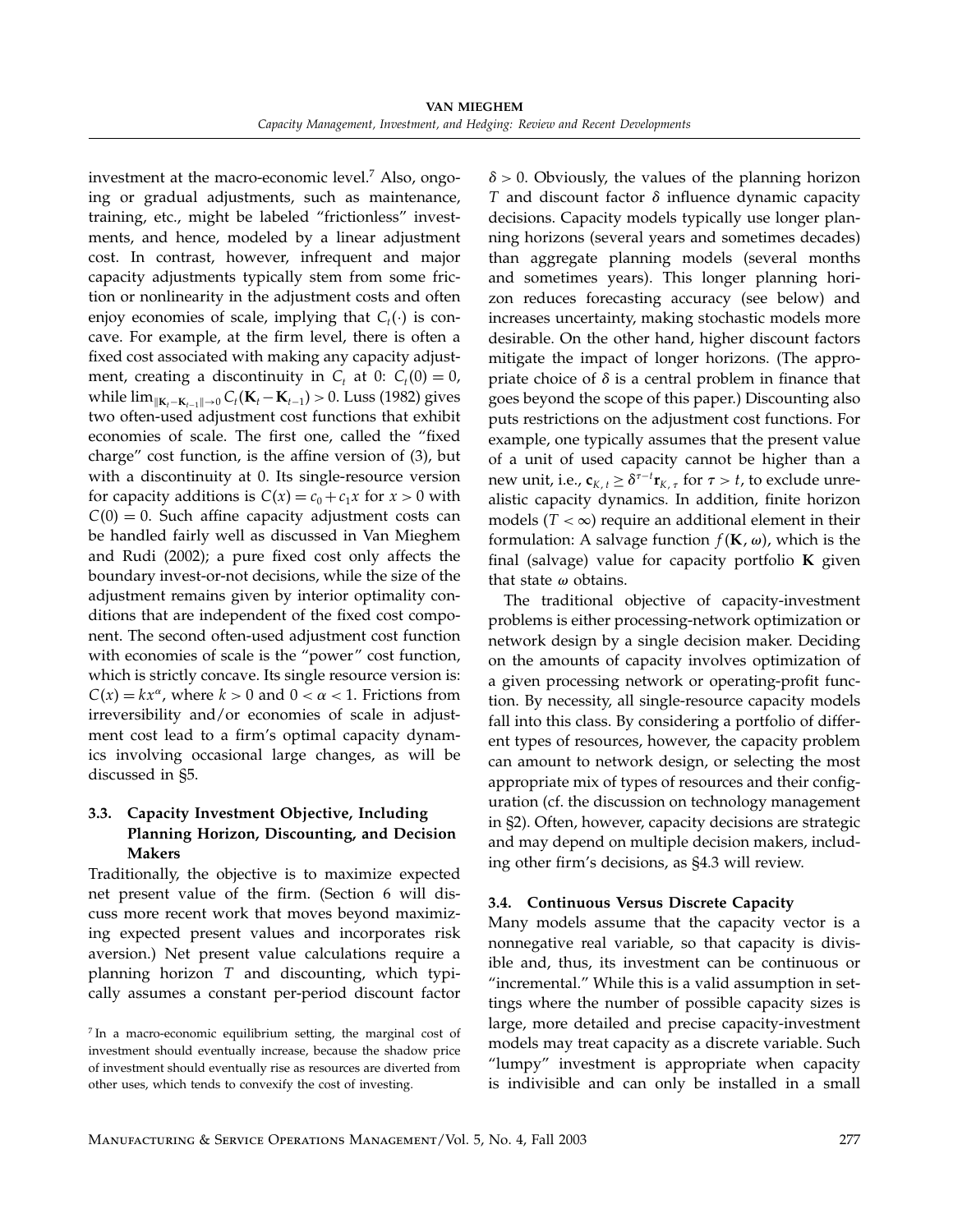number of possible sizes. Integer restrictions typically make these models less amenable to analysis.

### 3.5. Leadtimes

Leadtimes refer to the time between the purchase and availability of new capacity. With growing stochastic demand, capacity leadtimes increase the risk of capacity shortage caused by demand uncertainty. The basic approaches to protect against such risk are to either expand capacity earlier or to adopt larger capacity increments. Only a handful of papers, reviewed in Ryan (2002), consider leadtimes in a stochastic setting. Erlenkotter et al. (1989) consider one capacity expansion of a single resource where expansion completion timing is held constant but the leadtime is a decision variable. They show that the presence of uncertainty has the effect of reducing the optimal leadtime compared to its optimal value in a deterministic model. When demand follows a geometric Brownian motion, Ryan (2002) shows that leadtimes influence timing, cost parameters determine expansion size, and demand characteristics affect both timing and size.

#### 3.6. Physical Depreciation and Degradation

Physical depreciation and degradation of capacity refers to the diminishing financial and operating value of a resource over time. Depreciation is typically modeled by a financial loss to the firm's value. (The depreciation on the marginal capacity unit of resource  $i$  is proportional to its marginal value and is typically captured by increasing the discount rate.) Similarly, physical degradation can be modeled by a decrease in the capacity vector, typically proportional to the installed capacity  $K$ , or as in equipment replacement models as reviewed by Rajagopalan (1998).

## 3.7. Tactical Activities, Starvation, and Inventory

General capacity-investment models take operatingprofit functions  $\pi_t(\mathbf{K}, \omega)$  as primitives. While the observed dynamics of inventories and other tactical flows could be incorporated in state- or sample-path  $\omega$ , many capacity models simply ignore tactical flows, as discussed in §2.

Clearly, modeling must strike a balance between complexity and realism: The appropriateness of ignoring tactical flows may depend on the time-scale and planning horizon under study. For example, in some settings, capacity adjustments are only allowed infrequently. When adjustments of tactical flows occur on a much smaller time-scale than capacity adjustments, tactical flows can be optimized, given the capital stock that only varies on a larger time-scale and thus can be taken as fixed for the tactical flow optimization. Such "time-scale separation" would make inventory changes, scheduling, and other tactical decisions "invisible" at the higher level of capacity planning. The justification in Eppen et al. (1989) for ignoring inventory-carryover between periods can be interpreted as a time-scale separation argument: "[ignoring inventory-carryover is] consistent with the fact that each time period is of sufficient length (one year) so that production levels can be altered within the time period in order to satisfy as closely as possible the demand that is actually experienced." In many settings, however, actual realized output quantities often depend on tactical activities and flows, such as product-sequence-dependent setups and scheduling that determines availability of raw material and workin-progress or resource starvation. For example, in seasonal environments, it is not unusual to set capacity for constant processing and buffer seasonalities with inventory build-up and depletion. To capture these detailed operational effects and trade-offs, it is often necessary to incorporate tactical activities and inventory carryover, especially in capacity portfolio models. When activities or products are not divisible, scheduling conflicts may lead to resource blocking and starving, which may reduce actual process capacity below individual bottleneck resource capacities. (See §4.1.) Interactivity inventory buffers those problems.

Mathematically, capacity investment is similar to inventory management in that it deals with stochastic optimization of very similar functions. In singleperiod models, there is no essential difference between inventory and capacity. There are some differences in multiperiod (i.e., dynamic) models. First, capacity is "utilized," but not "consumed:" Unlike inventory, the capacity vector is not depleted by demand. It may, however, degrade faster with higher usages, requiring faster depreciation. In inventory models, different periods are linked via inventorycarryover, which is often neglected in capacity models. On the other hand, inventory models mostly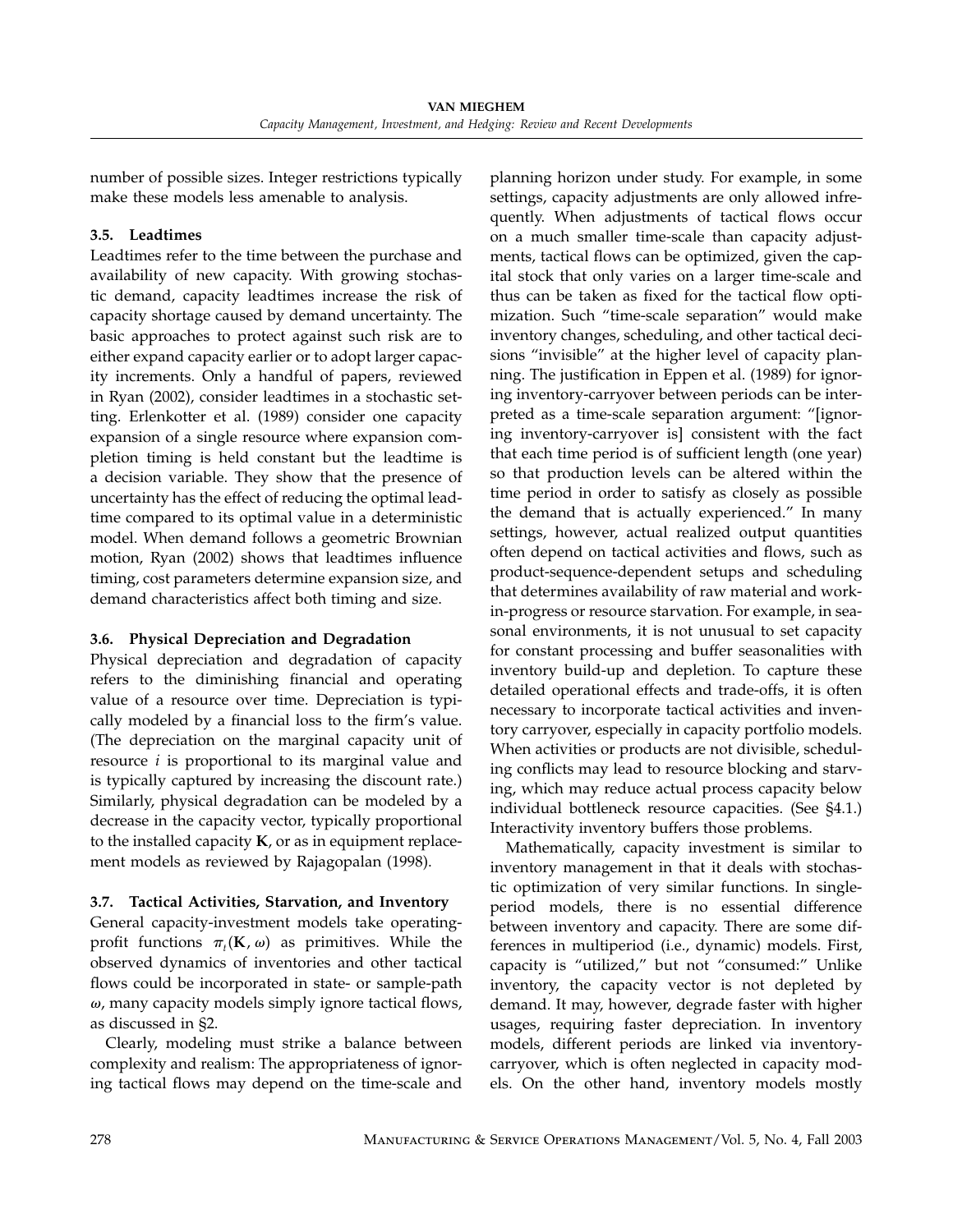focus on "moving the goods" from stage to stage, whereas capacity portfolio models focus more on processing and the resulting interproduct couplings. Second, inventory models typically assume that unused inventory and all capacity are not perishable and that they are available for use in the next period. Third, capacity models typically have longer time horizons than inventory models so that discounting and forecasting gain in importance in capacity models. Last, and least, stationary capacity models typically collapse to an essentially static capacity problem: Given that no new information is ever gained, the optimal capacity investment policy typically makes only one initial investment ever (see next section). Stationary inventory models, on the other hand, retain dynamic reordering, while the ordering policy itself also is described by one or two critical numbers which also can be found in an essentially static problem. Dynamic capacity models, where timing becomes nontrivial, require a more sophisticated stochastic formulation: Typically the problem is nonstationary, or capacity degrades over time.

#### 3.8. Unsatisfied Demand and Capacity Shortages

When demand is uncertain, capacity is costly, or capacity adjustments are not instantaneous, there will be instances of insufficient capacity to meet demand. Depending on the view one takes, these are called capacity shortages or excess demand. In practice, firms employ tactical countermeasures, such as allocation schemes, increased pricing, backlogging, or advance inventory build-up, to manage shortages. When such tactical countermeasures are not incorporated in the model, assumptions must be made on what happens with excess demand. There is a strand in the capacity literature that "assumes that available capacity must meet or exceed demand" (Bean et al. 1992, p. S210), which is also called the "no backlogs in demand" assumption by Manne (1961). Obviously, with uncertain demand, a no-capacity-shortage assumption must be accompanied by a zero-capacity-leadtime assumption. The alternative is to allow for excess demand, which either is backlogged, or lost, or some combination of both. In either case, a demand-shortage penalty is typically included, which may represent the loss of goodwill that will manifest itself in a reduction of future demand and is very hard to quantify, or the cost to fill the demand through an alternate process, as discussed in Manne (1961). The lost-sales case is relatively easily incorporated in single-stage processes, while backlogging requires one to incorporate negative inventory carry-over. In a capacity-expansion setting where no contraction is allowed, backlogging can easily be incorporated, as shown in Manne (1961), for a single resource and growing demand, and in Van Mieghem and Rudi (2002) for a capacity portfolio and stationary demand. The "no backlogging" assumption is typically easier to analyze because it corresponds to the limiting case where the shortage penalty becomes infinite and the peak process,  $\sup_{\tau \leq t} D_{\tau}$ , contains all relevant information. In multiproduct systems, as studied in capacity-portfolio problems, an alternative option to backlogging or lost sales is that unsatisfied demand for one product "spills over" to another product. In other words, ex-post substitution provides another mechanism for matching capacity with demand. Substitution has started to be explored in an inventory context, and its effects are likely to be similar in capacity problems. An important issue is whether the substitution is executed by the firm or by customers, as discussed in Bassok et al. (1999) and Netessine and Rudi (2003).

#### 3.9. Uncertainty, Information Structure, Learning, and Forecasting

Arguably, the most important factor in a dynamic capacity-investment model is the description of uncertainty and its resolution over time. For the theorist, the tractability of the model is directly related to the mathematical properties of the stochastic process that represents uncertainty and information resolution, as will be illustrated in §5. In theory, that stochastic process should depend on the employed forecasting procedures. While forecasting is extremely relevant to the practitioner, however, it is rarely discussed in capacityinvestment research, Ryan (2003) being a notable exception. (Chand et al. 2002, review the literature on forecast and rolling horizons.) Paraskevopoulos et al. (1991) distinguish three sources of uncertainty: The uncertainty ("forecast error") in econometrically estimated demand equations and exogenous assumptions, uncertainty in structural shifts in demand over time, and uncertainty in system parameters, such as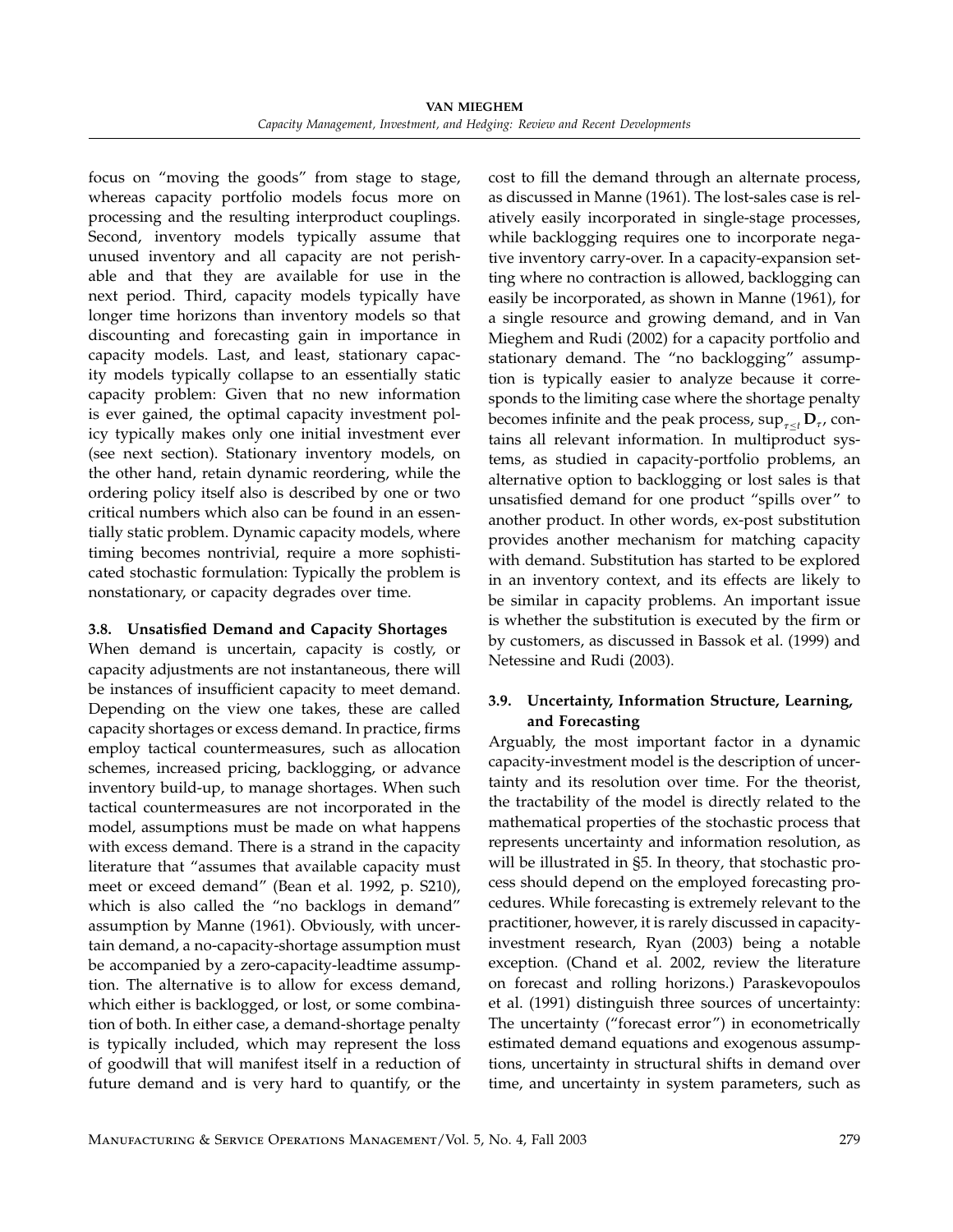the rate of learning. (See Hiller and Shapiro 1986, for a capacity-investment model that incorporates learning effects.) Often one can "learn" and update the demand forecast as information is revealed and observed over time. In such setting, Burnetas and Gilbert (2001) analyze the trade-off between better demand information by waiting to procure capacity versus the increased capacity cost when capacity acquisition cost increases over time.

General capacity models assume an operatingprofit function and a stochastic environment that does not specify the origin of uncertainty. They can capture uncertainty in supply, internal processing, demand, costs, prices, and environmental factors. In operations-management models, demand is often the generator of uncertainty and typically is assumed to be exogenous. The other extreme would be to assume that demand is endogenous, reflecting practices where marketing and sales would agree on a sales plan and then each function would be responsible for making it happen. Manufacturing produces according to the plan and marketing and sales do whatever is necessary to realize sales according to the plan. With an endogeneity assumption, deterministic or sales-plan driven capacity planning, as described in the Introduction, may be appropriate to assess how to deploy capacity to meet the sales plan, as well as the cost of doing so. In that case, however, the capacity problem has just been translated into the problem of determining the best sales plan. Of course, reality is somewhere in between: Demand is neither completely exogenous nor completely endogenous; a property that has not received much attention in the operations literature. A notable exception is Cachon and Lariviere (1999) where demand is influenced by the scarcity of capacity via capacity allocation schemes. Then, demand can be decreasing in capacity if the firm's customers become convinced that their requirements will surely be met.

# 4. Optimal Capacity Investment: Types and Amounts

This section reviews optimal capacity levels for various types under risk-neutral investment. (Timing and risk aversion will be discussed in §§5 and 6, respectively.) Here, we consider a stationary environment where it is optimal to keep capacity constant over time. The simplest such environment is an i.i.d. structure, which Eberly and Van Mieghem (1997) define as capacity portfolio models with (1) stationary operating profit and kinked, piecewise linear adjustment cost functions (i.e.,  $\pi_t = \pi$ ,  $\mathbf{r}_t = \mathbf{r}$ ,  $\mathbf{c}_t = \mathbf{c}$ ), (2) stationary stochastic structure (i.e., probability measures for  $\omega_t$  and  $\omega_1$ , where  $\omega = \Pi_t \omega_t$ , are identical), and (3) independent periods (i.e., probability measures for any pair,  $\omega_i \omega_j$ , is equal to the product of their measures). They show that an i.i.d. setting in infinite horizon<sup>8</sup> reduces the general dynamic capacity problem to a single, initial capacity investment, effectively collapsing the problem to a single-period problem. While losing dynamics, these essentially static capacity-investment models are able to capture rich modeling detail in the processing network and the nature of uncertainty.

Section 4.1 reviews canonical stochastic capacity models that adopt either queuing or newsvendor network formulations. Section 4.2 illustrates newsvendor network analysis in the context of the example in the Introduction. Section 4.3 reviews game-theoretic capacity investment by multiple agents, who each control a subset of the processing network.

#### 4.1. Canonical Capacity Models in an i.i.d. Setting with Multivariate Uncertainty: Queuing Versus Newsvendor Models

Queuing Models. As discussed above, operationsmanagement models often use detailed formulations where the operating-profit function  $\pi(\mathbf K, \omega)$  becomes endogenous. One formulation involves queuing models, which are typically set in continuous-time and focus on flow times and responsiveness in the presence of stochastic processing and stochastic demand. Multiple resources lead to queuing networks in the obvious way and product-dependent scheduling, processing, and routing leads to multiclass queuing networks. Such systems allow for multivariate (often product-dependent) uncertainty, although different classes typically are assumed to be independent

 $8$ That property retains in finite horizon settings if the final value function f is identical to the disinvestment cost:  $f(\mathbf{K}, \omega) = \mathbf{r}'\mathbf{K}$ . Otherwise, end-of-horizon investment effects may appear.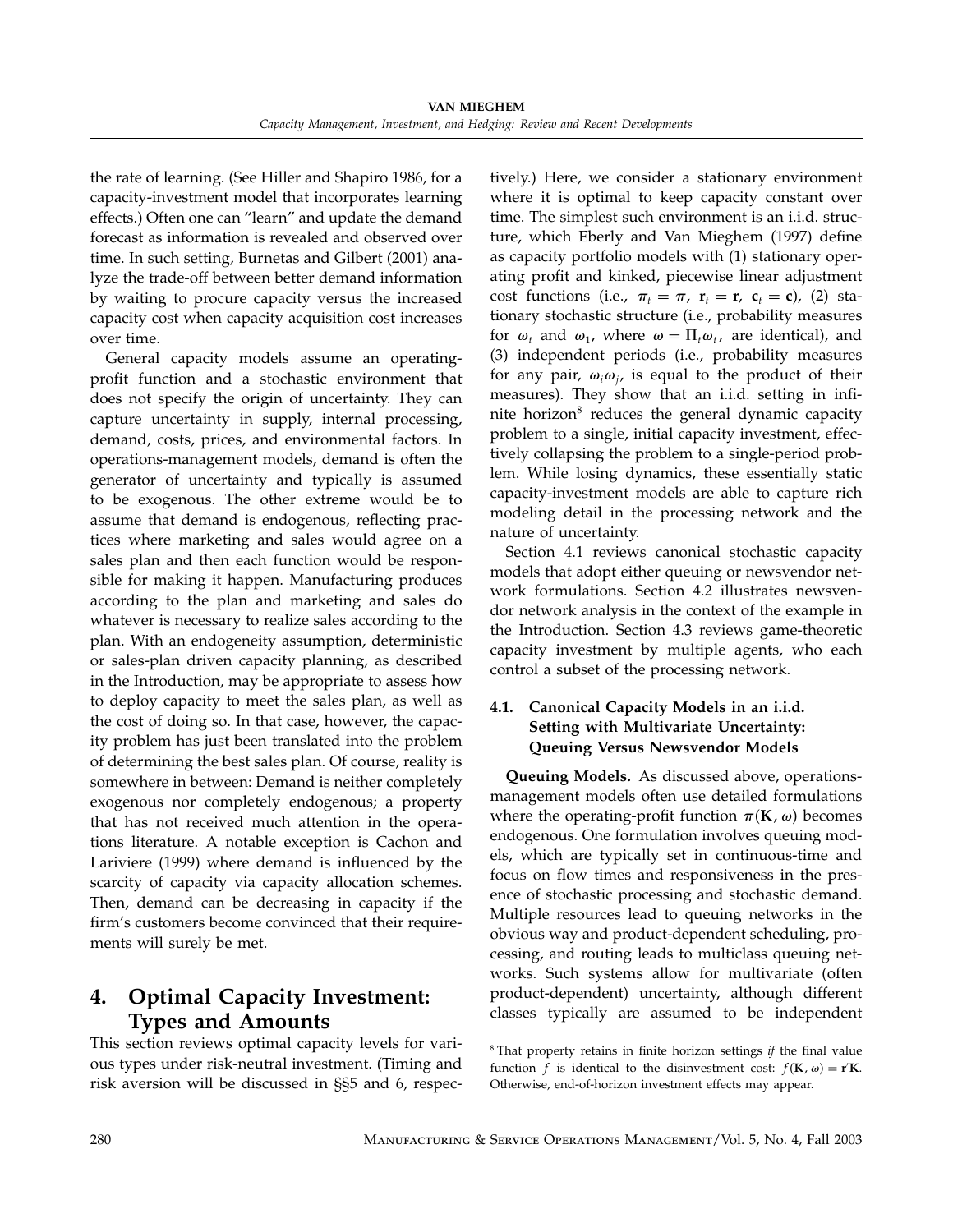(queuing theory is not very successful in handling correlated arrivals). Queuing models can study tactical activities, such as dynamic sequencing and routing in a given network, but are vastly underutilized in the study of capacity investment (perhaps because of their increased complexity and tactical detail).

In queuing models, the "maximal average processing rate" at a node (location) in the processing network represents the capacity of that node. In the simplest setting, a node contains a single resource, or "server," that processes a single product, which may represent a good, a customer, or both. Traditionally, the maximal average processing rate at resource  $i$  is denoted by  $\mu_i$ , which is the reciprocal of the average time  $m_i$  to process the product at that resource. Capacity then constrains the average processing rate at resource *i*, which is typically denoted by  $\lambda_i$ , as  $\lambda_i \leq \mu_i$ . This is often scaled into an equivalent capacity utilization constraint, which is traditionally denoted by  $\rho_i = m_i \lambda_i \leq 1$ . The latter representation directly allows extension to a multiproduct setting, or a multiclass queuing network. Letting  $m_{ii}$  and  $\lambda_{ij}$  denote the average processing time and rate of product  $j$  at resource  $i$ , the capacity constraint for resource *i* becomes  $\sum_i m_{ii} \lambda_{ii} \leq 1$ .

When comparing this to the linear programming constraint  $(2)$ , processing times *m* and processing rates  $\lambda$  are the obvious counterparts of capacity consumption rates  $A$  and activity rates  $x$ , but what about the level  $K_i$  of investment of resource *i*? There are several interpretations of capacity investment in queuing. Capacity investment can refer to increasing the service rate  $\mu_i$  of the server at node *i*, typically by reducing the mean processing time of a particular product, or of all products, served. Capacity investment can also refer to increasing the number of servers at node i. While capacity can be changed continuously by increasing processing speed, it can only assume discrete values when increasing number of processors in the latter case. Obviously, both approaches can be used simultaneously to adjust capacity. Multiserver nodes quickly become difficult to handle analytically. In some formulation that adopt, for example, fluid or Brownian approximations, one can introduce an additional "capacity-scaling factor" for processing node *i,* say  $\mu_i^*$ . The multiproduct constraint,  $\sum_j m_{ij} \lambda_{ij}$ 

 $\leq$  1, then becomes  $\sum_j m_{ij} \lambda_{ij} \leq \mu_i^*$ , which is the counterpart of the linear-programming constraint  $Ax \leq$ K. Queuing models, however, typically offer a more detailed representation of processing networks than linear programming models in that they incorporate the impact of tactical scheduling conflicts on total network capacity. As discussed earlier, when activities or products are not divisible, processing cannot be interrupted or preempted. Resulting "bang-bang" processing and poor scheduling may then lead to downstream resource starving, which may reduce actual process capacity below individual bottleneck resource capacities. For example, in multiclass queuing networks, naive scheduling rules can induce productspecific starvation at different servers at different times. This reduces the aggregate network's effective capacity in the sense that the network can become instable, even though each server is less than 100% utilized. (Dai and Vande Vate 2000 review the recent surge in the study of stability conditions for multiclass queueing networks.)

Queuing models become capacity-investment models when superposed with optimization and a capacity adjustment cost function. Some examples of queuing capacity models include Mendelson (1985), Loch (1991), Lederer and Li (1997), and Cachon and Harker (2002). The continental divide between inventory and queuing models also applies to the subfield of capacity investment. Production-inventory models attempt to bridge the two worlds with representative examples (Caldentey and Wein 2003, Armony and Plambeck 2002). (Section 4.3 reviews these multiagent queuing models.) Boyaci and Ray (2003) study a firm with two substitutable products that differ only in their prices and delivery times and are produced by dedicated capacities. They analyze how capacity costs impact capacity-investment levels and market positioning of the two products.

Newsvendor Models. Besides queuing formulations, another, more popular capacity-investment formulation is via a "recourse" linear-programming problem. The newsvendor network formulation in Van Mieghem and Rudi (2002) is an example of such i.i.d. recourse-based models. Newsvendor network problems are typically set in discrete-time and focus on the impact of multivariate demand uncertainty,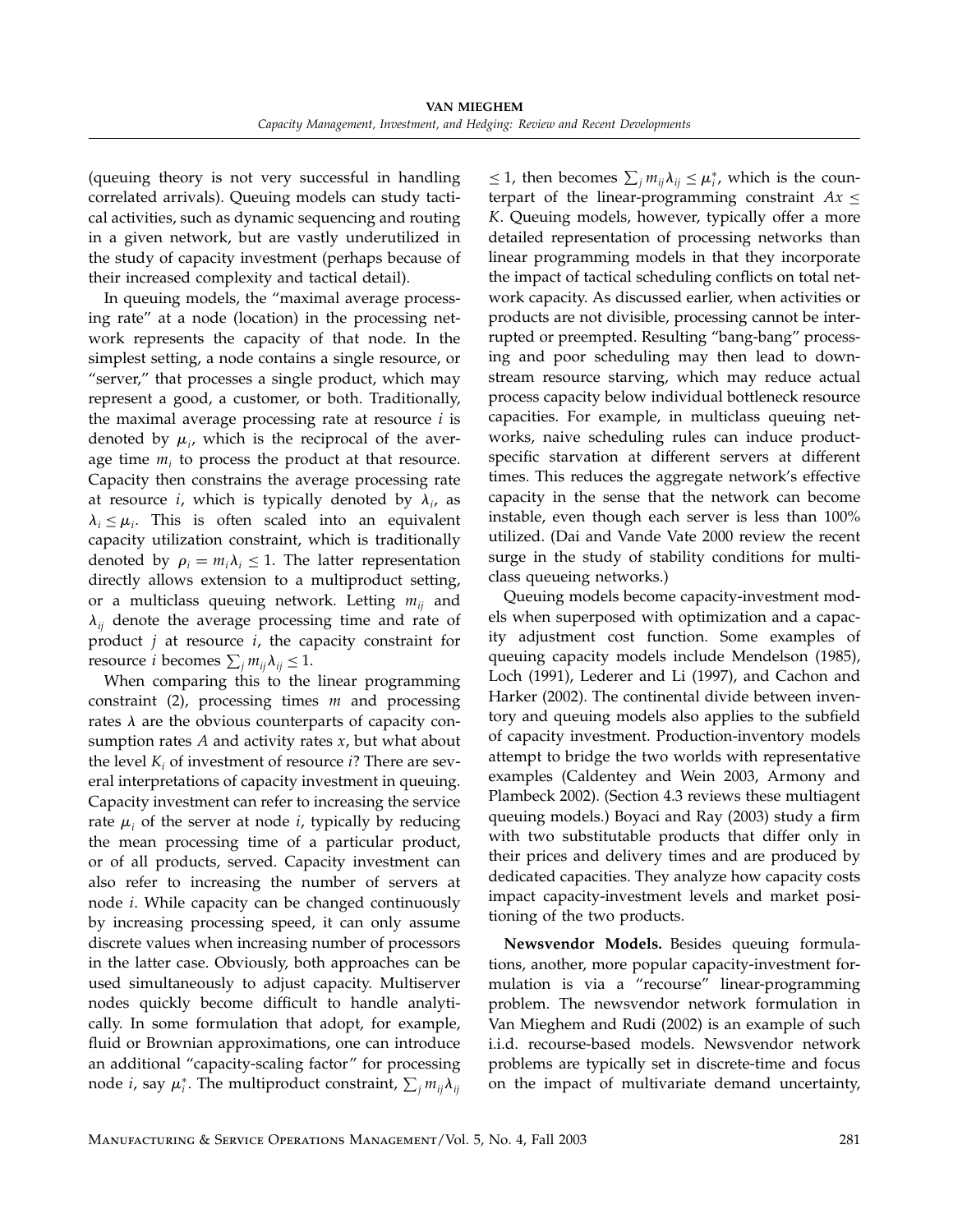while assuming deterministic processing. Often a sequence of i.i.d. demand vectors  $\{D_t: t \in \mathbb{N}\}\)$  is the generator of uncertainty in these models, although supply, yields, and other uncertainty also can be captured. At the beginning of the period (called Stage 1), the capacity vector  $K$  and inventory vector  $S$  are chosen. Then demand D is revealed. At the end of the period (Stage 2), an activity vector x is chosen to maximize operating profit by transforming  $\mathbf{R}_s\mathbf{x}$  of input stock into  $\mathbf{R}_D\mathbf{x}$  units of output and sales for given supply and demand routing matrices  $\mathbf{R}_{\rm s}$  and  $\mathbf{R}_{\rm D}$ . The kernel of a newsvendor network generalizes (1)–(2) to a network structure (but typically assumes deterministic processing):

$$
\pi(\mathbf{K}, \mathbf{S}, \mathbf{D})
$$
  
= 
$$
\max_{\mathbf{x} \in \mathbb{R}_+^m} \mathbf{p}'\mathbf{x} - \mathbf{c}'\mathbf{x} - \mathbf{c}'_{\mathbf{P}}(\mathbf{D} - \mathbf{R}_{\mathbf{D}}\mathbf{x}) - \mathbf{c}'_{\mathbf{H}}(\mathbf{S} - \mathbf{R}_{\mathbf{S}}\mathbf{x})
$$
 (4)

$$
\quad \text{s.t.} \quad R_{\textnormal{\textsc{S}}}x \leq S, \quad R_{\textnormal{\textsc{D}}}x \leq D, \quad Ax \leq K. \tag{5}
$$

In addition to prices p, processing and transportation costs c, routing matrices  $\mathbf{R}_{\rm s}$  and  $\mathbf{R}_{\rm p}$ , and capacity consumption matrix A, a newsvendor network's operating-profit function, thus, incorporates unit demand (output) shortage cost  $c_{P}$ , and unit inventory procurement and holding costs  $c_s$  and  $c_H$ . The objective is to maximize the expected net present firm value, denoted by  $\mu(K,S)$ , by choosing capacity K and inventory S before demand is known, and choosing activity x afterwards:

$$
\mu(\mathbf{K}, \mathbf{S}) = \delta \mathbb{E} \pi(\mathbf{K}, \mathbf{S}, \mathbf{D}) - \mathbf{c}'_{\mathrm{S}} \mathbf{S} - \mathbf{c}'_{\mathrm{K}} \mathbf{K},
$$
 (6)

where  $E$  denotes expectation and  $\delta$  is the per-period, risk-neutral discount factor. The expected value function  $\mu$  is jointly concave in **K** and **S** so that the optimization problem is well behaved.

The single-period optimality equations can be expressed in terms of the expected dual prices of the capacity and inventory constraints. As the example in the next section will illustrate, these sufficient first-order conditions can be interpreted as coupled, generalized critical-fractile conditions, that specify the optimal trade-off between the marginal value of capacity, inventory, and their corresponding marginal costs. In other words, newsvendor networks construct the optimal capacity portfolio by trading off the opportunity cost of capacity-underages

with the cost of excess-capacity. With lost sales or with backlogging for certain networks, Van Mieghem and Rudi (2002) show that the single-period solution extends to a dynamic i.i.d. structure: The optimal capacity strategy collapses to a single initial capacity investment and all further dynamics involve inventory, but no capacity adjustments. For small networks, the model can be solved analytically; otherwise, it is also easily solved using stochastic optimization via simulation.

By appropriately structuring the three network matrices, newsvendor networks can feature commonality, flexibility, substitution, or transshipment, in addition to assembly and distribution. Multivariate uncertainty allows the study of the important impact of correlation on capacity investment. Van Mieghem and Rudi (2002) show that, if demand is normally distributed, the optimal expected firm value is increasing in the mean demand vector and decreasing in any variance term. In addition, if  $\pi(\mathbf{K},\mathbf{S},\mathbf{D})$  is submodular in D, then the expected value is decreasing in any covariance term (and, thus, pairwise demand correlation). (There is, however, no general theory yet on the impact of covariances on the optimal capacity portfolio K.) By allowing for alternate or "nonbasic" activities that can redeploy inputs and resources to best respond to resolved uncertain events, newsvendor network analysis can be used for network design. For example, newsvendor networks that study the choice between investing in product-flexible or dedicated capacity include Netessine et al. (2002), Van Mieghem (1998a), and Bish and Wang (2002), who add ex-post pricing to the capacity decisions. Kulkarni et al. (2002) study the choice between product- or process-focused plant network configuration. Newsvendor networks analyzing when it is worthwhile to allow for input commonality or substitution include Van Mieghem (2003a) and others reviewed in Van Mieghem and Rudi (2002). Similar network design questions have been addressed by Graves and coauthors using different, but related models; e.g., Jordan and Graves (1995) present an original and insightful analysis on the impact of "chaining" capacities in a network, and Graves and Willems (2000) study the strategic placement of safety stock in a supply network.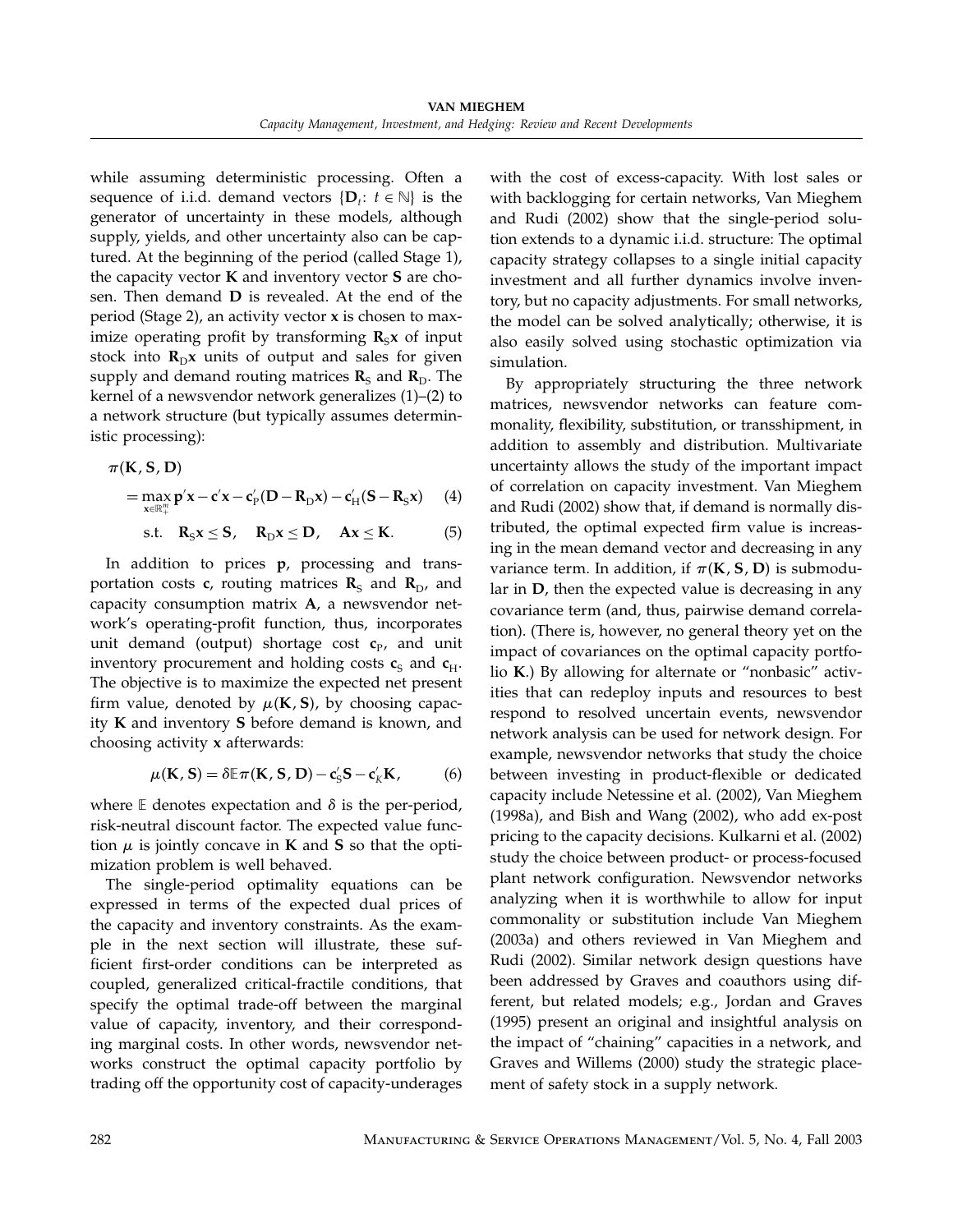#### 4.2. Solution, Discussion, and Ramifications of the Example

Solution of the Example (Risk-Neutral). To simplify the exposition, consider the example from the introduction in a single-period setting, thereby dispensing with inventory dynamics and discounting (i.e.,  $\delta = 1$ ). For concreteness, assume the following data: Demand (in thousands) for the year is estimated for three scenarios and shows high mix uncertainty: a "pessimistic scenario"  $D = D<sup>1</sup> = (150, 350)$ with probability 1/4, the "expected scenario"  $D =$  $D^2 = (300, 300)$  with probability 1/2, and an "optimistic scenario" of  $D = D^3 = (450, 250)$  with probability 1/4. The capacity adjustment cost function  $C({\bf K}) =$  $c_{K,0} + \mathbf{c}_K' \mathbf{K}$  includes the fixed cost  $c_{K,0}$  of \$40 million and unit-adjustment costs of  $c_{K_1} = $30$  for finalassembly facility 1 (FA1), whereas the more costefficient FA2 facility requires a modest  $c_{K_2} = $20$ . The testing facility (resource 3), however, is more expensive with  $c_{K_3}$  = \$80, reflecting the cost of many expensive IDTs. The two high-end drives are estimated to have unit contribution margins  $\mathbf{p} - \mathbf{c} = (\$400, \$300)$ , respectively, $9$  which will be denoted by net value v.

This is a newsvendor network model with two outputs or products, three resources, and four processing activities: activity  $1(2)$  = FA of Product  $1(2)$ ,  $3 =$  test Product 1,  $4 = \text{test Product 2}$ . In the static problem, we do not consider inventories. The general activity vector  $x$  is a nonnegative four-vector for any state  $D$ . Given the process structure and the assumption that we do not allow for intraresource buffers, we clearly have that  $x_1 = x_3$  and  $x_2 = x_4$ . Thus, a reduced twovector, which we also will call  $x$ , is a sufficient activity descriptor. Without loss of generality, we assume that each product requires approximately the same amount of tester time. Therefore, the relevant network matrices in (4)–(5) are demand routing matrix  $\mathbf{R}_{\text{D}}$  and

Table 1 The Optimal Activity Vector and Marginal Values of Capacities in Each Demand Domain for the Example

| Demand Domain                                                                                                                     | x(K, D)      | $\lambda(K, D) = \nabla_K \pi(K, D)$                 |
|-----------------------------------------------------------------------------------------------------------------------------------|--------------|------------------------------------------------------|
| $\Omega_0(\mathbf{K}) = \{ y \in \mathbb{R}^2_+ : y_1 \leq K_1, y_2 \leq K_2,$                                                    | D            | $\lambda^0 = (0, 0, 0)$                              |
| $y_1 + y_2 \leq K_3$<br>$\Omega_1(\mathbf{K}) = \{ y \in \mathbb{R}^2_+ : y_1 < K_3 - K_2,$<br>$K_2 < V_2$                        | $(D_1, K_2)$ | $\lambda^1 = (0, v_2, 0)$                            |
| $\Omega_2(\mathbf{K}) = \{ y \in \mathbb{R}^2_+ : K_3 - K_2 < y_1 < K_1, \quad (D_1, K_3 - D_1) \quad \lambda^2 = (0, 0, v_2) \}$ |              |                                                      |
| $K_3 < V_1 + V_2$<br>$\Omega_3(\mathbf{K}) = \{ y \in \mathbb{R}^2_+ : K_1 < y_1,$                                                |              | $(K_1, K_3 - K_1)$ $\lambda^3 = (V_1 - V_2, 0, V_2)$ |
| $K_3 - K_1 < y_2$<br>$\Omega_4(\mathbf{K}) = \{ y \in \mathbb{R}^2_+ : K_1 < y_1,$                                                | $(K_1, D_2)$ | $\lambda^4 = (V_1, 0, 0)$                            |
| $y_2 < K_3 - K_1$                                                                                                                 |              |                                                      |

capacity consumption matrix A:

$$
\mathbf{R}_{\mathrm{D}} = \begin{bmatrix} 1 & 0 \\ 0 & 1 \end{bmatrix} \quad \text{and} \quad \mathbf{A} = \begin{bmatrix} 1 & 0 \\ 0 & 1 \\ 1 & 1 \end{bmatrix}.
$$

To determine the newsvendor-network solution K∗, first observe that it is suboptimal to have  $K_3 > K_1 + K_2$ or max $(K_1, K_2) > K_3$ . The solution domain for the optimal capacity vector **K**<sup>\*</sup>, thus, becomes {**K**  $\in \mathbb{R}^3_+$ :  $max(K_1, K_2) \le K_3 \le K_1 + K_2$ . Given that  $v_1 = $400 >$  $v_2$  = \$300 and resource consumption rates  $A_{31}$  and  $A_{32}$  are equal, the optimal contingent activity vector  $x(K, D)$  is the greedy solution to  $(4)$ – $(5)$ :

$$
x_1(\mathbf{K}, \mathbf{D}) = \min(D_1, K_1, K_3),
$$
  
\n
$$
x_2(\mathbf{K}, \mathbf{D}) = \min(D_2, K_2, K_3 - x_1)
$$
  
\n
$$
= \min(D_2, K_2, K_3 - \min(D_1, K_1)).
$$

The demand space can be partitioned into five domains  $\Omega_i({\bf K})$ , as defined in Table 1 and displayed in Figure 2, in which  $x(K,D)$  is linear in  $K$ , and its optimal shadow value or dual price  $\lambda(K, D) \stackrel{\text{def}}{=}$  $\nabla_{\!K} \pi(K, D)$ , thus, constant. The first-stage capacity decision maximizes expected value (6) with sufficient condition:<sup>10</sup>

$$
\nabla \mu(\mathbf{K}^*) \stackrel{\text{def}}{=} \nabla \mathbb{E} \pi(\mathbf{K}^*, \mathbf{D}) - \mathbf{c}_K = 0.
$$

For newsvendor networks, gradient and expectation interchange:  $\nabla \mathbb{E} \pi(\mathbf{K}, \mathbf{D}) = \mathbb{E} \nabla_{\mathbf{K}} \pi(\mathbf{K}, \mathbf{D})$ , so that the

<sup>&</sup>lt;sup>9</sup> Strategic objectives and "competitive intelligence" fixed margins in advance so that uncertainty is manifested mainly through quantities demanded. While our example focuses on demand uncertainty, a complete analysis would also consider uncertainty in margins, or price and variable costs.

 $10$  With a discrete demand distribution, the expected operating profit is piecewise linear and, hence, not-differentiable at the breakpoints. At those points,  $\nabla \mu$  should be interpreted as a subgradient.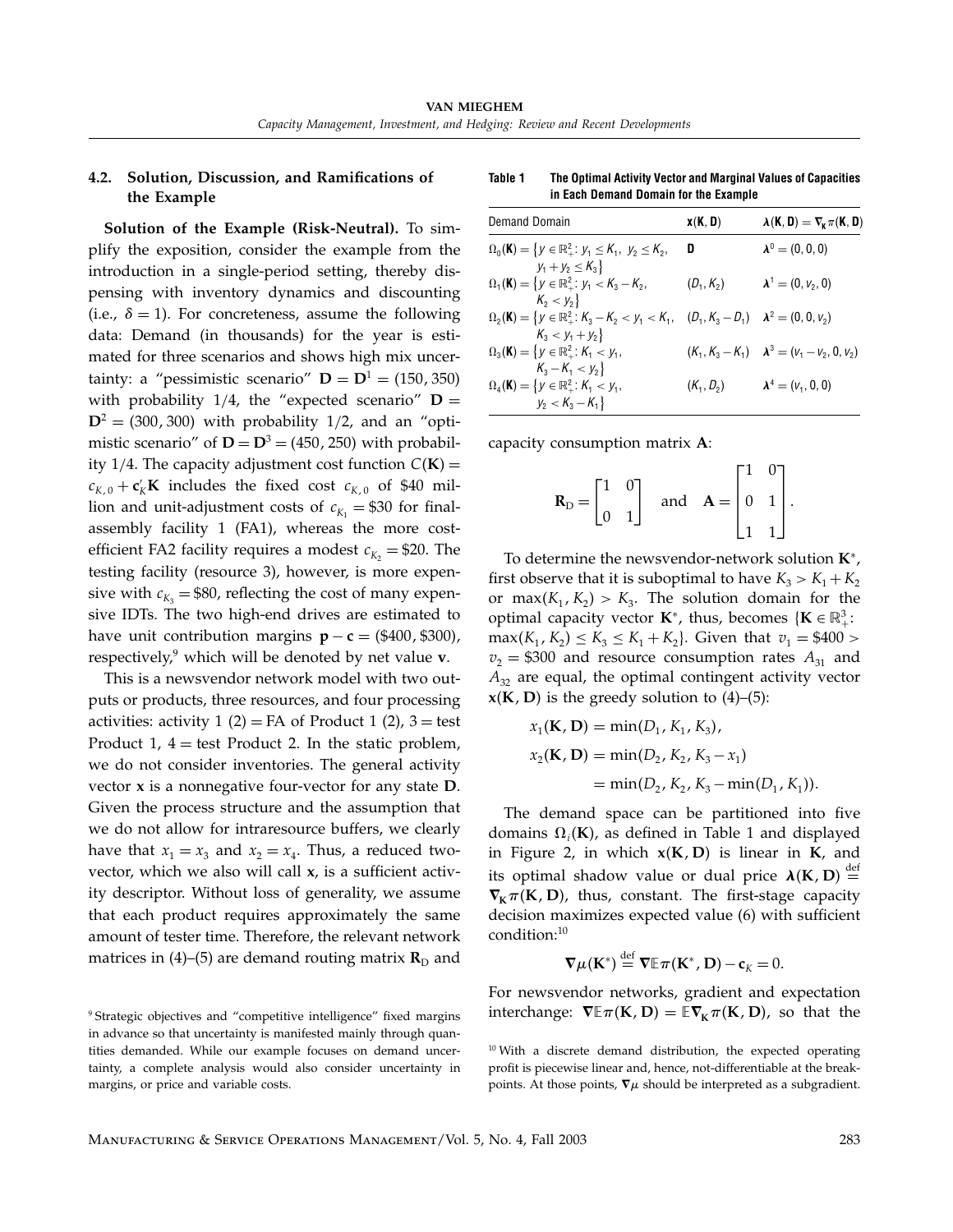

Figure 2 The Optimal Ex-Post Activity Vector x for the Example Depends on the Capacity K and Demand D

marginal operating-profit is the expected shadow vector  $\Lambda(K)$  of the linear program:

$$
\Lambda(\mathbf{K}) \stackrel{\text{def}}{=} \mathbb{E} \nabla_{\mathbf{K}} \pi(\mathbf{K}, \mathbf{D}) = \mathbb{E} \lambda(\mathbf{K}, \mathbf{D})
$$

$$
= \sum_{\text{domains } i} \lambda^i P(\Omega_i(\mathbf{K})), \tag{7}
$$

where P is the demand forecast and  $\lambda^i$  is the constant  $\lambda(K, D)$  for  $D \in \Omega_i(K)$ . Thus, the newsvendornetwork solution solves:

$$
\nabla \mu(\mathbf{K}^*) = \mathbf{0}
$$
, where  $\nabla \mu(\mathbf{K}) = \Lambda(\mathbf{K}) - \mathbf{c}_K$ . (8)

Condition (8) for the optimal capacity portfolio is a generalization of the critical-fractile condition in single-dimensional newsvendor models. The marginal value,  $\Lambda(K)$ , generalizes the expected "underage cost," or the expected opportunity cost of having insufficient capacity. Incorporating an additional demand-shortage penalty,  $c_{P}$ , increases net value,  $\mathbf{v}$ , by  $\mathbf{R}'_{\mathsf{D}}\mathbf{c}_{\mathsf{P}}$ , thereby increasing the underage cost. In a multiresource, multiproduct setting, the underage cost depends not only on the resource, but also on the demand-vector scenario. Both resource sharing (of the test resource) and demand dependence (both drives are imperfect substitutes) introduce coupling between different resources' marginal value, an effect that is absent in the single-dimensional model. Underage cost is balanced with overage cost, as measured by the marginal cost of excess capacity.

The newsvendor solution  $K^*$  is now found easily by a marginal or steepest-ascent argument. Start from the capacity vector  $\mathbf{K}^b = (300, 300, 600)$ , which is the lowest-cost portfolio that enables meeting the mostlikely demand  $D^2$ , which equals  $ED$ . (In other words,  $K^b$  would be optimal if there were no uncertainty.) Now evaluate the marginal value of an increment  $\nabla K > 0$ , using (8):

$$
\nabla \mu(\mathbf{K}^{b}) = \begin{pmatrix} 0 \\ 300 \\ 0 \end{pmatrix} 0.25 + \begin{pmatrix} 400 \\ 0 \\ 0 \end{pmatrix} 0.25 - \begin{pmatrix} 30 \\ 20 \\ 80 \end{pmatrix} = \begin{pmatrix} 70 \\ 55 \\ -80 \end{pmatrix}.
$$

Thus, increase  $K_1$  as long as  $\nabla_{K_1}\mu > 0$ , or until  $K_1 = 350$ , beyond which  $P_4$  (let  $P_i$  denote  $P(\Omega_i(K)))$ becomes 0, and  $P_3 = 1/4$ , and  $\nabla_{K_1} \mu = 100/4 - 30 =$  $-5$  < 0. Second, increase  $K_2$ , as long as  $\nabla_{K_2}\mu > 0$ , or until  $K_2 = 350$ , beyond which point  $P_1$  becomes 0, and  $\nabla_{K_2}\mu = -20 < 0$ . Third, increasing  $K_3$  beyond 600 is suboptimal, as that would yield  $P_2 = P_3 = 0$ , and  $\nabla_{K_3}\mu = -80 < 0$ . Similarly, decreasing  $K_3$  below 600 is suboptimal, as that would yield  $P_2 = 1/2$ , and  $\nabla_{K_3}\mu = 400(1/2 + P_3) - 80 > 0$ . Thus, we have arrived at the unique newsvendor-network solution:  $K^* =$  $(350, 350, 600).$ 

The corresponding contingent activity vectors are  $\mathbf{x}(\mathbf{K}^*, \mathbf{D}^1) = (150, 350), \mathbf{x}(\mathbf{K}^*, \mathbf{D}^2) = (300, 300), \text{ and}$  $\mathbf{x}(\mathbf{K}^*, \ \mathbf{D}^3) = (350, 250)$ . Associated state-dependent operating profits are  $\pi(\mathbf{K}^*, \mathbf{D}^1) = $165,000, \pi(\mathbf{K}^*, \mathbf{D}^2)$  $= $210,000$ , and  $\pi(\mathbf{K}^*, \, \mathbf{D}^3) = $215,000$ . Expected operating profit is \$200,000 while capacity investment costs are  $C(K^*) = $40,000 + $65,500 = $105,500, so$ that maximal expected value is  $\mu(\mathbf{K}^*) = \$94,500$ . It is easy to verify that  $\pi(\mathbf{K},\,\mathbf{S},\,\mathbf{D})$  is submodular, $^{11}$  which gives insight directly into the sensitivity to demand forecast parameters: The maximal expected value increases in the mean demand vector, but decreases in any demand variance or covariance terms (including any pairwise demand correlation). Thus, if products are less substitutable, expected value will suffer.

<sup>11</sup> For example, to show that the (sub)gradient  $\partial \pi / \partial D_1 = v' \partial x / \partial D_1$ is decreasing in  $D_2$ , one must consider three scenarios: (1) If  $D_1$ is small, then as  $D_2$  increases from 0,  $v' \partial x / \partial D_1$  remains constant at  $v_1$  throughout  $\Omega_0$  and  $\Omega_1$ ; (2) if  $D_1$  is intermediate, then as  $D_2$ increases from 0,  $v' \partial x/\partial D_1$  remains constant at  $v_1$  throughout  $\Omega_0$ and decreases to  $v_1 - v_2$  in  $\Omega_2$ ; (3) finally, if  $D_1$  is large,  $v' \partial x / \partial D_1$ remains constant at 0 throughout  $\Omega_4$  and  $\Omega_3$ .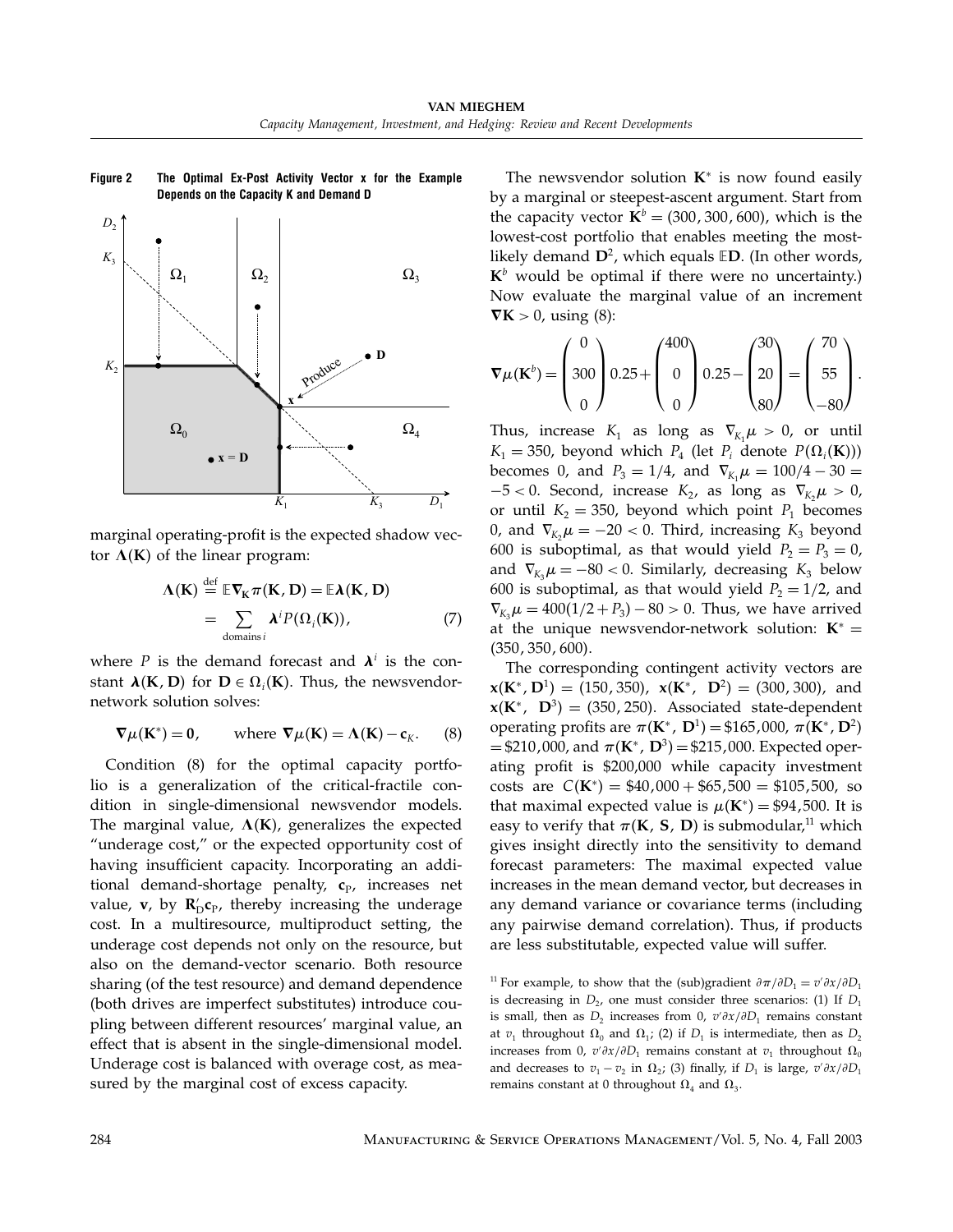Discussion of the Example (Risk-Neutral). This example highlights an important conceptual distinction between deterministic and stochastic capacity planning mentioned in the Introduction: The optimal investment strategy in a stochastic model typically involves some degree of capacity imbalance which can never be optimal in a deterministic model. Capacity balance means that it is possible to fully utilize all resources simultaneously, which means in a newsvendor network:

DEFINITION 1. A capacity portfolio  $K$  in a newsvendor network is balanced if there exists an activity vector  $x \ge 0$ , such that  $Ax = K$ .

In the example, the condition for a balanced capacity portfolio simplifies to  $K_1 + K_2 = K_3$ . In the graphic representation of Figure 2, a balanced capacity portfolio yields a rectangular feasible region, while capacity imbalance yields a rectangle with a "cut-off corner." Clearly, the capacity vector  $\mathbf{K}^b = (300, 300, 600)$  is balanced, while the newsvendor network solution K<sup>∗</sup> exhibits a relative "capacity imbalance"  $\gamma = (K_1 + K_2 (K_3)/K_3 = 1/6 = 13\%$ . Capacity balance is attractive from a cost perspective, as it allows for the possibility of simultaneous full utilization of all capacities, resulting in nice accounting efficiency metrics.

Another capacity plan that may show up in practice is a plan that minimizes lost sales. In some settings, marketing managers may state that "a customer lost once is lost forever," and advocate ample capacity to prevent that. We refer to such a plan that is attractive from a revenue perspective as a "total coverage" capacity plan  $K^c$ . In the example, the "best" total coverage is  $K^c = (450, 350, 700)$ . The newsvendornetwork solution K<sup>∗</sup> provides the expected-profitmaximizing compromise between these two conflicting incentives.

This feature of compromising two conflicting incentives is just another interpretation of the well-known property of overage-underage balance in singledimensional newsvendor models. The reason for unbalancing capacities, however, follows from extending this purely financial argument involving uncertainty to multiple dimensions and, thus, is a feature unique to capacity portfolios. In the example, the marginal value of increasing investment in testers

beyond 600 does not outweigh its cost of \$80. Therefore, there is an optimal 25% probability of not being able to meet all demand, and the optimal aggregate service level is 75%. In a network, many capacity configurations can yield the same aggregate service level. Safety capacity is the excess over the capacity that would be optimal if there were no uncertainty. In the example, optimal safety capacity is  $K^* - K^b =$ 50 50 0 . Hence, another interpretation of the optimal capacity portfolio is that it specifies the optimal amounts and locations of safety capacity in the network, thereby also specifying optimal product service levels. Thus, optimally trading off the expected value of safety capacity at different resources with its cost, results in a 100% service level for Product 2, while the higher-margin Product 1 receives a service level of 75%. Risk-neutral financial optimization, thus, specifies optimal safety-capacity amounts and locations that typically result in an unbalanced capacity portfolio because it "hedges" optimally against uncertainty.

Ramifications to Practice (Risk-Neutral). While the newsvendor-network solution, by definition, yields the highest expected profit among all capacity portfolios, it has three properties that may impact the likelihood of its implementation. First, the manager recommending a newsvendor investment plan must explain to top management why they should authorize cash to be invested in a capacity portfolio that is known in advance to be *never* fully utilized. The reason is that counterbalancing capacities provides the best operational hedge: This intentionally unbalanced portfolio yields a network capacity configuration that maximizes expected value. Obviously, if the manager could observe the actual demand and all other uncertainty in advance, she could identify precise capacity needs and would invest in a balanced capacity portfolio. Under uncertainty, however, she should "hedge her bets" and invest in excess or "safety" capacity in some resources precisely because this yields better average performance. Thus, one key driver for capacity imbalance is uncertainty (as we shall see in §6.3, risk aversion is another).

Second, given that the newsvendor solution is typically not optimal for any ex-ante known demand, it cannot be the outcome of the "typical" salesplan driven capacity requirement planning described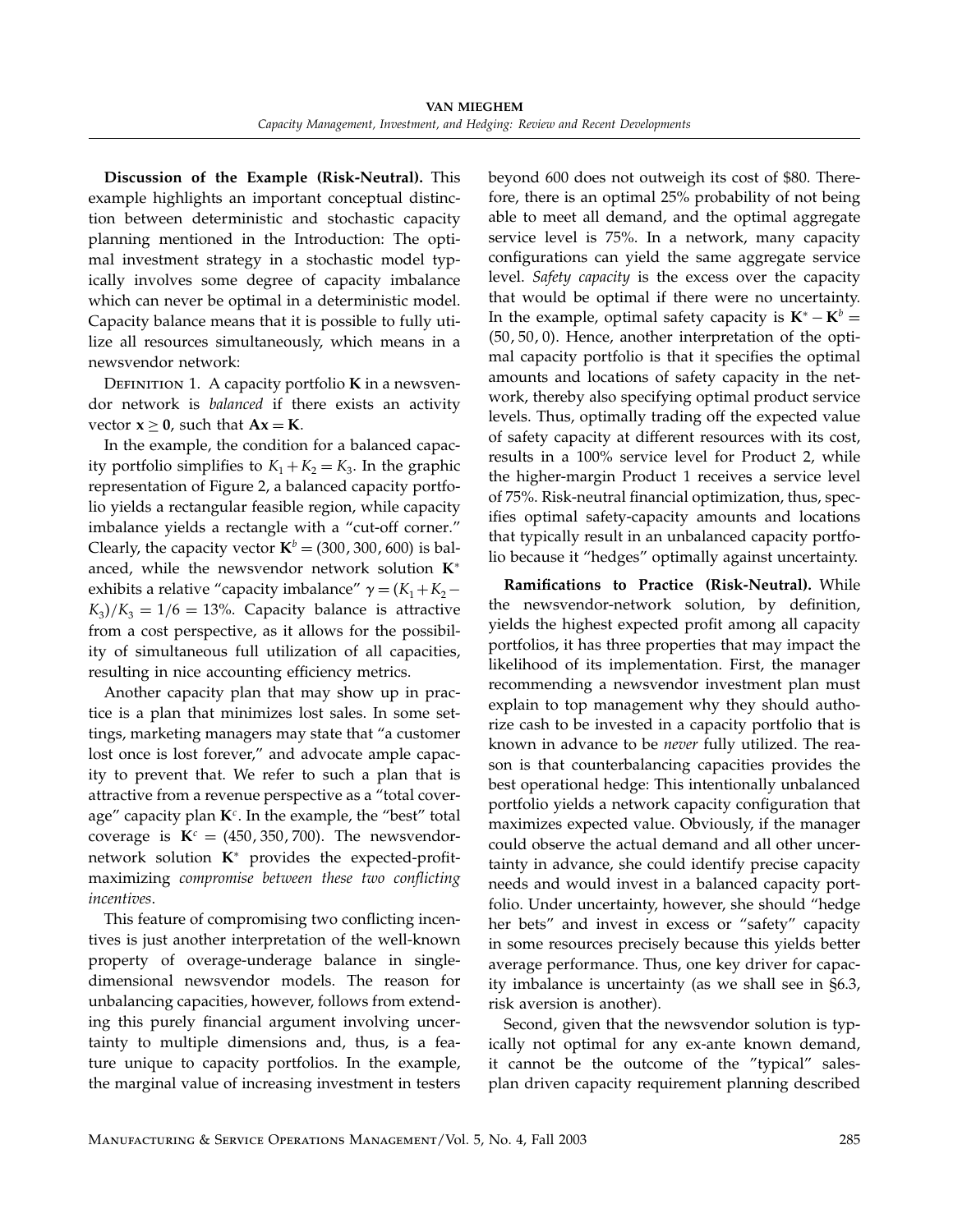in the Introduction. To put this in perspective, the capacity literature has typically focused on singleresource investment for which a famous result was first shown in the seminal paper by Manne (1961) (which is reviewed in §5.4): Given stochastic demand forecasts, the optimal capacity can be found by an "equivalent deterministic problem" that considers the same capacity-investment problem but with a perhaps modified, but always deterministic, demand and with some parameters (typically the discount rate) modified to incorporate the effect of uncertainty. This result justifies the practice of sales-plan driven capacity planning or deterministic planning based on one scenario. With a single resource, it is clear that one can always find one modified demand for which deterministic planning would yield the optimal newsvendor solution. In contrast, such an equivalent deterministic problem—and, hence, related justification of practice—typically does not exist for a true multiresource capacity-portfolio problem (e.g., where some resources are shared among different products). Indeed, the unbalanced optimal capacity portfolio can only be obtained by carefully weighing upside versus downside for each capacity, which are expressed by intricate and coupled optimality conditions.

Deterministic planning, on the other hand, typically yields a balanced capacity portfolio. While there is little doubt that capacity-planning software capabilities will advance in the future to incorporate these intricate conditions, just like financial asset pricing software has, the fact that the conditions are coupled has broad implications for capacity-planning methods in practice. Good capacity-portfolio planning cannot be performed independently at separate locations with only a corporate sales plan as input, but must be coordinated throughout the organization.<sup>12</sup> Obviously, top management knows that traditional sales-plan driven capacity planning misses uncertainty and, therefore, heuristically incorporates uncertainty by perturbing its capacity proposals before implementing them. Adopting optimal stochastic capacity-portfolio planning, however, eliminates these heuristic perturbations and automates the incorporation of uncertainty.

It seems logical to conjecture that the financial and strategic value of adopting stochastic portfolio planning should be highest for firms in volatile industries that have some resource-sharing among different products.<sup>13</sup> (The third property that should be considered when adopting a newsvendor capacity solution is that it defines the maximal-risk capacity portfolio, which will be discussed in §6.3.)

#### 4.3. Game-Theoretic Capacity Investment by Multiple Agents

In many settings, capacity-investment decisions are not made in a vacuum. At a minimum, those decisions interact with external customer demand and may depend on external supply markets. These customers may have access to other firms, and these suppliers may also supply those other firms. In short, a firm's capacity decisions typically depend on, or interact with, other economic agents' decisions. Thus, it seems natural for capacity investment models to incorporate the strategic behavior of self-interested agents. A classic textbook example is capacity preemption, where an incumbent overbuilds capacity to deter entry by signaling to potential competitors that it has a small marginal cost. Thus, information asymmetry enters the picture, as well as many other gametheoretic factors, when a processing network is partitioned such that each subnetwork is controlled by a different agent.

The capacity-portfolio solution methods discussed earlier now must be augmented with a fixed-point condition to solve for Nash equilibrium capacityinvestment strategies. Complexity quickly mounts and great care must be exerted to specify a tractable multiperson model. Most game-theoretic capacity analysis has, therefore, been restricted to a stationary setting where a single capacity investment is optimal, emphasizing capacity type and size, rather than timing decisions.

<sup>&</sup>lt;sup>12</sup> While the process could be decentralized using incentives such as transfer prices, determining the appropriate incentives seems to require a central planner to first solve the organization-wide capacity problem.

<sup>&</sup>lt;sup>13</sup> For example, pharmaceutical Eli Lilly employs a full time staff of sophisticated stochastic capacity-portfolio planners that aid in the strategic planning of new facilities for new compounds (private conversations).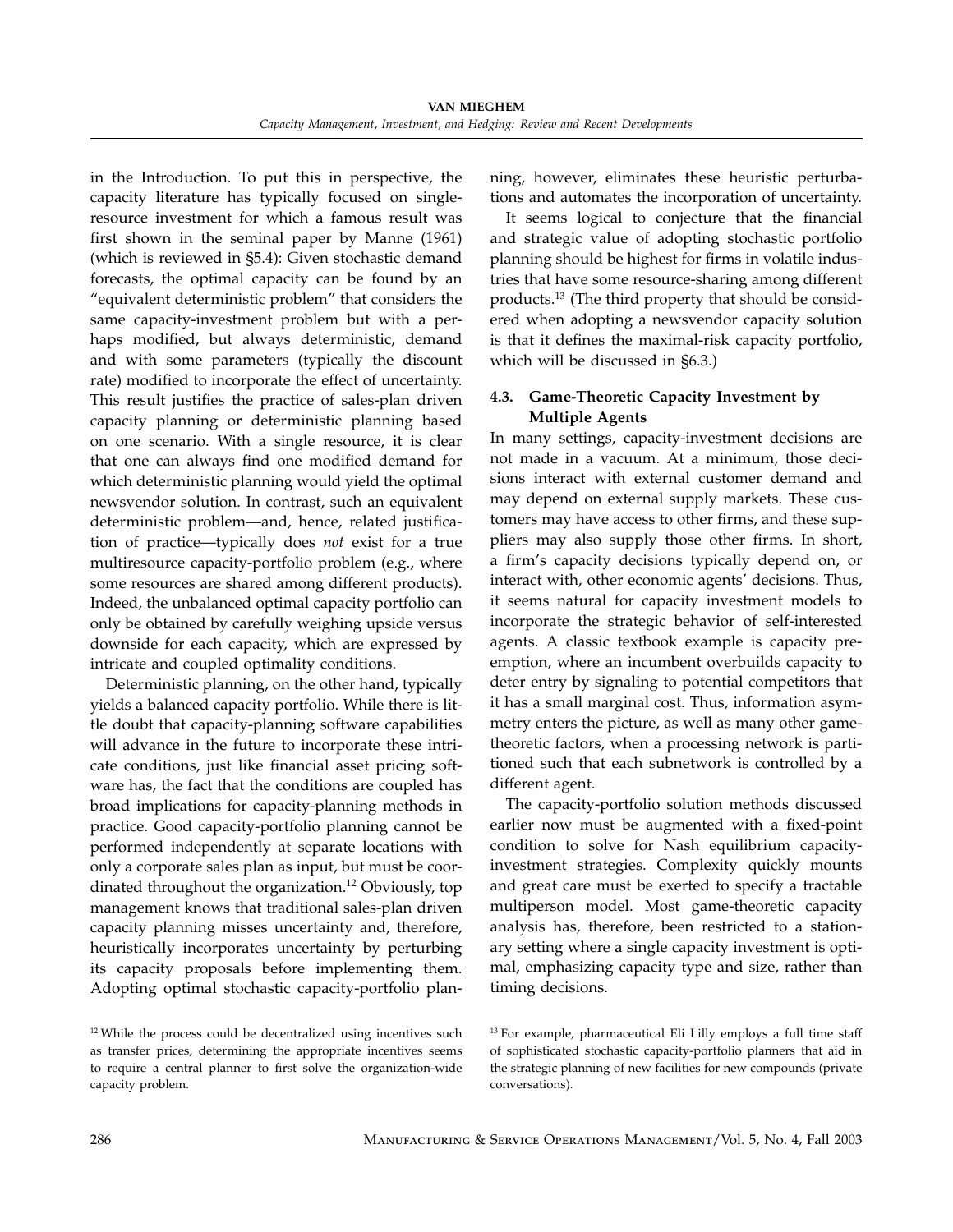Single-resource, multiagent capacity models consider networks with essentially one productive resource capability controlled by one (set of) agent(s) who interact with another set of agents without processing capabilities. The "nonprocessing" agents typically have another economic asset that is of value to the producer. Examples of such assets include market information and access, as in the typical manufacturerretailers relationship; design and marketing capabilities, as in the more recent setting where OEMs have outsourced production to contract manufacturers; or the buying decision, as in the direct relationship of manufacturer-customers. Cachon and Lariviere (1999) consider the manufacturer's capacity investment and allocation decisions to several downstream retailers that have private information. Armony and Plambeck (2002) consider the capacity investment of a manufacturer that sells through two distributors. When supply is scarce, customers may place duplicate orders, which leads the manufacturer to overestimate both the demand and cancellation rates. This typically leads the manufacturer to purchase too much capacity, but estimation errors may lead to underinvestment when the cost of capacity is high. Plambeck and Taylor (2001) investigate the impact of bargaining and industry structure on capacity investment and profitability when OEMs outsource manufacturing to contract manufacturers. Caldentey and Wein (2003) present contracts that are linear in backorder, inventory, and capacity levels to coordinate a manufacturerretailer production-inventory system, including the capacity decision. While not a true multiagent capacity problem, Carr and Lovejoy (2000) analyze the manufacturer-customer relationship in a setting where demand management is relatively less costly than capacity adjustment, so that a capacitated firm will "choose a demand distribution" from a set of potential customer segments that is most profitable. Lovejoy and Li (2002) study how to best expand hospital operating room (OR) capacity, which can be had by building new ORs or extending the working hours in the current ORs, acknowledging the conflicting priorities of patients, surgeons and surgical staff, and hospital administrators.

Porteus and Whang (1991) consider a principalagent formulation where capacity and demand are a

function of the private effort of the manufacturing manager and marketing managers, respectively. They present an optimal incentive plan that is interpreted as requiring the firm's owner to make a futures market for capacity, paying the manufacturing manager the expected marginal value for each unit of capacity provided, receiving the realized marginal value from the marketing managers, and on average losing money in the process. That framework was extended by Kouvelis and Lariviere (2000), who allow prices to adapt as information evolves. In a newsvendor setting, managers in the first stage receive the expected shadow price, whereas later agents are charged the realized shadow price of the resources they utilize. This linear transfer-pricing system simplifies the nonlinear incentive scheme that coordinates the "global newsvendor" of Kouvelis and Gutierrez (1997), where two agents sell an identical product in two markets.

Multiresource, multiagent capacity models consider networks where several agents own processing capacity, which implies a capacity portfolio problem. The relationship can be "vertical," meaning that agents control different "stations" in a supply chain, such as in multiechelon systems, "horizontal," with parallel firms supplying a common market, or a mixture of both. Most articles consider horizontal competition, typically with univariate uncertainty. For example, Loch (1991) considers price and capacity decisions for a duopoly in a competitive queuing model, which is extended by Lederer and Li (1997) to perfect competition. Bashyam (1996) considers capacity expansion in a two-stage setting akin to a static newsvendor network but with private, Bayesian demandinformation updating. Lippman and McCardle (1997) show how a newsvendor critical-fractile solution extends to a competitive setting with multiple agents supplying a single market with fixed-price and univariate demand uncertainty. That solution critically depends on the "splitting rules" that specify how initial demand is allocated among competing firms and how any excess demand is allocated among firms with remaining capacity (or inventory). Van Mieghem and Dada (1999) discuss how the relative timing of the three major operational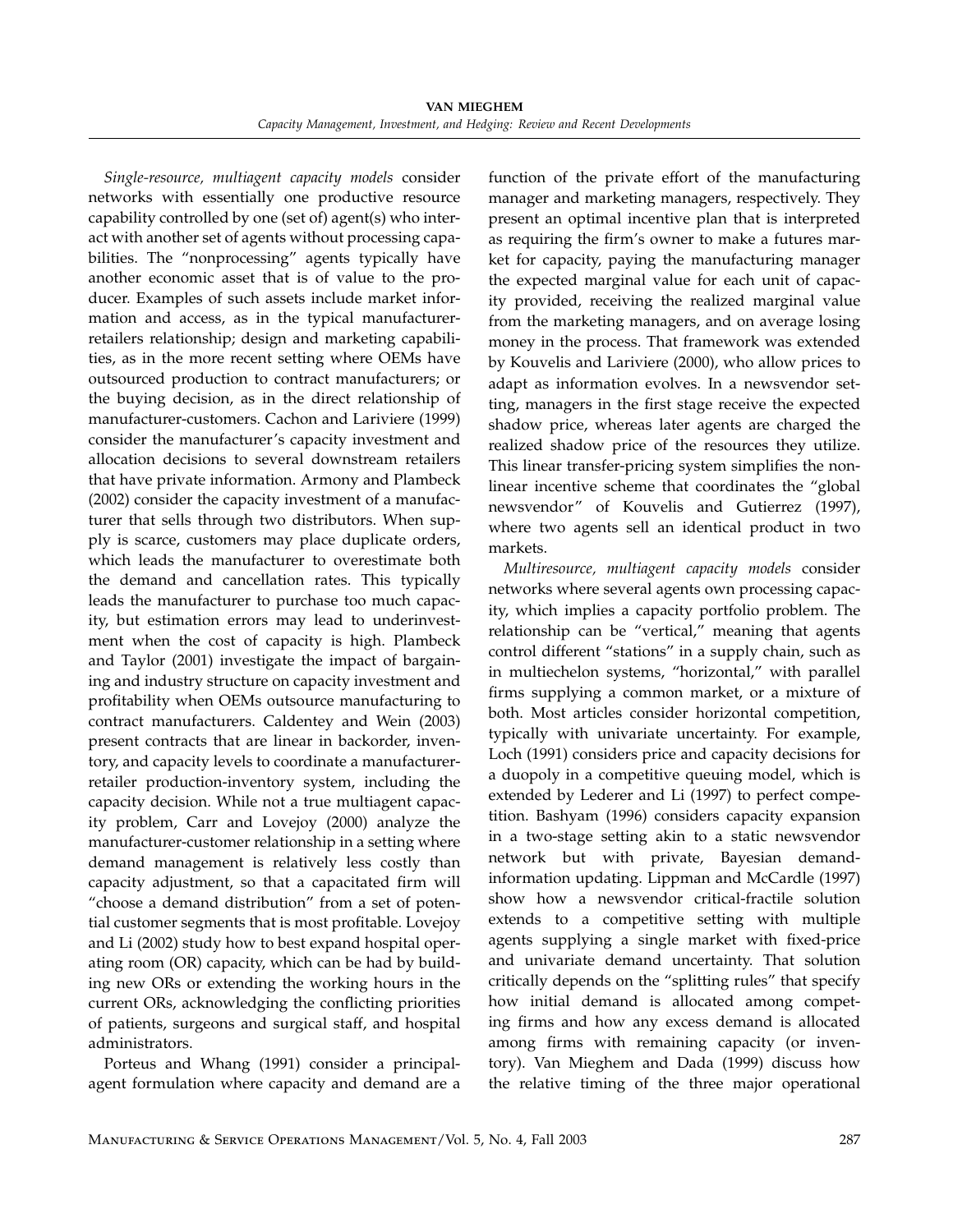decisions—capacity, processing (inventory) quantity, and price—impact the sensitivity and profitability of those decisions under demand uncertainty for a monopoly, oligopoly, and perfect competition. The relative value of postponement seems to increase as the industry becomes more competitive. (Cf. Van Mieghem and Dada 1999, for a review of earlier capacity and pricing models.)

Subcontracting refers to the setting where both the contractor and supplier have productive capacity. With outsourcing, on the other hand, the contractor has no productive capacity and relies completely on the supplier(s). Subcontracting is an example of combined vertical-horizontal relationships in the supply chain if the subcontractor also has market access. Strategic capacity choice, by both subcontractor and manufacturer, is analyzed by Van Mieghem (1999) under multivariate demand uncertainty. The coordination potential of three contract types is investigated, including an incomplete bargaining contract. The impact of demand volatility and correlation on the option value is presented, as well as conditions for when outsourcing—the extreme solution point where the manufacturer invests in zero capacity—is optimal. Cachon and Harker (2002) consider a duopoly where firms face scale economies with univariate uncertainty. Firms compete with two instruments: explicit prices and delivered operational performance. The latter includes quality of service, which is directly driven by the capacity choice of the queue's processor. They also allow each firm to outsource its processing to a supplier and identify economies of scale as a strong motivator for outsourcing. Bernstein and DeCroix (2002) analyze a newsvendor-like capacity game in a single-product modular assembly system. The final assembler moves first by setting a price-only contract specifying the unit-price she will pay to subassemblers, who then set the unit-prices they will pay to their suppliers. In the second stage, all parties independently choose their capacity level. Finally, demand is observed and all parties produce the same number of units. Equilibrium capacities and prices are characterized and used to guide network design.

# 5. Optimal Capacity Adjustment over Time

This section reviews capacity investment problems that are dynamic, meaning they do not reduce to a single initial investment.

#### 5.1. Generic Dynamic Capacity Strategies and Trade-offs

In addition to the portfolio configuration decisions on type and amounts reviewed above, dynamic capacity problems must also decide on the timing of capacity adjustments. Timing involves some general trade offs. For example, if one expects demand to increase, when should one increase capacity and by how much? In a single-product setting, the generic choice is a combination of the polar extremes of a capacity-leading strategy, where there are never demand shortages, and a capacity-lagging strategy, where there is never underutilized capacity, as shown Figure 3. Capacity lagging has the advantages of eliminating capacityoverage risk, being less dependent on accurate forecasting, and delaying capital expenditures. On the downside, however, it incurs lost sales and dissatisfied customers, which can invite entry by competitors; it has no ability to exploit the "upside" of a forecast; and it is very sensitive to any start-up problems with new capacity additions. Neither of the two polar extremes employ inventory. A hybrid strategy uses initial excess capacity to build inventory to sup-

Figure 3 Managing Capacity Over Time Involves Deciding the Capacity Adjustments' Timing and Magnitudes

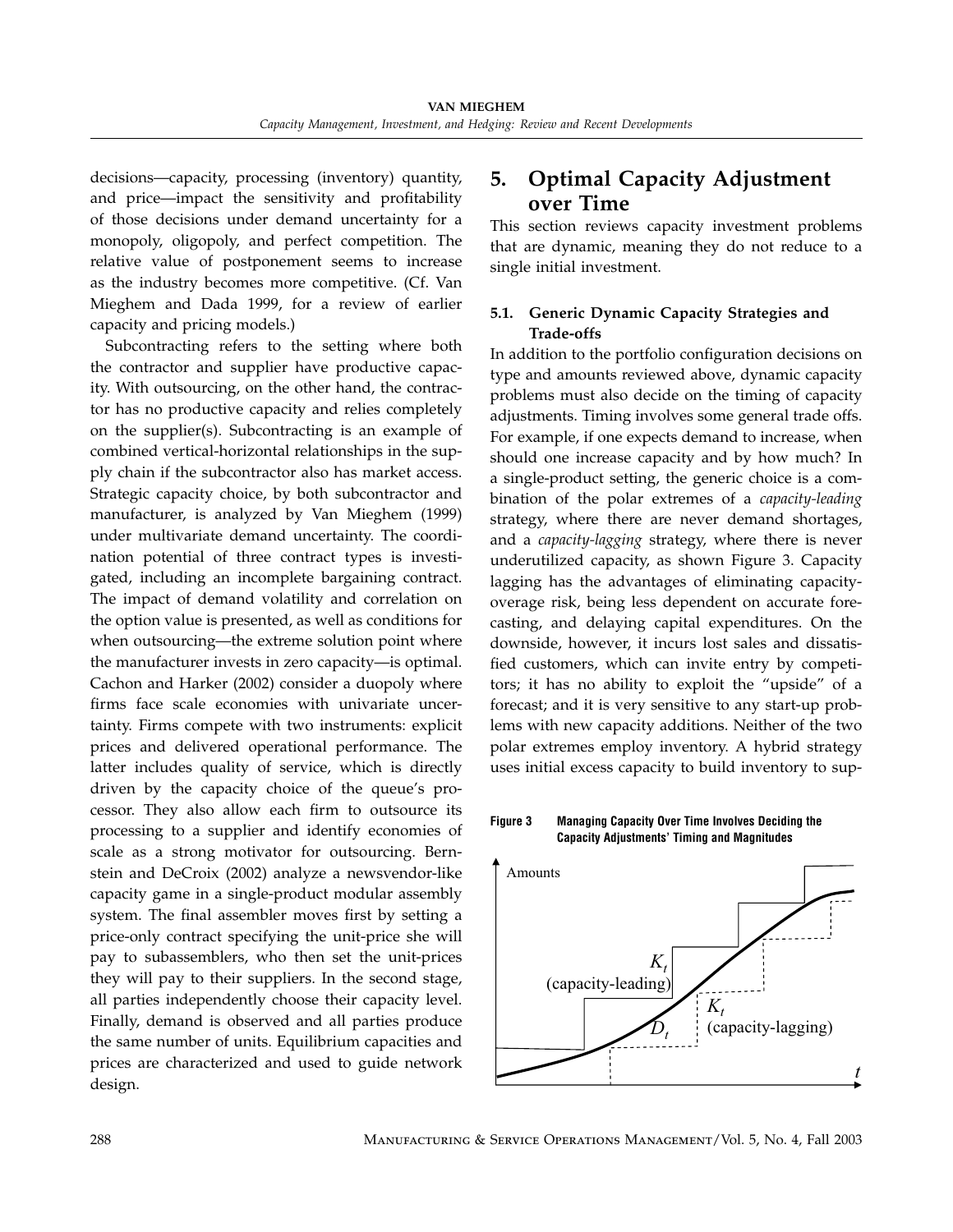ply later undercapacitated periods. While that is hard to do in a service setting (unless part of the service can be performed in advance of customer demand), it combines the advantages of high utilization and capturing all demand, at the cost (and risk) of holding inventory. Clearly, the trade-off is between the capacity investment costs and the inventory holding cost, and appropriate levels of both are driven by the tradeoff between cost of underage versus overage (cf. the newsvendor-network discussion above). The appropriate strategy may also depend on where products are in their life cycle: Product-introduction requires capacity-leading, whereas maturity may move more towards inventory-smoothing or even lagging.

The magnitude of the capacity adjustment and its timing are also interdependent. A key question is whether one should have many small adjustments or few large adjustments, their polar extremes being continuous adjustment or a single, discrete adjustment. Typically, many small adjustments are the result of continuous improvement activities. Few, large adjustments, and, thus, discrete capacity changes, typically are caused by "frictions." As we shall review, the literature has identified several sources of friction: indivisibility (i.e., "lumpy capacity"), irreversibility (i.e., a kinked adjustment cost function as (3) with  $c_{K, t}$  >  $r_{K, t}$ ) and nonconvexity (e.g., due to fixed cost and economies-of-scale in the adjustment cost function).

Finally, in a multiresource setting, the adjustment decisions of various resources are coupled and an important question is whether there exists a simple description of the coupled dynamics and, perhaps, a natural ordering of resources, such that capacity  $i$  is always adjusted before capacity j.

#### 5.2. Structural Properties of Optimal Capacity Portfolio Dynamics

At each possible capacity adjustment time, the firm will base its investment decision on the information then available and on its assessment of the uncertain future. Mathematically, information availability and uncertainty, which are crucial to any investment strategy, are modeled by a standard probabilistic framework with a probability space  $(\Omega, \mathscr{F}, P)$  and filtration  $\mathbb{F} = \bigcup_t \mathcal{F}_t$  as primitives. The filtration  $\mathbb{F}$  shows how information arrives and uncertainty is resolved

as time passes, with  $\mathcal{F}_t$  representing the information available at time  $t$ . Under the risk-neutral assumption, the firm's objective is to maximize its expected net present value, which is the discounted sum of operating profits  $\pi_t(\mathbf{K}_t, \omega)$  minus adjustment costs  $C_t(\mathbf{K}_t - \mathbf{K}_{t-1}).$ 

To solve the dynamic investment problem, the usual backward induction argument leads to Bellman optimality equations. Adopting a discrete-time formulation for simplicity, let  $V_t(\mathbf{K}_{t-1}, \omega)$  denote the optimal value function when starting at the beginning of period t, with capacity vector  $K_{t-1}$  given state of the world  $\omega$ . With concave operating-profit functions and convex adjustment costs, the optimal value functions  $V_t(\cdot, \omega)$  inherit the concavity of the operating-profit functions  $\pi_t$  (Theorem 1 in Eberly and Van Mieghem 1997).

Concavity makes the control problem well behaved. Eberly and Van Mieghem (1997) show that concavity implies that it is optimal to invest according to a certain kind of control-limit policy that they call an ISD (Invest/Stay put/Disinvest) policy. Roughly speaking, an ISD policy adjusts each capacity i according to a control-limit policy defined by two critical numbers or "triggers,"  $K_{t,i}^L \leq K_{t,i}^H$ , which are functions of the critical numbers of other resources. These define three action zones: Capacity *i* is increased to  $K_{t,i}^L$  if  $K_{t-1,i} < K_{t,i}^L$  (invest), decreased to  $K_{t,i}^H$  if  $K_{t-1,i} > K_{t,i}^H$ (disinvest), and not adjusted otherwise (stay put). An ISD policy for the two-resource case  $(n = 2)$  has the structure shown in Figure 4.

How is such an optimal ISD strategy found? For ease of notation, let  $g_t(\mathbf{K}_t, \omega)$  be the firm's expected net present value, evaluated at the beginning of period t and conditioned on the available information, given that capacities have been adjusted to  $K_t$ and an optimal (partial) investment strategy is implemented:

$$
g_t(\mathbf{K}_t, \omega) = \pi_t(\mathbf{K}_t, \omega) + \delta \mathbb{E}[V_{t+1}(\mathbf{K}_t) | \mathcal{F}_t](\omega). \quad (9)
$$

Eberly and Van Mieghem (1997) show that if the solution  $\kappa_t(\mathbf{K}_{t-1}, \omega)$  to the concave optimization problem  $\sup_{\mathbf{K}_t \in \mathbb{R}_+^n} \{g_t(\mathbf{K}_t, \omega) - C_t(\mathbf{K}_t - \mathbf{K}_{t-1})\}$  is unique, then  $\kappa_t$ is an ISD policy and is optimal for the general capacity investment problem for *t*, for every  $t \in \{1, ..., T\}$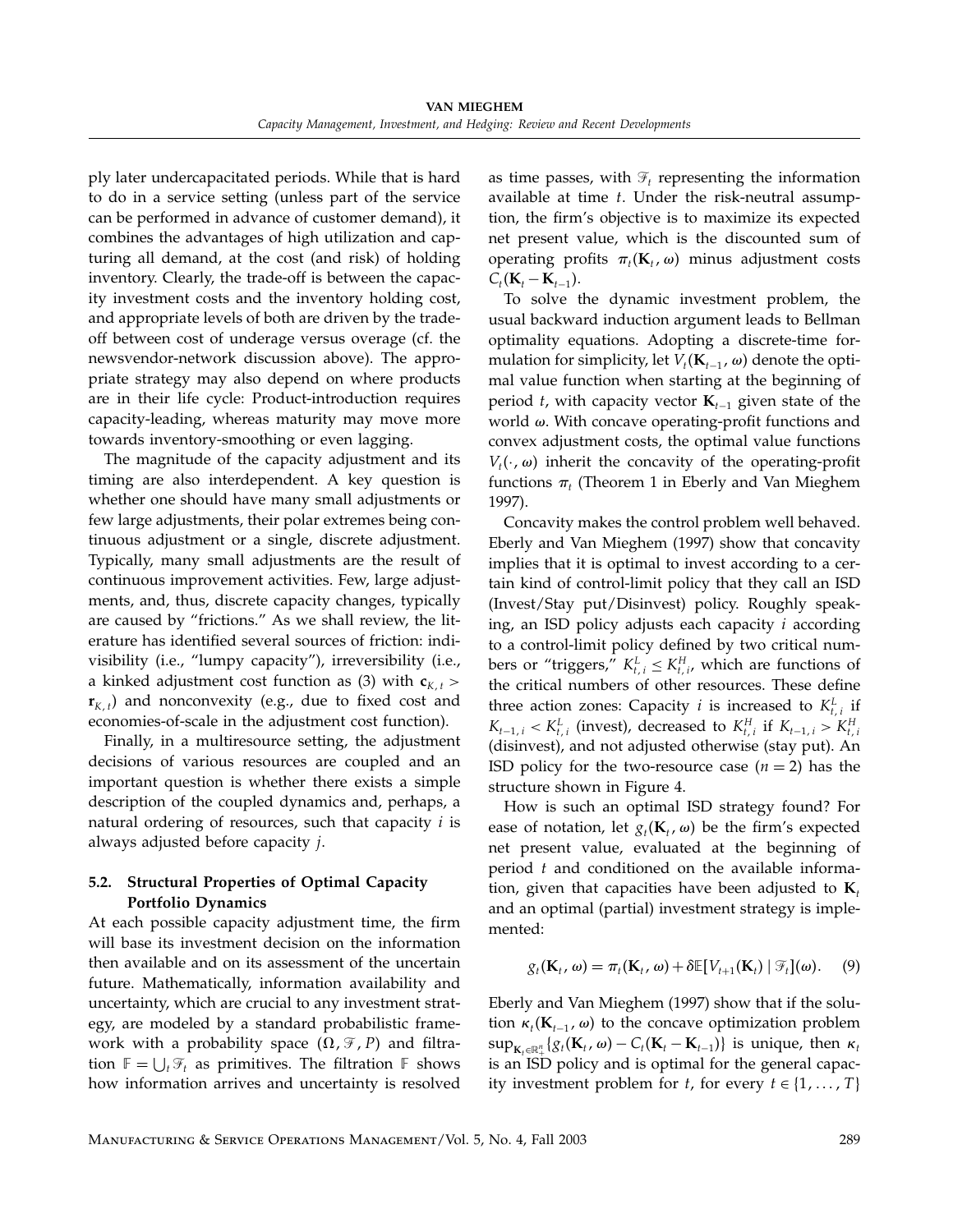

Figure 4 Structure of a Two-Dimensional ISD Policy Generated by a Supermodular Concave Function

and  $\omega \in \Omega$ . (Optimality extends to the infinite-horizon case under mild additional conditions.)

The concavity of  $g_t$  yields the following additional properties of an optimal ISD policy. The optimal ISD policy for period  $t$  is characterized by a connected set  $S_t(\omega) \subset \mathbb{R}^n_+$  for each  $\omega \in \Omega$ , where

$$
S_t(\omega) = \big\{ \mathbf{K} \in \mathbb{R}^n_+ : \mathbf{r}_{K,t} \le \nabla g_t(\mathbf{K}, \omega) \le \mathbf{c}_{K,t} \big\}.
$$
 (10)

If  $\mathbf{K}_{t-1} \in S_t(\omega)$ , no adjustments are made:  $\mathbf{K}_t =$  $\kappa_t(\mathbf{K}_{t-1}, \omega) = \mathbf{K}_{t-1}$ ; otherwise,  $\mathbf{K}_{t-1}$  is adjusted to a point  $\kappa_t(\mathbf{K}_{t-1}, \omega)$  on the boundary of  $S_t(\omega)$ . Thus, if the capacity vector  $\mathbf{K}_{t-1}$  is within  $S_t(\omega)$ , it is optimal "to stay put" on all dimensions and to continue with the same capacity portfolio for the next period. Hence, the set  $S_t$  is also called the "region of inaction" or "continuation region." Its boundaries are increasing (decreasing) if all operating profit functions,  $\pi_t(\cdot, \omega)$ , and the salvage function,  $f(\cdot, \omega)$ , are supermodular for each  $\omega$ . The capacities are then economic complements (substitutes) so that a higher optimal investment threshold in resource k justifies a higher (lower) optimal investment threshold in resource *j*, and vice versa.

#### 5.3. Optimal Investment Dynamics and Sources of Friction

When the time period becomes arbitrarily small, one can instantaneously adjust capacity. Assuming sufficient regularity, a control problem in continuous time obtains where the central region  $S_t$  may move continuously over time. Only the initial capacity investment may represent an "impulse" control to the boundary of  $S_0$  if the initial state  $\mathbf{K}_0$  is outside  $S_0$ . All subsequent optimal capacity adjustments are "barrier" or "instantaneous" controls. No control is needed as long as  $K_t$  remains inside  $S_t$  and a period of inaction ensues. When  $K_t$  "hits" the boundary of  $S_t$ , the minimal amount of control is exercised to prevent  $K_t$  from "leaving"  $S_t$ . Thus, the optimal investment dynamics are similar to the dynamics of a point,  $K_t$ , floating inside a (typically moving) domain,  $S_t$ , being reflected on its boundaries. This succession of periods of inaction followed by bursts of capacity adjustment coincides with empirically observed patterns.

The width of the continuation region along coordinate  $i$  is an increasing function of the amount of *irreversibility*  $c_{K, t, i} - r_{K, t, i}$  of resource *i* investment. The continuation region shrinks to a single point, representing the optimal capacity vector at t, if investment is reversible (i.e.,  $\mathbf{r}_{K,t} = \mathbf{c}_{K,t}$ ). With such "frictionless" investment, capacity is almost always adjusted because the adjustment can be "undone" at no cost in the future. If investment is irreversible (i.e.,  $r_{K, t} < c_{K, t}$ ,  $S_t$  represents a hysteresis zone where optimal capacity at time  $t$  depends on previous capacity at time  $t - 1$ , and capacity is adjusted only if period t's operating profit and information outlook are sufficiently different from the previous period. Thus, irreversibility introduces "friction" in the optimal capacity-investment policy which exhibits periods of action (invest or disinvest) interspersed with periods of inaction.

Indivisibility, such as discreteness in possible capacity adjustment sizes—"lumpy capacity"—are a second source of nonlinearities and friction that may increase the region of inaction and distort the structure of the optimal policy. Narongwanich et al. (2002) consider a single-product setting where new product generations are introduced stochastically over time,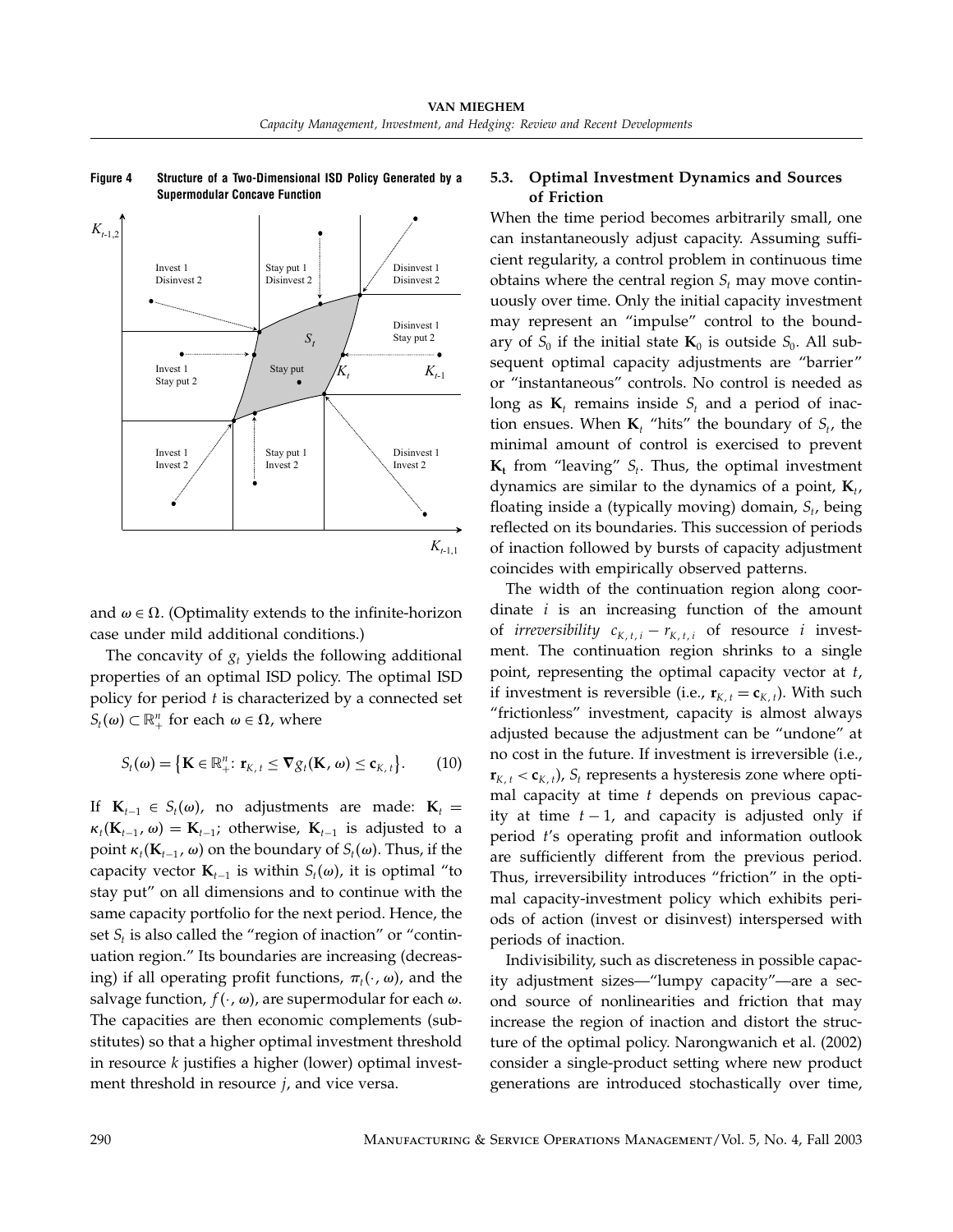and study whether one should invest in productdedicated capacity, which is only used for one product life cycle, or reconfigurable capacity. They show that the ISD policy remains optimal if all resources have identical adjustment sizes. With different adjustment sizes, the optimal policy is ISD-like but with perturbations around its boundary, probably reflecting adjustments from integer restrictions.

Fixed costs in the capacity-adjustment cost function are a third source of friction and introduce additional nonlinearities that increase the region of inaction, as shown in Abel and Eberly (1998). Fixed capacityadjustment costs have a similar effect as fixed ordering costs in inventory theory; indeed, ISD policies are related to a multidimensional generalization of the famous two-critical number  $(S, s)$  control policy. In general, nonconvex costs or nonconcave operating profits introduce frictions that will lead a firm's optimal policy to exhibit occasional large changes, or discontinuities, of the kind that arise with impulse controls. For example, Dixit (1995) considers a convex adjustment-cost function, but the production function is convex-concave, exhibiting initially increasing returns to scale, and then decreasing returns to scale. This produces similar effects to nonconvex capacity costs: The optimal capacity "jumps over" the increasing returns portion but is constrained by the eventual decreasing returns.

#### 5.4. Dynamic Capacity Models: Univariate Uncertainty

Characterizing the continuation region,  $S_t$ , and its dynamics is a formidable problem. Only when uncertainty is generated by "nice and amenable" stochastic processes can it be analytically determined. While capacity-portfolio studies with multivariate uncertainty are typically restricted to an i.i.d. setting, dynamic studies are typically restricted to univariate uncertainty. In addition, most models assume a univariate stochastic process  $X = \{X_t(\omega): \omega \in \Omega, t \geq 0\}$ with independent increments. (While scenario-based or stochastic-programming models can also capture dynamics, here, attention goes to papers that analytically describe the investment dynamics.) Often, X is a Markov process, such as a Markov chain or Brownian motion, to maintain tractability.

Dynamic single-resource capacity models with stochastic demand seem to have started with the seminal work of Manne (1961), where demand follows a Brownian motion with positive drift and only capacity expansions are considered. Hence, a regenerative process obtains and it is optimal to always add capacity in the same increment  $\Delta K$ , which is an increasing function of variance, whenever the demand backlog hits a given "trigger" level (the critical ISD number). The associated expansion times can be expressed in terms of the "hitting time" of the Brownian motion. Manne (1961) showed that the stochastic problem "does little—if anything—to complicate matters" compared to the deterministic problem with known demand. Specifically, he showed that the stochastic problem where capacity shortages are not allowed can be transformed into what has become known as an "equivalent deterministic problem" by replacing the discount rate by a decreasing function of the variance rate  $\sigma^2$  of the demand process. Thus, the entire effect of uncertainty is captured by a single number: The modified or "equivalent" discount rate  $r^* = (\sqrt{1+2r\sigma^2}-1)/\sigma^2$ , where  $r$  is the riskless rate. (Such equivalent deterministic problem, however, does not exist for the multiresource capacity-portfolio problem, as discussed in §4.2.) Equally important to practice, Manne (1961) showed that the cost function is relatively insensitive to the capacity increment,  $\Delta K$ , so that errors in parameters are rather inconsequential (similar to the EOQ model).

Various extensions and modifications followed. For example, Giglio (1970) considered a different nonstationary, increasing demand structure of the form  $D(t) = at + \epsilon_t$ , where  $E \epsilon_t = 0$ . Thus, demand mean and variance are independent of each other, and the variance of  $\epsilon_t$  is either constant or linearly increasing in t. Freidenfelds (1981) considers a series of models where demand is Markovian and represented by birth-death processes. Bean et al. (1992) consider capacity expansion when demand is a semi-Markov process and no demand shortages are allowed. They define the equivalent deterministic problem and show that it exists whenever the demand is a transformed Brownian motion or a regenerative birth-and-death process. The equivalent deterministic problem, again, uses a lower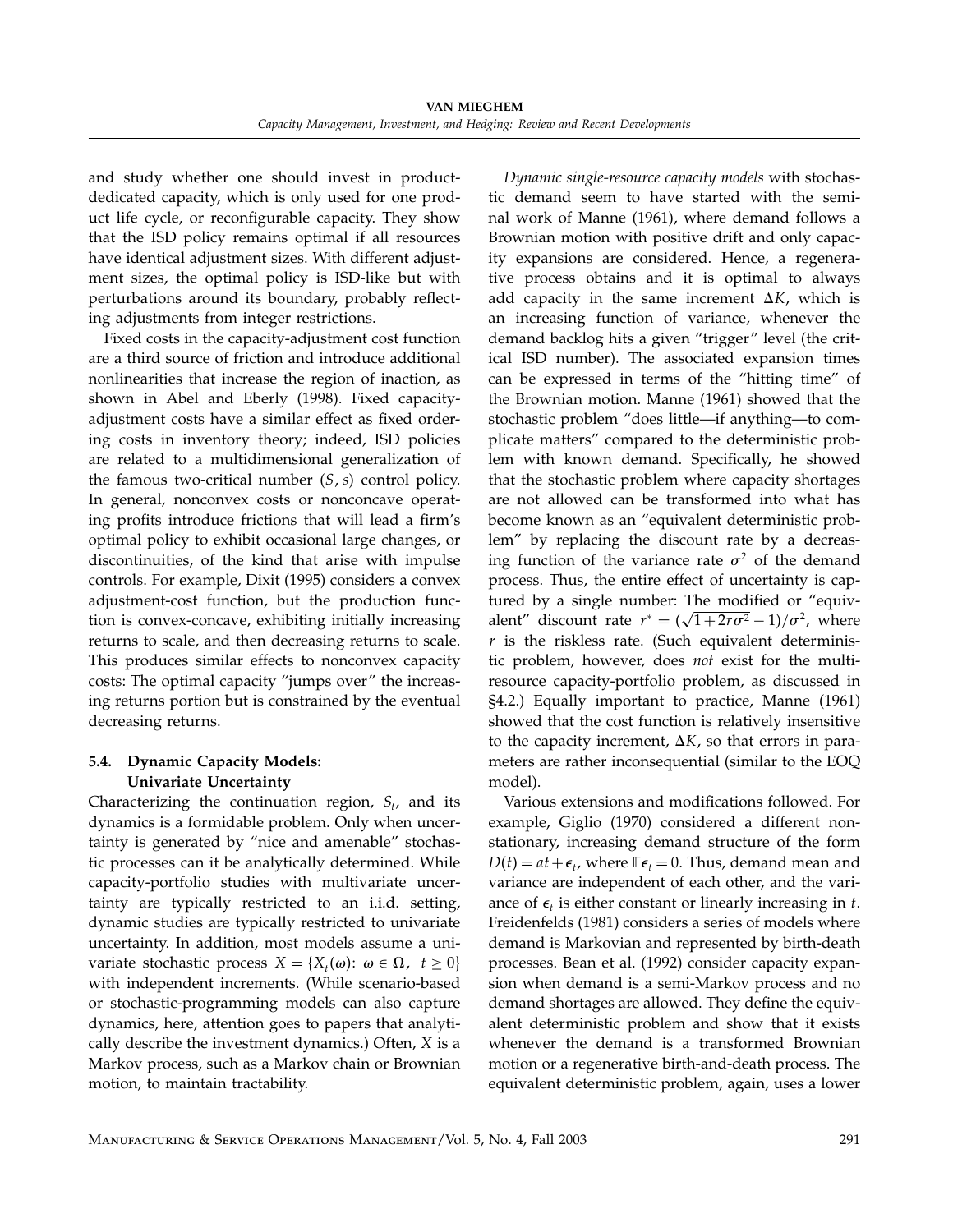equivalent interest rate, and the equivalent deterministic demand can be found from a regression on observed demand. Davis et al. (1987) take a different and quite unique approach: They suppose that the decision maker exercises day-to-day control over a capacity installation project by controlling the rate of investment. The demand is a Poisson process and is met by consecutive construction of identical expansion projects of given size. Sophisticated stochastic control theory ultimately shows that the control is "bang-bang": Either carry out construction at maximal speed or do nothing and wait, similar to an ISD policy.

Angelus and Porteus (2002) consider expansion followed by contraction through a single product's life cycle. The driving stochastic process, X, represents demand, which is first stochastically increasing over a known interval of time, after which it is stochastically decreasing. They explicitly solve for the two critical numbers that define the continuation region,  $S_t$ , at each period. It is shown that it is optimal to change the service level (i.e., the probability of meeting demand) over time: Provide the lowest service level during the peak period and the highest during contraction periods. In addition, they provide initial insights into the much more complex setting where inventory is carried between periods.

Dynamic multiresource or capacity portfolio models are often continuous-time models and assume some special structure that simplifies the treatment of the source of (typically univariate) uncertainty, X. Eberly and Van Mieghem (1997) provide an example where X is univariate Markovian. In addition, the general operating-profit function is assumed stationary  $(\pi_t = \pi$  and  $C_t = C)$ , Markovian (in the sense that it only depends on the current capacity vector and current state of nature so that  $\boldsymbol{\pi}_t = \boldsymbol{\pi}(\mathbf{K}_t, X_t)$ ), supermodular and linearly homogeneous in  $X$  and  $K$ , and increasing in X. Homogeneity of degree 1 is powerful in reducing complexity because all dynamics can be described in a scaled coordinate system  $K_i/X_t$  or  $k_i = \log(K_i/X_i)$ . To appreciate the significance of this result, they show that the central domain is now fixed in  $\mathbf{K}/X$ -space:  $S(X_t) = {\mathbf{K} \in \mathbb{R}^n_+ : \mathbf{r} \le \nabla V(\mathbf{K}/X_t, 1) \le \mathbf{c}}.$ In  $k$ -space, the investment dynamics reduce to those of a "particle" moving along the line  $log(K) - log(X_t)$ 

in the interior of S and expanding or contracting capacities when hitting a boundary of S. The important result here is that, because  $S$  is fixed, in equilibrium only a few of the  $2n$  faces of S are ever hit, and always in the same sequence. Therefore, the order and frequency of capacity adjustments—or their "flexibility" in economic terms—is endogenous in the capacity model: Some resources will be systematically adjusted more often than other resources and, thus, are systematically "more flexible" than other resources. That ordering follows the ordering of the width of S measured along the coordinate directions. As discussed above, the width of the region of inaction is increasing in the difference  $c_K - r_K$ . If the Markov process, X, is a univariate geometric Brownian motion and the operating-profit function,  $\pi$ , is derived from a constant returns-to-scale Cobb-Douglas production function and a constant elasticity demand function, the dynamics can be solved in closed form. It then is shown that the fractions  $r_{K,i}/c_{K,i}$  endogenously determine the resource adjustment ordering or "flexibility."

The fixed flexibility ordering inspired the "bottleneck policies" of Çakanyildirim and Roundy (2002). Like Angelus and Porteus (2002), they consider a single product's life cycle, but assume a multiresource production process with lumpy capacity in a costminimization context. They show that the sequence in which resources are expanded in the first up-part of the cycle is the reverse of that in which they are contracted in the down part. Clearly, in a singleproduct setting with lumpy capacity, the resource adjustment sequence is easier to determine because only capacity adjustment of bottleneck resources can be optimal. However, the timing of those adjustments is nontrivial because it may be optimal to adjust several resources simultaneously. Çakanyildirim and Roundy (2002) provide an algorithm to calculate the adjustment times and, hence, determine the "clusters" of resources that are adjusted simultaneously. Hu and Roundy (2002) extend Çakanyildirim and Roundy (2002) and present an algorithm to calculate the adjustment times in a multiproduct, multiresource setting with stochastically increasing demand. In both papers, adjustment times are determined at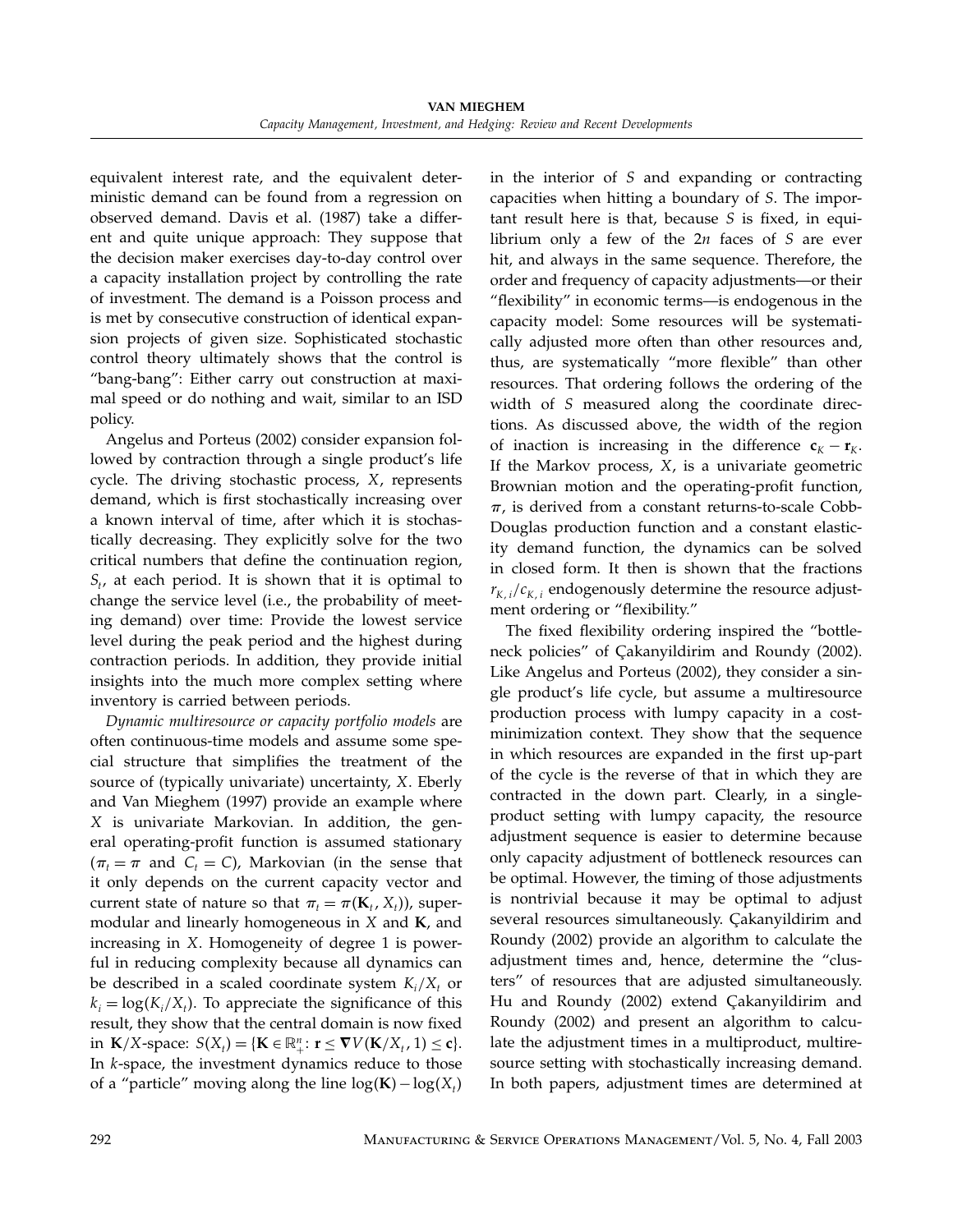the beginning of the horizon (instead of dynamically over time). Narongwanich et al. (2002), reviewed above, analyze the choice between lumpy dedicated or reconfigurable capacity when new generations of a single product are introduced stochastically over time.

Analyses of specific instances of the general dynamic capacity-portfolio investment analysis with multivariate uncertainty, which is necessary to model correlations between product demands or input supplies, seem virtually nonexistent. A likely reason is that with multivariate uncertainty, the characterization of the continuation region in continuous time typically reduces to a partial-differential equation with nonstandard boundary conditions. Typically, analytic solutions are not available, so one must resort to numerical analysis. Discrete time does not seem much easier, except perhaps, if one considers only a few periods. Kouvelis and Milner (2002) analyze the two continuation regions in a two-period model where a single product is provided through a multiresource process comprised of either in-house production or outside sourcing. In addition to product demand, the outside supply capacity is also stochastic.

## 6. Risk Aversion and Hedging in Capacity Investment

This section reviews how risk aversion is incorporated in capacity problems and how financial and operational hedging can reduce the risk associated with capacity investments.

#### 6.1. Moving Beyond Maximizing Expected Present Values

Capacity investment often involves substantial certain cash outlays in order to receive uncertain future rewards. It seems natural to consider the variability in payoffs in addition to the average payoff. From an economic theory perspective, however, it is not obvious that firms should care about risk. Indeed, this question amounts to asking: What is the objective of the firm? Without attempting to summarize the field of corporate finance, let us discuss some important issues. First, the objective depends on the ownership structure. For a privately owned company, the objec-

tive may be the maximization of the owners' expected utility. The appropriateness of that objective, however, depends on whether the owner is diversified or not. If a majority of an owner's assets are tied up in the firm, the capacity-investment decision may materially impact the owner's utility. If, on the other hand, the owner is well diversified, $14$  the total variability of her asset portfolio will impact the owner's utility. In that case, the impact of the capacity-investment decision on expected utility will be driven by the covariance of the returns with those of the market. For a publicly owned company, the objective is typically stated as maximizing the market value of cash flows, where that value is priced in competitive markets. If the market is "perfect," the capital-asset pricing model dictates that the value is linear in the expected return if the firm's returns are uncorrelated with the market returns, $15$  in which case, risk-hedging does not enhance value. If the market has imperfections, however, nonlinearities enter into the objective and firms do care about risk. Typical market imperfections arise from the cost of bankruptcy and related financial distress, cost of raising external capital, taxes, etc. In addition, agency concerns lead to risk aversion: To motivate risk-averse managers, the firm's owners may give them a stake in the firm. Finally, it is well documented that "executives (including those who are risk-seeking) make substantial effort to reduce or eliminate risk, usually by delaying decisions and by collecting more information," according to Pindyck and Rubinfeld (1989).

Given the significance of the cash outlays, the number of capacity-investment articles incorporating risk is surprisingly small. While Caldentey and Haugh (2003) present a more general model setting, the majority of the few available risk studies in operations management are done in an inventory context, as reviewed by Chen and Federgruen (2000), Ding and Kouvelis (2001), and Gaur and Seshadri (2002).

<sup>&</sup>lt;sup>14</sup> Actually, diversification eliminates only "diversifiable risk," and nondiversifiable or "systematic" risk remains because the capacity return may depend on the overall economy.

 $^{15}$  If the firm's returns are correlated with market returns, firm value can still be constructed to be linear in expected returns, if the expectation is taken using risk-adjusted state probabilities; i.e., under the equivalent Martingale measure (see later).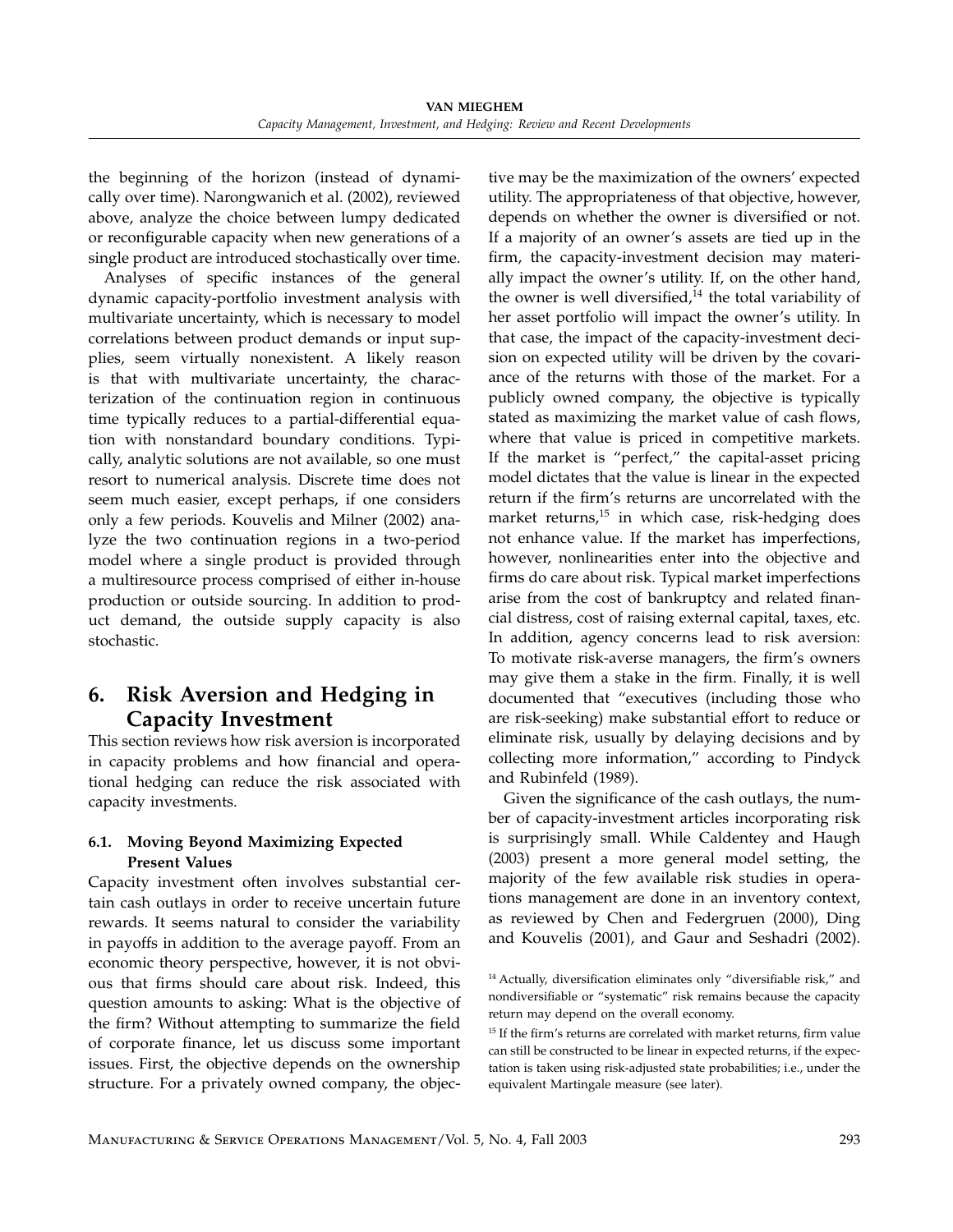This is, however, an active research area and one can expect substantial future activity.

When firms care about risk, a fundamental problem is how to model risk behavior. According to Kreps (1990), the predominant models for choice under uncertainty are the von Neumann-Morgenstern preferences and expected utility theory, where probabilities are objective, and the Savage (or Anscombe-Aumann) model, where probabilities are subjective. Here, we adopt the von Neumann-Morgenstern paradigm that simplifies the choice over outcomes of terminal wealth to the maximization of the expected utility of those outcomes. Several new important considerations arise when adopting this paradigm:

First, endowment or wealth enters the model. While one maximizes the expected utility of terminal wealth, typically, the model primitive is initial endowment or wealth W (or a budget constraint). The investment options and returns link initial wealth to terminal wealth. In line with real options theory, it is important to incorporate all available investment options. At a minimum, the investor can choose to keep some of her money in a riskless asset with certain (riskfree) return  $r$ . For simplicity, consider the one-period investment problem,<sup>16</sup> in which case, terminal wealth equals  $\pi(\mathbf{K}, \omega) + (1+r)(W - C(\mathbf{K})).$ 

Second, can one invest beyond the initial endowment? Theoretically, this possibility is automatically incorporated if one assumes a perfect capital market in which one can borrow without limitations at the risk-free interest rate. While we shall assume so for simplicity, in practice this does not hold, and the debate then moves to how one finances the investment. Choosing the "right" mix between new equity or debt defines the capital structure of the firm, which is beyond the scope of this paper. Stochastic capacity models assume (often implicitly) either a perfect capital market or investment costs that are relatively small compared to the value of the firm, such that capital structure is unaffected. (Refer to Stenbacka and Tombak 2002, for an overview of financing complications.) Then, a risk-sensitive investor will choose a capacity vector that maximizes the expected utility  $U(K)$  of terminal wealth, where

$$
U(\mathbf{K}) = \mathbb{E}u(\pi(\mathbf{K}, \omega) + (1+r)(W - C(\mathbf{K}))), \qquad (11)
$$

and the utility function  $u(\cdot)$  is strictly increasing (such that the investor prefers "more over less") and concave (such that the investor is "risk averse," meaning that the expected value is preferred over the risky outcome).

Third, what is the form of the utility function  $u$ ? Among the myriad forms,  $u(x) = -e^{-z_0x}$  ( $z_0 > 0$ ) is theoretically and mathematically appealing. It models a decision maker with constant coefficient of absolute risk aversion  $z(x) = -u''(x)/u'(x) = z_o$ . One of its appealing features is that the capacity decision becomes independent of initial wealth (if one can borrow without limitations). Indeed, the expected utility in (11) simplifies to

$$
U(\mathbf{K}; z_0) = -e^{-z_0(1+r)W}
$$

$$
\cdot \mathbb{E} \exp(-z_0(\pi(\mathbf{K}, \omega) - (1+r)C(\mathbf{K}))).
$$

A second appealing simplification happens if the operating profits  $\pi(\mathbf K, \omega)$  are normally distributed. Denote its mean and variance by  $\Pi(K)$  and  $\sigma^2(K)$ . Invoking the characteristic function of the normal distribution  $\phi_{\pi}(t) = \mathbb{E} \exp(i\pi) = \exp(it\Pi - (1/2)\sigma^2 t^2)$  then yields:

$$
U(\mathbf{K}; z_0)
$$
  
=  $-e^{-z_0(1+r)(W-C(\mathbf{K}))}\phi_\pi(iz_0)$   
=  $-\exp(-z_0(1+r)(W-C(\mathbf{K})) - z_0\Pi(\mathbf{K}) + \frac{1}{2}\sigma^2(\mathbf{K})z_0^2).$ 

In summary, under the assumptions of perfect capital markets, constant absolute risk aversion, and normally distributed operating profits, the von Neumann-Morgenstern framework of maximizing  $U({\mathbf K})$  is equivalent to maximizing

$$
U_{MV}(\mathbf{K}; z) = \mu(\mathbf{K}) - z\sigma^2(\mathbf{K}), \qquad (12)
$$

where  $z = z_0/2$  is called the "risk parameter," and  $\mu$  and  $\sigma^2$  are the mean and variance of firm value expressed in end-of-period monetary units:

$$
\mu(\mathbf{K}) = \mathbb{E}\pi(\mathbf{K}, \omega) - (1+r)C(\mathbf{K}) = \Pi(\mathbf{K}) - (1+r)C(\mathbf{K}).
$$
  

$$
\sigma^2(\mathbf{K}) = \mathbb{E}\pi^2(\mathbf{K}, \omega) - (\mathbb{E}\pi(\mathbf{K}, \omega))^2.
$$

<sup>&</sup>lt;sup>16</sup> Incorporating risk considerations over sample time paths is vastly more complicated and beyond the scope of this paper. Classic references include Merton (1971) and Kreps and Porteus (1978). Schroder and Skiadas (1999) present state-of-the-art formulations and results.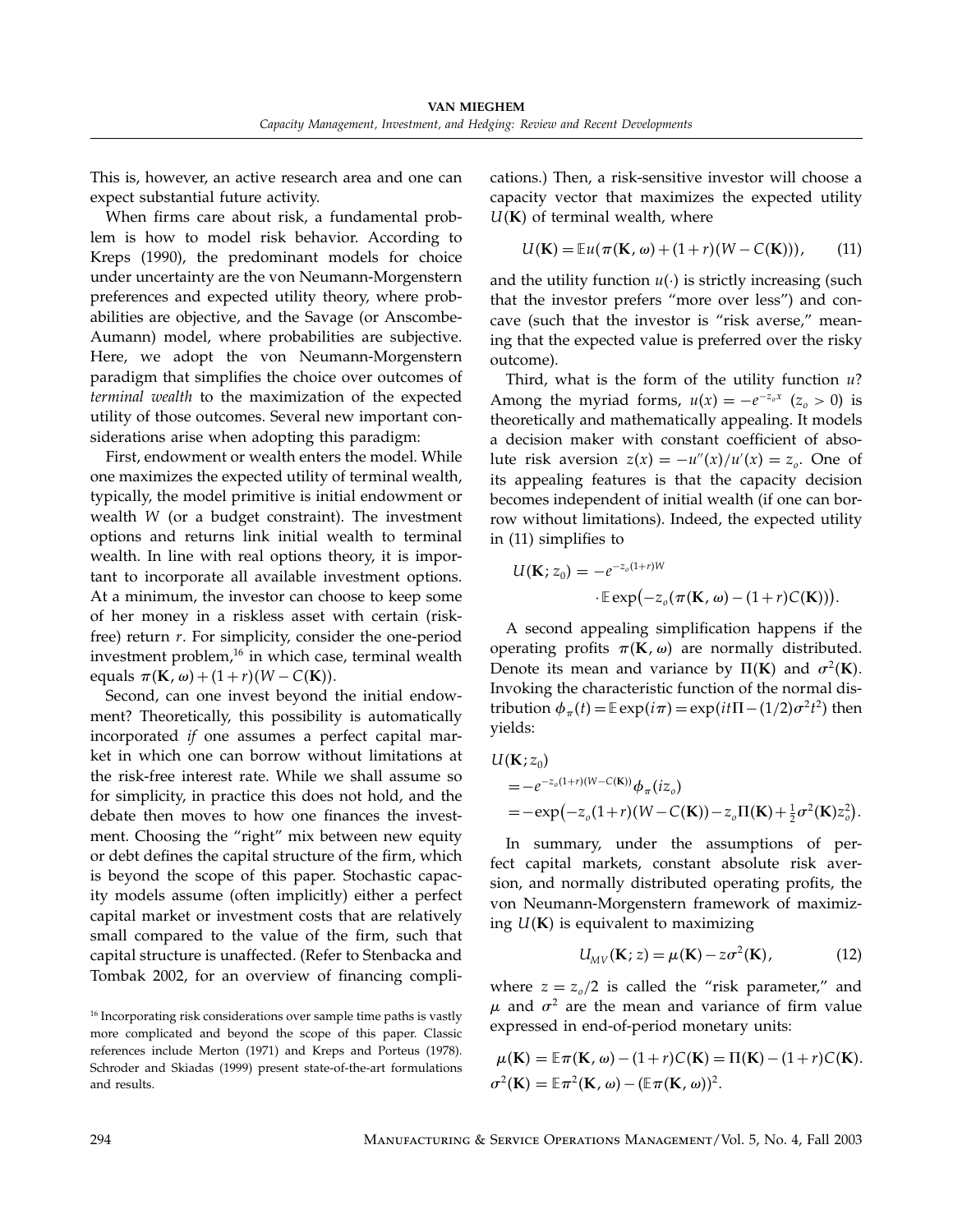(Recall that  $\delta = (1 + r)^{-1}$ , so that these definitions are equivalent to (6), which was expressed in present-value monetary units.) The objective (12) mirrors the celebrated mean-variance formulation of financial-portfolio theory developed and reviewed by Markowitz (1991).

Mean-variance formulations have two significant benefits: They are implementable (i.e., only two moments are required, which can be estimated) and useful in the sense that they provide "good recommendations," even when the decision maker does not know her utility function. The benefit of usefulness relates to the important concept of the Pareto-optimal, or efficient, frontier, which can be defined as follows. For generality's sake, let  $\mathscr{R}(\mathbf{K})$  denote a measure of risk of the capacity investment  $K$  and assume the family of "quasi-utility" functions

$$
U_{\mathcal{R}}(\mathbf{K}; z) = \mu(\mathbf{K}) - z \mathcal{R}(\mathbf{K}), \tag{13}
$$

with risk parameter  $z \geq 0$ . Review the traditional definitions:

DEFINITION 2. Capacity portfolio K is  $\Re$ -efficient if and only if there does not exist another portfolio K such that either  $\mu(\mathbf{K}') > \mu(\mathbf{K})$  while  $\mathcal{R}(\mathbf{K}') = \mathcal{R}(\mathbf{K})$ , or  $\mathcal{R}(\mathbf{K}') < \mathcal{R}(\mathbf{K})$  while  $\mu(\mathbf{K}') = \mu(\mathbf{K})$ .

DEFINITION 3. The efficient frontier  $\mathcal{F}_{\mathcal{R}}$  is the set of risk-return pairs of  $\Re$ -efficient portfolios:

$$
\mathcal{F}_{\mathcal{R}} = \{ (\mathcal{R}(\mathbf{K}), \mu(\mathbf{K})) : \mathbf{K} \text{ is } \mathcal{R}\text{-efficient} \}.
$$

Loosely speaking, under mild regularity conditions, the frontier is the northwest boundary of the set of all risk-return pairs  $\{(\mathcal{R}(K), \mu(K))\colon K \in \mathcal{K}\}.$ Depending on the risk measure, process structure, and uncertainty, the frontier may be a concave function. Then there is a one-to-one correspondence to efficient investments and investments that maximize the (quasi-)utility  $U_{\mathcal{R}}(\mathbf{K};z)$ , as illustrated in Figure 5. In that case, we can define  $\mathbf{K}(z)$  as the efficient capacity portfolios that maximize  $U_{\mathcal{R}}(\mathbf{K};z)$ :

$$
\mathbf{K}(z) = \underset{\mathbf{K}\in\mathcal{R}^{R}}{\arg\max} U_{\mathcal{R}}(\mathbf{K}; z) \text{ and}
$$

$$
U_{\mathcal{R}}(z) = U_{\mathcal{R}}(\mathbf{K}(z); z).
$$
(14)

If the quasi-utility  $U_{\!\scriptscriptstyle (\!\% \!)}({\mathbf{K}};z)$  is strictly concave in  ${\mathbf{K}}$ , the maximizer,  $\mathbf{K}(z)$ , is unique. Then,  $\mathbf{K}(\cdot)$  is a path

#### Figure 5 The Risk-Return Frontier  $\mathcal{F}_{\alpha}$  and Its Correspondence to the Efficient Capacity Portfolio K(z) and Maximal Value  $U_{\mathcal{R}}(z)$  of the Quasi-Utility Function  $U_{\mathcal{R}}(\cdot; z)$  for a Fixed Risk Parameter z



Risk of capacity portfolio value R(**K**)  $\mathcal{R}(\mathbf{K}(z))$ 

or curve in K-space that summarizes everything one needs to know to implement the optimal investment recommendation. Hence, we shall refer to  ${\bf K}(z)$ as the *efficient capacity path* or the relevant set of "good recommendations" referred to above, which are those that are on the efficient frontier. To conclude the risk-averse capacity portfolio problem, all that is needed is a reasonable estimate of the decision maker's risk attitude z. Thus, the efficient path and frontier embody the trade-off between expected return and risk. In practice, the decision maker can be presented with (a subset of) the efficient investment path, starting from the risk-neutral solution K<sup>∗</sup> and moving to the lowest risk efficient plan by tightening the risk parameter z. Moving from von-Neumann-Morgenstern preferences to mean-variance preferences, however, cannot be done, in general. Indeed, the expectation of  $u(\pi)$ , typically, cannot be expressed in terms of the first and second moment only, except under the special assumptions above or when the utility function  $u$  is concave quadratic. A debate has been held on the appropriateness of meanvariance formulations. Markowitz (1991) states:

So, equipped with database, computer algorithms and methods of estimation, the modern portfolio theorist is able to trace the mean-variance frontiers for large universes of securities. But is this the right thing to do for the investor? In particular, are mean and variance proper and sufficient criteria for portfolio choice?...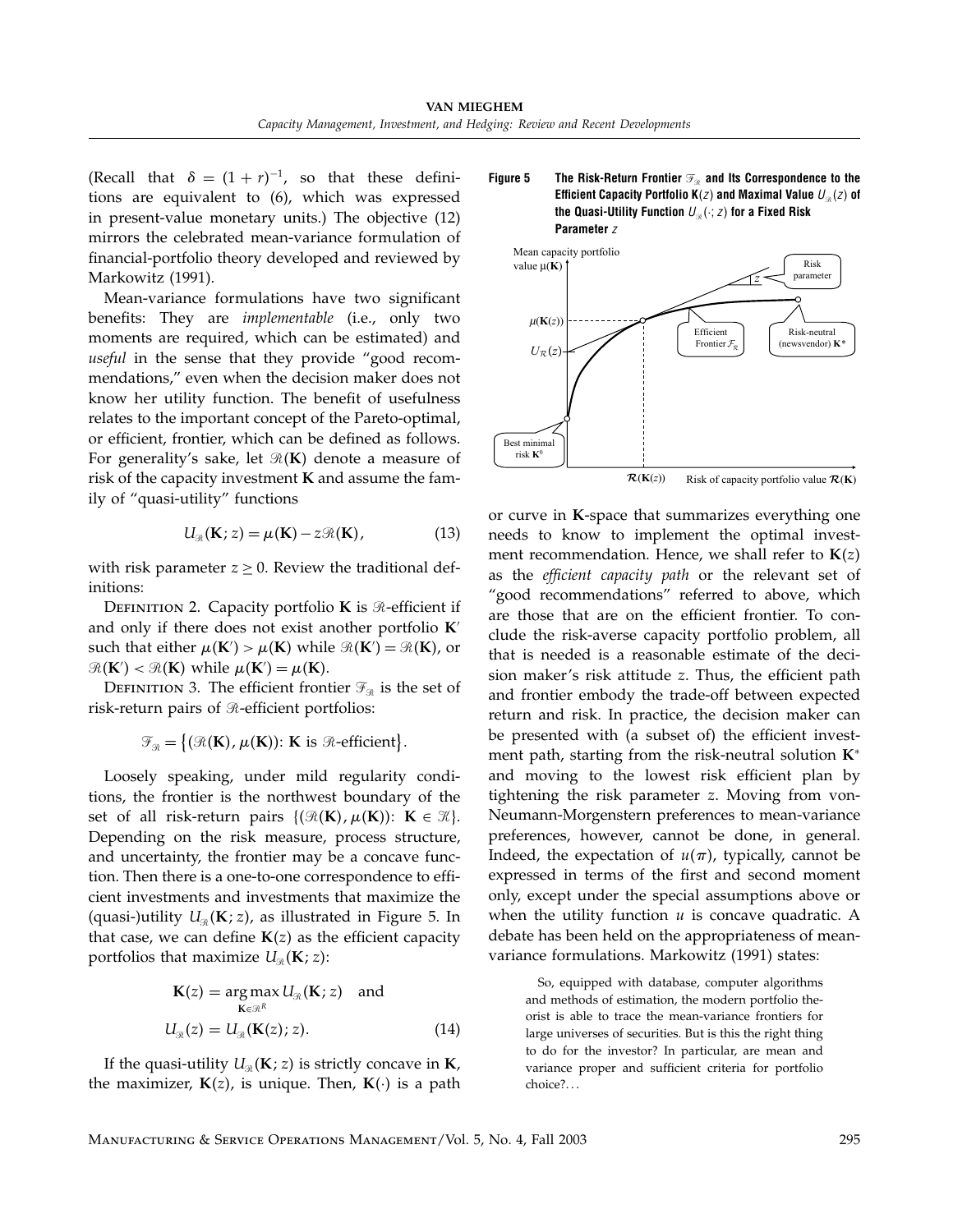We seek a set of rules which investors can follow in fact—at least investors with sufficient computational resources. Thus we prefer an approximate method which is computationally feasible to a precise one which cannot be computed. I believe that this is the point at which Kenneth Arrow's work on the economics of uncertainty diverges from mine. He sought a precise and general solution. I sought as good an approximation as could be implemented. I believe both lines of inquiry are valuable.

Thus, while mean-variance preferences are consistent with utility theory only under very limiting assumptions, the crucial question is: How much utility do we "give up" when maximizing the mean-variance quasi-utility? Levy and Markowitz (1979), and Kroll et al. (1984) studied this question in the following sense: If you know the expected value and variance of a probability distribution of return on a portfolio, can you guess fairly closely its expected utility? They found that the correlation between the predicted expected utilities and the actual expected utilities was extremely high, usually exceeding 0.99. (This was the case for a variety of utility functions and nonnormal probabilities.) In other words, there is evidence that mean-variance formulations suggest "good recommendations" in the sense that they yield close-tomaximal utility.

Nevertheless, while widely used and appealing to practice, mean-variance preferences have serious limitations. Most importantly, they treat positive deviations from the mean ("upside") symmetrically with negative deviations ("downside"). Indeed, variances give equal weight to deviations above or below the average. This implies that dominating strategies may not lie on the frontier: There may be investment plans that yield returns higher, or at least as high, in each state of nature as an investment plan on the frontier. That has led to the suggestion of other approaches to incorporate risk, including asymmetric preferences such as reviewed in Nawrocki (1999):

> $\mathcal{R}_1(\mathbf{K}) = \mathbb{E}((\mu(\mathbf{K}) - \pi(\mathbf{K}))^*)^2$ "below-mean semivariance,"  $\mathcal{R}_2(\mathbf{K}) = \mathbb{E}((t - \pi(\mathbf{K}))^+)^2$ "below-target  $t$  semivariance,"  $\mathcal{R}_3(\mathbf{K}) = \mathbb{E}(t - \pi(\mathbf{K}))^+$

"expected below-target t risk."

Eppen et al.'s (1989) argument for their use of expected downside loss,  $\mathcal{R}_3$ , is based on the fact that the histogram of profits with actual data show that the distribution of profits was not nearly normal or even symmetric and that  $\mathcal{R}_3$  only adds a simple linear constraint (while variance makes the problem nonlinear and is computationally less tractable). Another related approach, called robust planning (cf. Paraskevopoulos et al. 1991, Laguna 1998, Malcolm and Zenios 1994) is to have the risk measure, say  $\mathcal{R}_4$ , denote an increasing function in the "uncertainty-sensitivity of the return  $\pi(K, \omega)$ ." For example, with multivariate uncertainty (e.g.,  $\omega$  represents a "noise" vector), one suggestion for  $\mathcal{R}_4(\mathbf{K})$  is  $J'_{\omega} \Sigma J_{\omega}$ , where  $J_{\omega} = \nabla_{\omega} \pi(\mathbf{K}, \omega)|_{\omega=0}$  and  $\Sigma$ is the covariance matrix of  $\omega$ . A closer view reveals that robust planning with this sensitivity term is intimately connected to mean-variance analysis. Its aim was to provide a practical approach for handling noisy data and uncertainty and it originated from a stochastic control, as opposed to utility maximization, perspective. The ideas of robust planning have recently been adopted in economics by Hansen and Sargent (2001) and others, as summarized in the module on "robustness to uncertainty" (May 2001 issue of American Economic Review), which also gives arguments against this more heuristic approach to uncertainty and ambiguity.

Instead of direct maximization of expected utility or other more heuristic risk objectives, risk sensitivity can also be incorporated through an option valuation framework in a financial market equilibrium model if an arbitrage-free market for trading and short-selling capacity assets exists. This approach is discussed next.

#### 6.2. Mitigating Capacity-Investment Risk with Financial Hedging

Risk-averse decision makers may be interested in mitigating risk in the capacity-investment decision. Mitigating risk, or hedging, involves taking counterbalancing actions so that, loosely speaking, the future value varies less over the possible states of nature. If these counterbalancing actions involve trading financial instruments, including short-selling, futures, options, and other financial derivatives, we call this financial hedging. If, on the other hand, no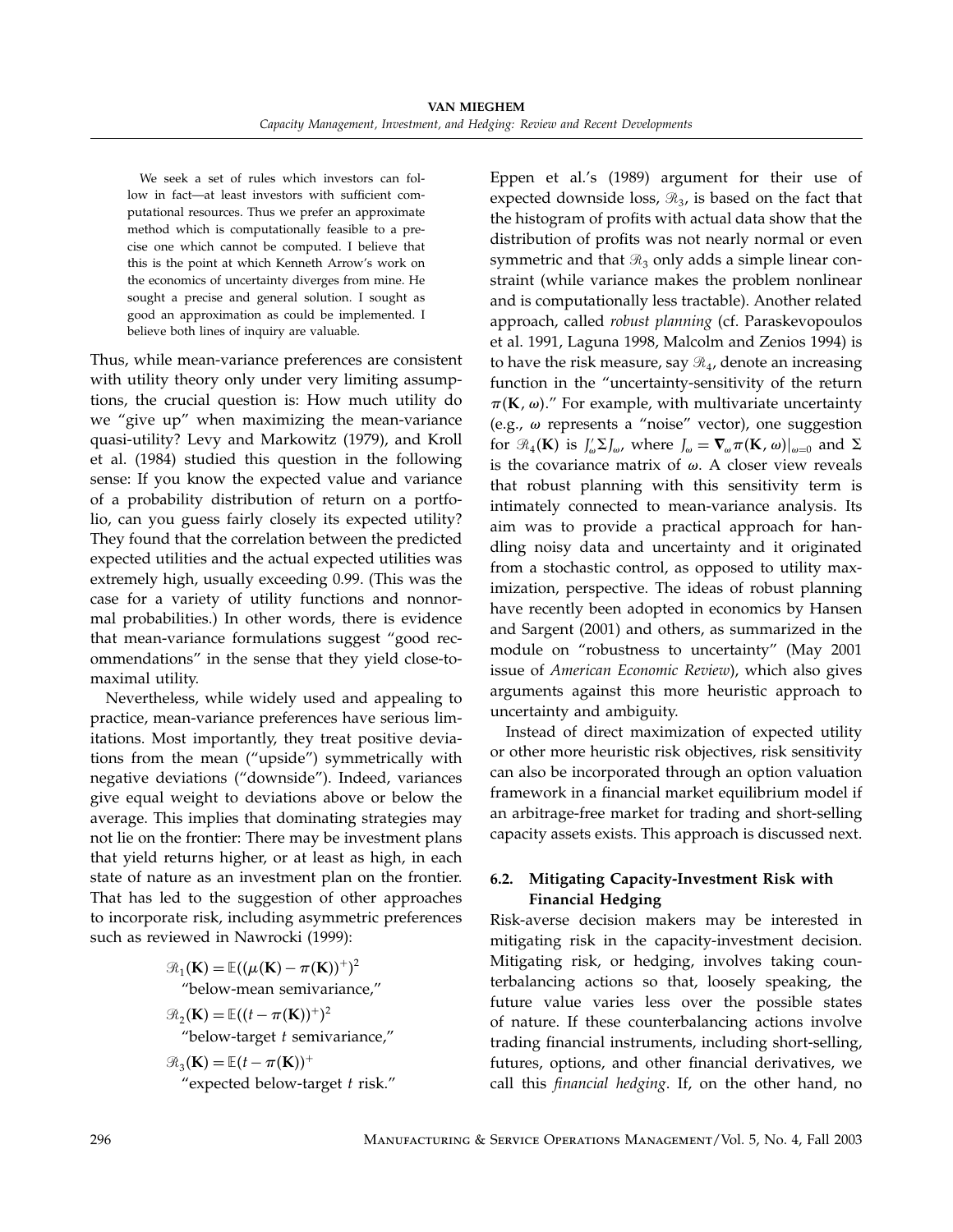financial instruments are involved in the counterbalancing actions, we speak of operational hedging, which is the focus of the next section.

The relationship between investment in financial instruments and capacity-investment is immediate by recognizing that the effect of capacity is identical to selling a call option to the firm's demand above its capacity. Birge (2000) shows how this analogy is used to value capacity in the presence of demand uncertainty, and how it can be integrated in a linear capacity-investment model. Financial hedging yields an elegant approach to price present values using risk-neutral discounting and to incorporate risk without having to resort to utility functions. The basic idea is to construct a "perfect hedge," which is a portfolio that provides a constant future value in any state of nature and, therefore, can be priced using risk-free discounting.<sup>17</sup>

The classic example of a perfect hedge is to buy a risky asset (e.g.,  $\alpha$  shares in a company's stock at share price  $S_0$ ) today, and to sell a ticket that entitles its bearer to buy one share of stock at a terminal date  $T$ , if she wishes, for a specified "strike" price  $s$ . (Thus, the ticket is a European call option with future value  $X_c = (S_T - s)^+$ , where  $S_T$  is the stock price at time  $T$ .) For simplicity, consider a two-date economy with dates indexed  $t = 0$ , T and with uncertainty at time T modeled by two states of nature. Call the two states "up" and "down," so that  $S_T$  is either  $S_0u$  or  $S_0$ *d*, where  $u > d$  are the up and down percentages. The only interesting case is to specify a strike price s such that  $S_0d \leq s \leq S_0u$ . The future value of the portfolio then is either  $\alpha S_0u - (S_0u - s)$  in the up state when we pay  $S_0u-s$  to the owner of the call, or  $\alpha S_0d$  in the down state when the call is worthless. Clearly, both payoffs are equal if  $\alpha$  equals  $\alpha^* = (S_0u - s)/(S_0u - S_0d)$ , which yields a perfect hedge. With the perfect hedge, the portfolio value is riskless and, in an arbitragefree market, its expected value must increase at the same rate as a risk-free asset with return  $r$ . Therefore, the present value of the portfolio is found using risk-free discounting to be  $\delta \alpha^* S_0 d$ , where, as before,  $\delta = (1+r)^{-1}$  is the period's risk-neutral discount factor. In market equilibrium, there is no "free lunch," so that the present value of the portfolio must equal  $\alpha^*S_0 - p_c$ , the present value of  $\alpha^*$  shares and a sold call. Thus, this arbitrage condition prices the call at  $p_c = \delta \alpha^* S_0 (1 + r - d).$ 

The interesting facts here are that: (1) This price is independent of the particular risk-attitude of the buyer of the call, and (2) the perfect hedging share  $\alpha^*$  is independent of uncertainty. Pursuing the latter fact, one can choose any probability measure over the future states without affecting the option price. A most useful choice is to adopt the famous equivalent Martingale measure<sup>18</sup> of Harrison and Kreps (1979), whose expectation operator  $E^*$  is such that the price  $p_X$  of any claim with future value X is  $p_X = \delta \mathbb{E}^*(X)$ . In other words, the equivalent Martingale measure separates risk from time valuation by adjusting state probabilities such that its expectation of future value is risk adjusted while discounting can be risk neutral. In our example, the equivalent Martingale measure simplifies to the "risk-neutral state probabilities"  $p^*$  and  $1 - p^*$  for the up and down state, respectively. One easily verifies that there exist a unique  $p^*$ , such that  $p_c = \delta \mathbb{E}^*(X_c) = \delta p^*(Su - s)$  and  $S_0 = \delta \mathbb{E}^*(S_T) = \delta (p^* S_0 u +$  $(1-p<sup>*</sup>)S<sub>0</sub>d$ ). The results from this basic idea extend to continuous time and continuous state-space, yielding the celebrated Black-Scholes formula.

To summarize, option pricing of financial hedging provides a powerful tool to value risky assets via riskneutral discounting using the equivalent Martingale measure. It circumvents the need to specify utility functions or risk-adjusted discount rates. Such powerful results come at a cost, however. In our setting, it requires the existence of a market that: (1) trades options on the firm's and all its competitors' capacities, (2) is perfect (it allows continuous-time trading without transaction fees and without restrictions on short selling), (3) is arbitrage-free, and (4) is complete (there exists a self-financing trading strategy

<sup>&</sup>lt;sup>17</sup> The theoretical justifications come from the fundamental theorems of asset pricing stating that (1) such perfect hedge is possible if the market is "complete," and (2) its price is unique if the market is "arbitrage-free."

<sup>&</sup>lt;sup>18</sup> The fundamental theorems of asset pricing can be restated in terms of the equivalent Martingale measure (EMM) as (1) the market is arbitrage-free iff there exists an EMM, and (2) in an arbitragefree market the EMM is unique iff the market is complete.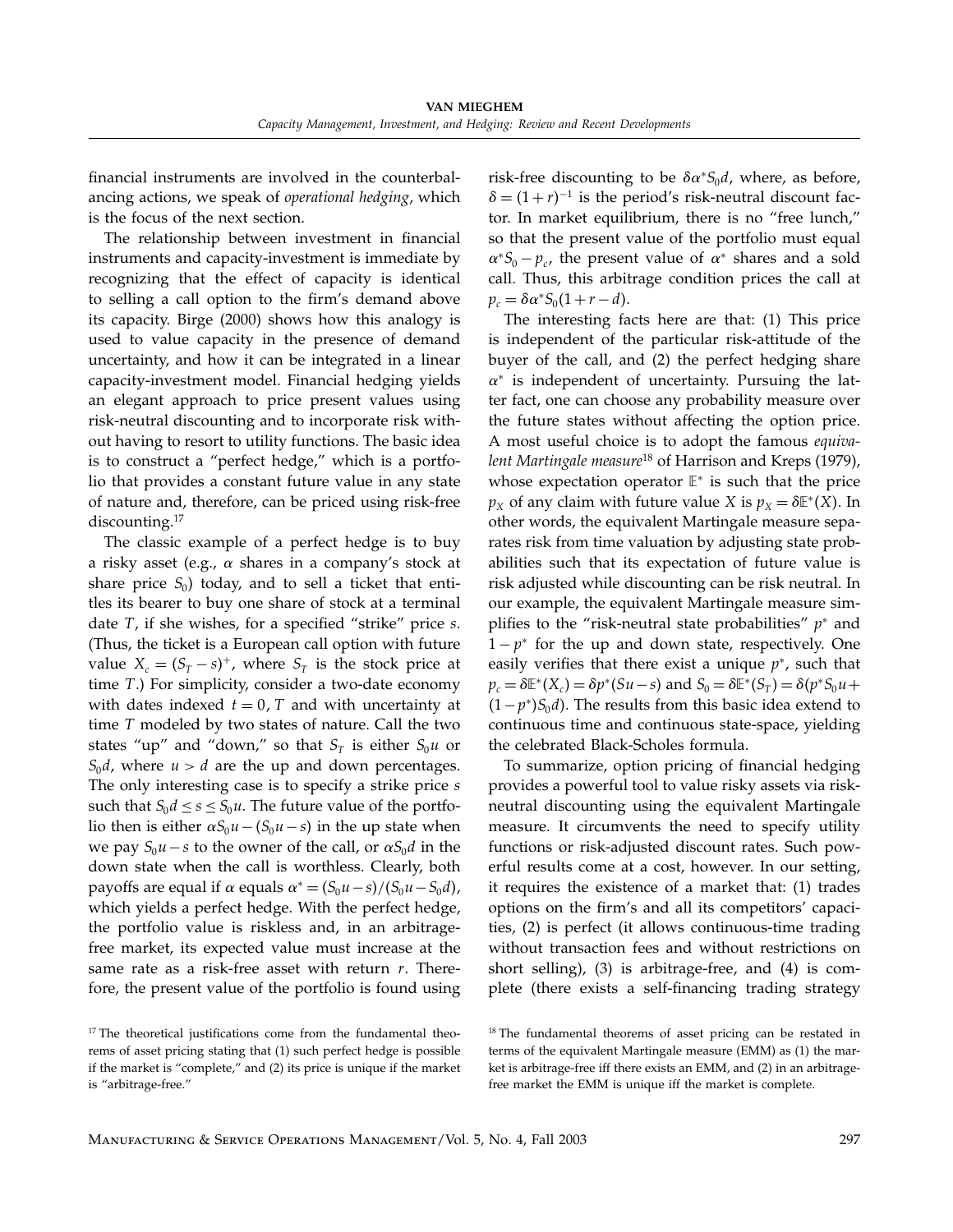that replicates the firm's cash flows so that a perfect hedge can be constructed). (While the option pricing framework is no longer consistent with utility maximization when some of the conditions are relaxed, it still provides practical use. For example, even imperfect hedges are valuable and, thus, so is hedging using financial instruments that are correlated with the firm's profits, as shown by Gaur and Seshadri 2002.) With the advent of the Internet, such capacity options markets may become reality, but probably only for certain specific industries. Financial hedging requires writing an unambiguous contract that specifies capacity usages in a form that is divisible, tradeable, and enforceable. While possible in some single-commodity settings, such contract specification is not obvious in an idiosyncratic multiproduct, multiresource setting where actual capacity depends not only on investment levels, but also on practically any aspect of operating that process.

#### 6.3. Mitigating Capacity-Investment Risk with Operational Hedging

Besides financial hedging, mitigating risk can also be accomplished by operational hedging, which involves counterbalancing actions that do not require trading financial instruments. Operational hedging, sometimes called natural hedging, includes various types of processing flexibility such as dual-sourcing, component commonality, having the option to run overtime, dynamic substitution, routing, transshipping, or shifting processing among different types of capital, locations, or subcontractors, holding safety stocks, having warranty guarantees, etc. An interesting characteristic of operational hedging is that it may allow one to actually exploit uncertainty. For example, while a firm may hedge currency risk with forward contracts, a firm that has production locations in two countries may be able to ex-post shift production to the preferential country, as analyzed by Huchzermeier and Cohen (1996). Similar benefits accrue to the "global newsvendor" of Kouvelis and Gutierrez (1997) with one production location but an ex-post transshipment option between countries. Clearly, such operational hedging may involve additional costs. For example, multilocation processing incurs a loss of scale, requires procurement from a wider supply base,

slows down the learning curve process, and may produce less-consistent quality.

Obviously, a firm could simultaneously use both financial and operational hedging. Allayannis et al. (2001) empirically support the hypothesis that simply having multicountry production provides additional value to financial hedging. (Their econometric model does not incorporate any ex-post operational decisions.) Ding and Kouvelis (2001) explore the use of both hedging instruments in a univariate, single product, two-stage model. A domestic manufacturer must ex-ante invest in domestic capacity to produce goods that will be sold in a foreign market. In addition to a financial currency forward contract, the firm can ex-post decide its processing level. Chod et al. (2003) study the interdependence of operational hedging, using postponement of capacity and pricing, and financial hedging, using a financial derivative contract whose payoff is imperfectly correlated with the operating profit. While intuition may suggest that operational and financial hedging may be substitutes, they show that they actually can be complements.

Sometimes, however, complementing operational hedging with financial hedging may not be possible. For example, the planning horizon for a production facility may exceed 10 years. While operational hedging can be used, it is unlikely that financial hedging over that time-horizon is available. Financial hedging of capacity is also problematic if there does not exists a capacity futures market with the characteristics described above.

In a capacity portfolio setting, capacity imbalance is a natural form of operational hedging. As discussed in the Introduction and in §4.2, such imbalance is worthwhile even in a risk-neutral setting. The impact of operational hedging through capacity imbalance in a risk-averse, mean-variance setting is analyzed in Van Mieghem (2003b) and some new questions are addressed. For example, of a practical concern, one wants to know the direction along which one should adjust the risk-neutral capacity vector, so as to trace the frontier and achieve a risk-optimal operational capacity hedge. Related, from a design and performance analysis perspective, one wants to know how effective operational hedging is for a given network, i.e., how much return must be given up for a decrease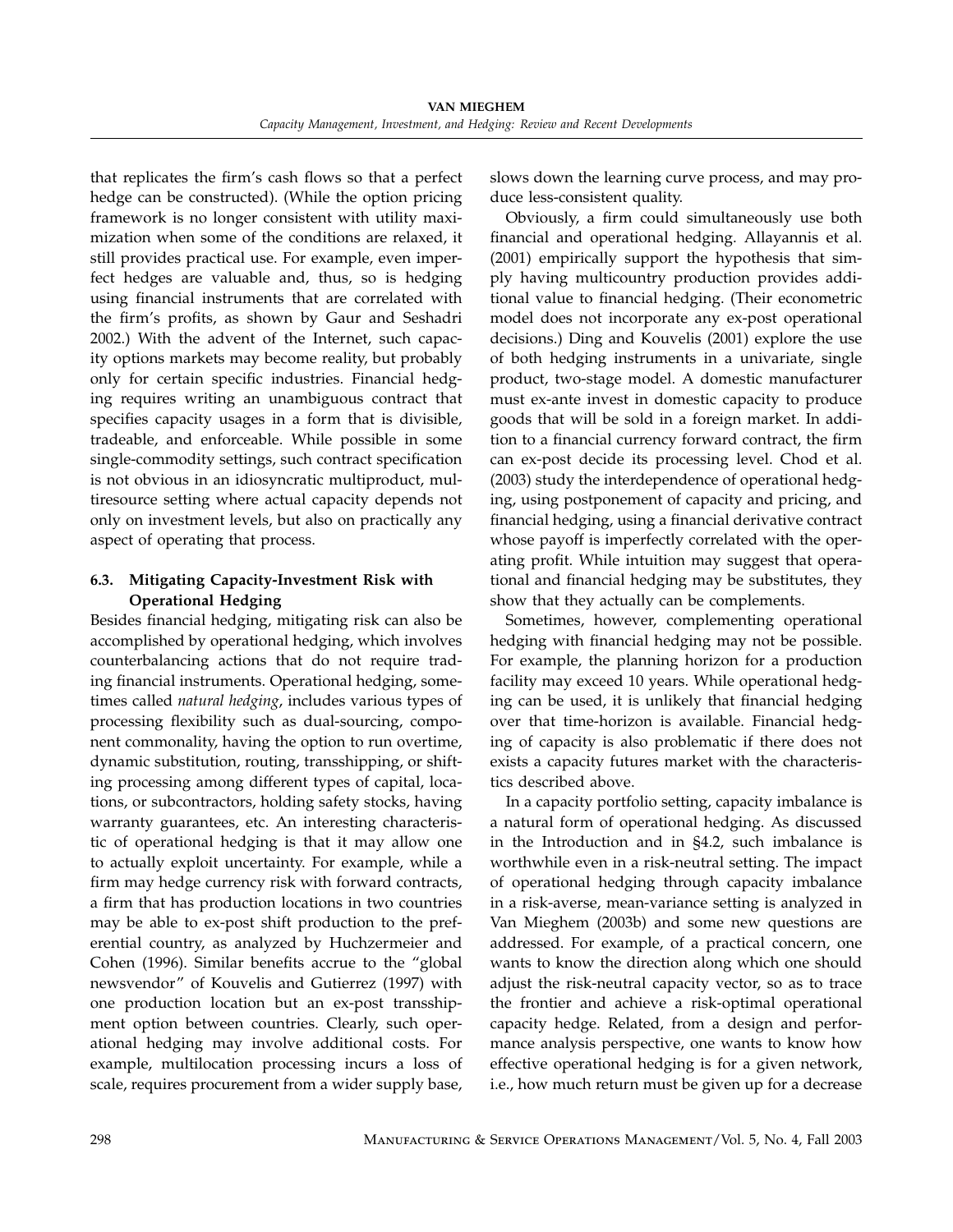in risk? An answer to these two questions is formulated mathematically and interpreted in Van Mieghem (2003b). That paper also gives the first evidence that optimal relative capacity imbalance increases in risk aversion, but less significantly so when correlation is high. Moreover, it shows that increasing risk aversion sometimes leads to an increase in some optimal capacity levels, which is not optimal in single-resource models. Finally, its analysis under risk aversion highlights the third concern, in addition to the two discussed above in §4.2, that should be considered when adopting a risk-neutral newsvendor capacity solution: The newsvendor solution  $K^*$  defines the maximal-risk extreme point of the efficient frontier of risk-return capacity configurations. Consider all possible capacity plans—that is any nonnegative capacity three-vector  $\mathbf{K} \in \mathbb{R}_+^3$  in the example of the introduction—and plot its associated expected profit and variance. The result for the example is shown in Figure 6 using the capacity plans defined above in §4.2. By definition, the riskneutral optimizing newsvendor-network capacity K<sup>∗</sup> has highest expected profit and, thus, is the rightend-point of the frontier. Hence, a risk-averse decision maker may find it attractive to deviate from the newsvendor solution to trade-off some risk for return.





Note. Each point corresponds to a specific capacity investment vector **K**.

As shown, giving up a small percentage in returns can cut risk by an order of magnitude.

## 7. Concluding Remarks

What inferences can be made for future stochastic capacity-portfolio investment? From an application and organizational perspective, the requirements of stochastic capacity portfolio optimization on methods and systems for capacity planning are substantial. It requires that forecasting expands its point forecast with either supplemental scenarios, or with a covariance matrix. The coupled nature of the optimality equations suggest a coordinated, firm-level approach. It would be interesting to see whether decomposition approaches are feasible that would allow some decentralized decision making at the plant level.

Related, research is needed to model the fact that demand is partly endogenous and partly exogenous, as discussed above. Such models could assess the "efficiency loss" that results from adopting salesplan driven capacity planning. The problem here would be to determine the "best" deterministic sales plan assuming an optimal mechanism design for the sales force and manufacturing incentives. An agency<sup>19</sup> problem is embedded: Sales and marketing may agree on a plan, but it typically does not reflect an unbiased assessment of what will be sold. Kouvelis and Lariviere (2000) may provide a starting point for such research. In addition, sales faces a very nonsymmetric penalty function with harsher punishment for falling short of the sales plan. Consequently, manufacturing does need to hedge its capacity portfolio somehow to respond to deviations from the sales plan. In short, it appears that the need for operational hedging by purposely unbalancing the capacity portfolio, as discussed in this paper, may be robust to this more realistic model formulation. Future research is needed to confirm this conjecture.

From a theoretical perspective, capacity portfolio research is still in its infancy and many models remain un- or under-explored, especially queuing formulations. Game-theoretic and risk-averse capacity portfolio analysis seem to rapidly gain in popularity. Much

 $19$  The unbalanced optimal newsvendor capacity portfolio seems to imply that a first-best deterministic sales plan does not exist.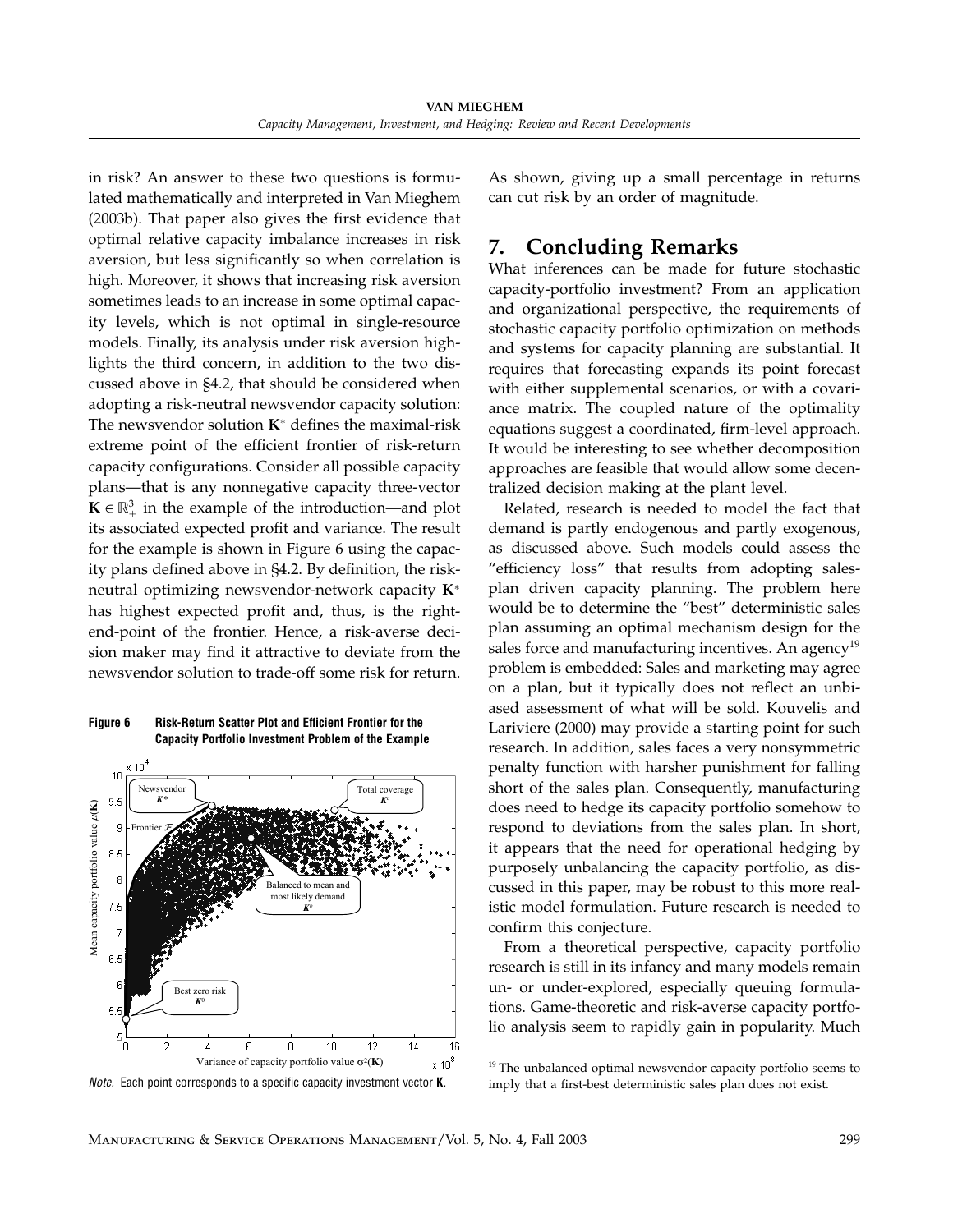remains to be done and many obvious questions are still unanswered. For example, it is unclear what intuition we can build to answer the obvious questions: Where should one put safety capacity in the processing network and how does that answer change when risk aversion increases? An obvious initial step is to consider these questions in the most simple capacityportfolio problems. Eventually, analysis will develop intuition.

Fortunately and unfortunately, capacity-portfolio models rapidly become complex. Complexity is unfortunate because it often makes superior analytical solutions elusive. Thus, simulation-based optimization becomes the natural second-best option and is expected to increase in popularity. At the same time, complexity is fortunate as study is worthwhile with a potential impact on practice. Compared to the impact of financial portfolio analysis, even a fraction would be substantial.

#### Acknowledgments

The author is grateful to the former Editor-in-Chief Leroy B. Schwarz for encouraging him to start, improve, and finish (!) this review paper. The author also thanks the senior reviewers, Evan Porteus and Gerard Cachon, for many excellent suggestions. This paper also benefited from feedback by Philipp Afeche, Sunil Chopra, Jim Dai, Yi Ding, Avinash Dixit, Janice Eberly, Stephen Graves, Michael Harrison, Martin Lariviere, Armony Mor, Roger Myerson, Erica Plambeck, Suresh Sethi, and Costis Skiadas.

#### References

- Abel, A. B., J. C. Eberly. 1998. The mix and scale of factors with irreversibility and fixed costs of investment. McCallum, Plosser, eds. Carnegie-Rochester Conference Series on Public Policy, Vol. 48. Elsevier Science, 101–135.
- Allayannis, G., J. Ihrig, J. P. Weston. 2001. Exchange-rate hedging: Financial vs. operational strategies. Amer. Econom. Rev. 91(2) 391–395.
- Angelus, A., E. L. Porteus. 2002. Simultaneous capacity and production management of short-life-cycle, produce-to-stock goods under stochastic demand. Management Sci. 48(3) 399–413.
- Armony, M., E. L. Plambeck. 2002. The impact of duplicate orders on demand estimation and capacity investment. Technical report, Research Paper 1750, Graduate School of Business, Stanford University.
- Arrow, K. J. 1968. Optimal capital policy with irreversible investment. J. N. Wolfe, ed. Value, Capital and Growth. Papers in Honour of Sir John Hicks. Edinburgh University Press, Edinburgh, 1–19.
- Atamtürk, A., D. S. Hochbaum. 2001. Capacity acquisition, subcontracting, and lot sizing. Management Sci. 47(8) 1081–1100.
- Bashyam, T. C. A. 1996. Competitive capacity expansion under demand uncertainty. Eur. J. Oper. Res. 95 89-114.
- Bassok, Y., R. Anupindi, R. Akella. 1999. Single-period multiproduct inventory models with substitution. Oper. Res. 47(2) 632–642.
- Bean, J. C., J. L. Higle, R. L. Smith. 1992. Capacity expansion under stochastic demands. Oper. Res. 40(Suppl. no. 2) S210–S216.
- Bernstein, F., G. A. DeCroix. 2002. Decentralized pricing and capacity decisions in a multitier system with modular assembly. Technical report, Fuqua, Duke University, NC.
- Birge, J. R. 2000. Option methods for incorporating risk into linear capacity planning models. Manufacturing Service Oper. Management 2(1) 19–31.
- Bish, E., Q. Wang. 2002. Optimal investment strategies for flexible resources: Considering pricing and correlated demands. Technical report, Virginia Polytechnic Institute and State University, VA.
- Boyaci, T., S. Ray. 2003. Product differentiation and capacity cost interaction in time and price sensitive markets. Manufacturing Service Oper. Management 5(1) 18–36.
- Bradley, J. R., B. C. Arntzen. 1999. The simultaneous planning of production, capacity and inventory in seasonal demand environments. Oper. Res. 47(6) 795–806.
- , P. W. Glynn. 2002. Managing capacity and inventory jointly in manufacturing systems. Management Sci. 48(2) 273–288.
- Burnetas, A., S. Gilbert. 2001. Future capacity procurements under unknown demand and increasing cost. Management Sci. 47(7) 979–992.
- Cachon, G. P., P. T. Harker. 2002. Competition and outsourcing with scale economies. Management Sci. 48(10) 1314–1333.
- , M. A. Lariviere. 1999. Capacity choice and allocation: Strategic behavior and supply chain contracting. Management Sci. 45(8) 1091–1108.
- Çakanyildirim, M., R. O. Roundy. 2002. Optimal capacity expansion and contraction under demand uncertainty. Technical report, University of Texas at Dallas, Dallas, TX.
- Caldentey, R., M. Haugh. 2003. Optimal control and hedging of operations in the presence of financial markets. Working paper, Stern School of Business, New York University, New York.
- , L. M. Wein. 2003. Analysis of a decentralized productioninventory system. Manufacturing Service Oper. Management 5(1) 1–17.
- Carr, S., W. Lovejoy. 2000. The inverse newsvendor problem: Choosing an optimal demand portfolio for capacitated resources. Management Sci. 46(7) 912–927.
- Chand, S., V. N. Hsu, S. Sethi. 2002. Forecast, solution, and rolling horizons in Harvard operations management problems: A classified bibliography. Manufacturing Service Oper. Management 4(1) 25–43.
- Chen, F., A. Federgruen. 2000. Mean-variance analysis of basic inventory models. Technical report, Graduate School of Business, Columbia University, New York.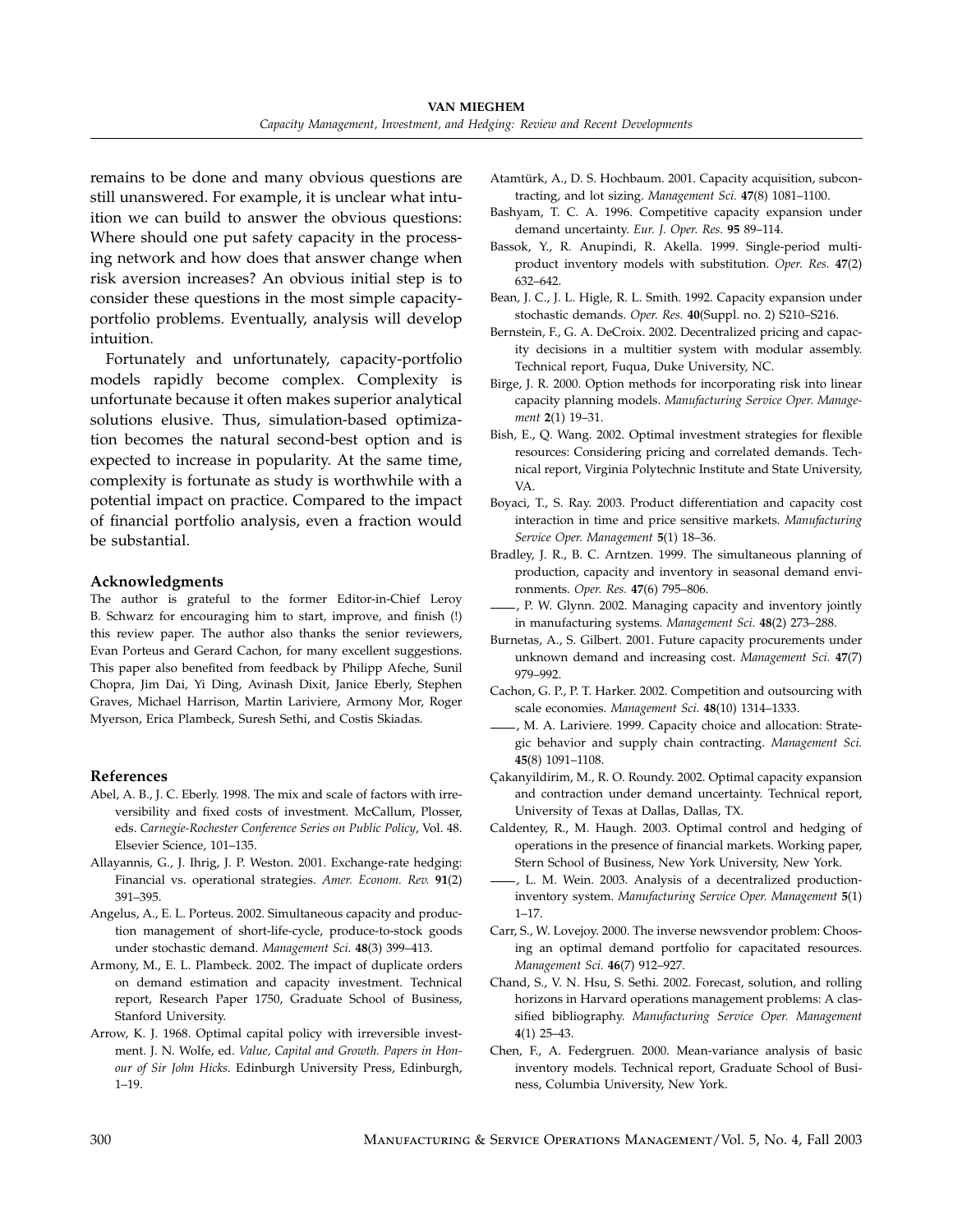- Chod, J., N. Rudi, J. A. Van Mieghem. 2003. Financial hedging of stochastic capacity investment: Complementarity with operational flexibility. Working paper, Northwestern University, Evanston, IL.
- Dai, J. G., J. H. Vande Vate. 2000. The stability of two-station multitype fluid networks. Oper. Res. 48(5) 721–744.
- Davis, M. H. A., M. A. H. Dempster, S. P. Sethi, D. Vermes. 1987. Optimal capacity expansion under uncertainty. Adv. Appl. Probab. 19 156–176.
- Ding, Q., P. Kouvelis. 2001. On the interaction of production and financial hedging decisions in global markets. Technical report, Washington University in St. Louis.
- Dixit, A. K. 1995. Irreversible investment and scale economies. J. Econom. Dynamics Control 19 327–350.
- $=$ , R. S. Pindyck. 1994. Investment Under Uncertainty. Princeton University Press, Princeton, NJ.
- Eberly, J. C., J. A. Van Mieghem. 1997. Multi-factor dynamic investment under uncertainty. J. Econom. Theory 75(2) 345–387.
- Eppen, G. D., R. K. Martin, L. Schrage. 1989. A scenario approach to capacity planning. Oper. Res. 37(4) 517–527.
- Erlenkotter, D., S. Sethi, N. Okada. 1989. Planning for surprise: Water resources development under demand and supply uncertainty. I. The general model. Management Sci. 35(2) 149–163.
- Fine, C. H., R. M. Freund. 1990. Optimal investment in productflexible manufacturing capacity. Management Sci. 36(4) 449-466.
- Freidenfelds, J. 1981. Capacity Expansion: Analysis of Simple Models with Applications. North-Holland, New York.
- Gaur, V., S. Seshadri. 2002. Hedging inventory risk through market instruments. Technical report, New York University, New York.
- Giglio, R. J. 1970. Stochastic capacity models. Management Sci. 17(3) 174–184.
- Graves, S. C. 2002. Manufacturing planning and control. P. Pardalos, M. Resende, eds. Handbook of Applied Optimization. Oxford University Press, NY, 728–746.
- , S. P. Willems. 2000. Optimizing strategic safety stock placement in supply chains. Manufacturing Service Oper. Management 2(1) 68–83.
- Hansen, L. P., T. J. Sargent. 2001. Robust control and model uncertainty. Amer. Econom. Rev. 91(2) 60-65.
- Harrison, J. M., D. M. Kreps. 1979. Martingales and arbitrage in multiperiod securities markets. J. Econom. Theory 20 381–408.
- , J. A. Van Mieghem. 1999. Multi-resource investment strategies: Operational hedging under demand uncertainty. Eur. J. Oper. Res. 113(1) 17–29.
- He, H., R. S. Pindyck. 1992. Investments in flexible production capacity. J. Econom. Dynamics Control 16 575-599.
- Hiller, R. S., J. J. Shapiro. 1986. Optimal capacity expansion planning when there are learning effects. Management Sci. 32(9) 1153–1163.
- Hopp, W. J., M. L. Spearman. 1996. Factory Physics. Richard D. Irwin, Boston, MA.
- Hu, W. T., R. O. Roundy. 2002. A continuous-time strategy capacity planning model. Technical report, ORIE, Cornell University, New York.
- Hu, X., I. Duenyas, R. Kapuscinski. 2002. Advance demand information and safety capacity as a hedge against demand and capacity uncertainty. Technical report, University of Michigan, MI.
- Huchzermeier, A., M. A. Cohen. 1996. Valuing operational flexibility under exchange rate risk. Oper. Res. 44(1) 100–113.
- Jordan, W. C., S. C. Graves. 1995. Principles on the benefits of manufacturing process flexibility. Management Sci. 41(4) 577–594.
- Kapuscinski, R., S. Tayur. 1998. Optimal policies and simulationbased optimization for multistage capacitated production inventory systems. M. Magazine, S. Tayur, R. Ganeshan, eds. Quantitative Methods for Supply Chain Management. Kluwer, Boston, MA.
- Kouvelis, P., G. Gutierrez. 1997. The newsvendor problem in a global market: Optimal centralized and decentralized control policies for a two-market stochastic inventory system. Management Sci. 43(5) 571–585.
- , M. Lariviere. 2000. Decentralizing cross-functional decisions: Coordination through internal markets. Management Sci. 46(8) 1049–1058.
- , J. Milner. 2002. Supply chain capacity and outsourcing decisions: The dynamic interplay of demand and supply uncertainty. IIE Trans. 34(8) 717–728.
- Kreps, D. M. 1990. A Course in Microeconomic Theory. Princeton University Press, Princeton, NJ.
- , E. L. Porteus. 1978. Temporal resolution of uncertainty and dynamic choice theory. Econometrica 46 185–200.
- Kroll, Y., H. Levy, H. M. Markowitz. 1984. Mean-variance versus direct utility maximization. J. Finance 39(1) 47–61.
- Kulkarni, S. S., M. J. Magazine, A. S. Raturi. 2002. How does riskpooling impact manufacturing network configuration? Working paper, University of Cincinnati, Cincinnati, OH.
- Laguna, M. 1998. Applying robust optimization to capacity expansion of one location intelecommunications with demand uncertainty. Management Sci. 44(11S) 101-110.
- Lederer, P. J., L. Li. 1997. Pricing, production, scheduling and delivery-time competition. Oper. Res. 45(3) 407–420.
- Levy, H., H. M. Markowitz. 1979. Approximating expected utility by a function of mean and variance. Amer. Econom. Rev. 69 308–317.
- Li, S., D. Tirupati. 1994. Dynamic capacity expansion problem with multiple products: Technology selection and timing of capacity additions. Oper. Res. 42(5) 958–976.
- Lippman, S. A., K. F. McCardle. 1997. The competitive newsboy. Oper. Res. 45 54–65.
- Loch, C. H. 1991. Pricing in markets sensitive to delay. Ph.D. thesis, Stanford University, Stanford, CA.
- Lovejoy, W. S., Y. Li. 2002. Hospital operating room capacity expansion. Management Sci. 48(11) 1369-1387.
- Luss, H. 1982. Operations research and capacity expansion problems: A survey. Oper. Res. 30 907–947.
- Malcolm, S. A., S. A. Zenios. 1994. Robust optimization for power systems capacity expansion under uncertainty. J. Oper. Res. Soc. 45(9) 1040–1049.